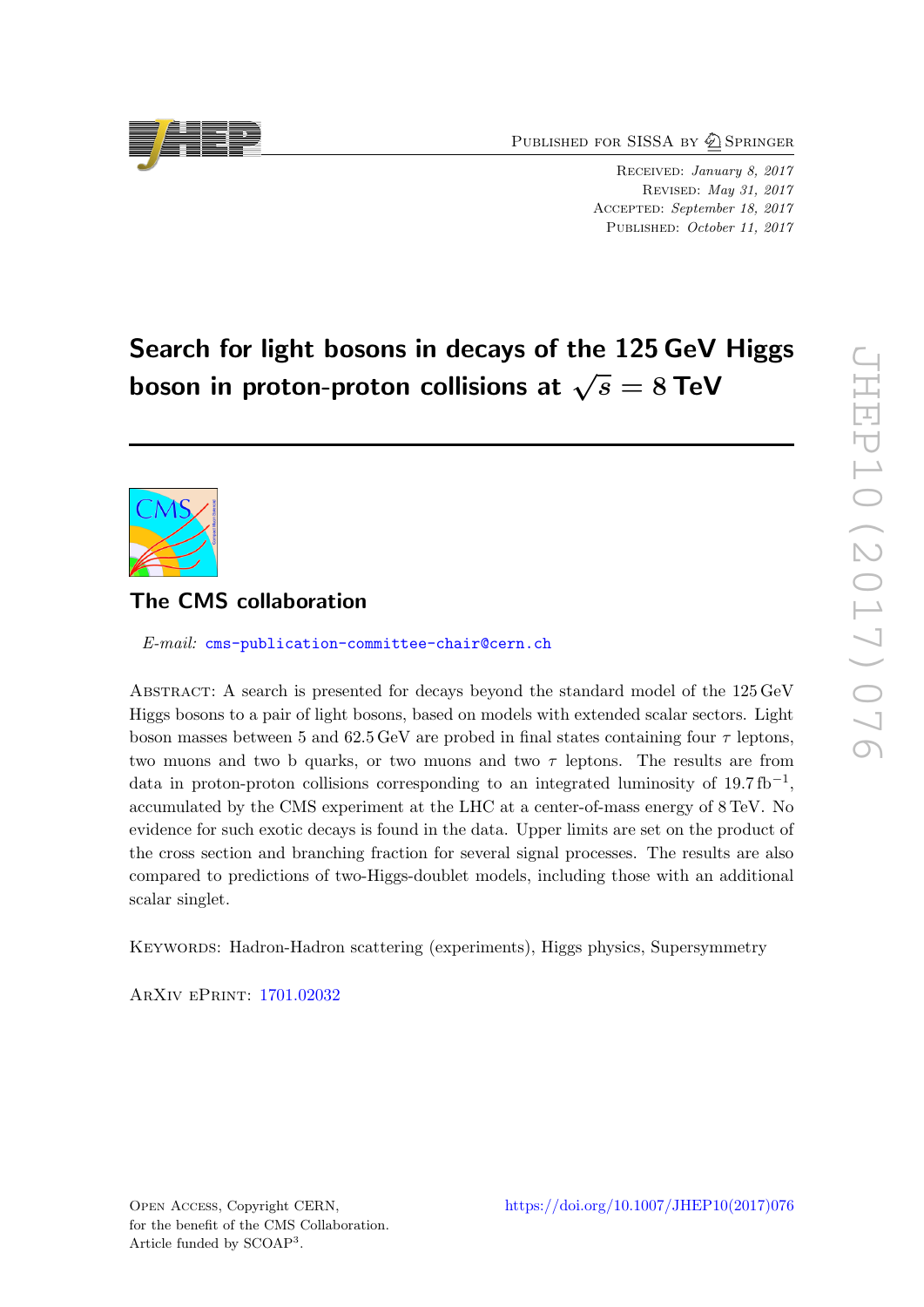# Contents

| Introduction<br>$\mathbf 1$ |                                                                  |                                                                                                                                                                                                                                                                       |
|-----------------------------|------------------------------------------------------------------|-----------------------------------------------------------------------------------------------------------------------------------------------------------------------------------------------------------------------------------------------------------------------|
|                             |                                                                  | $\mathbf{5}$                                                                                                                                                                                                                                                          |
|                             |                                                                  | $\overline{7}$                                                                                                                                                                                                                                                        |
| 3.1                         | Event selection                                                  | $\overline{7}$                                                                                                                                                                                                                                                        |
| 3.2                         | Signal and background estimation                                 | 9                                                                                                                                                                                                                                                                     |
|                             |                                                                  | 11                                                                                                                                                                                                                                                                    |
| 4.1                         | Event selection                                                  | 11                                                                                                                                                                                                                                                                    |
| 4.2                         | Signal and background estimation                                 | 12                                                                                                                                                                                                                                                                    |
|                             |                                                                  | 14                                                                                                                                                                                                                                                                    |
| 5.1                         | Event selection                                                  | 14                                                                                                                                                                                                                                                                    |
| 5.2                         | Signal and background estimation                                 | 15                                                                                                                                                                                                                                                                    |
|                             |                                                                  | <b>16</b>                                                                                                                                                                                                                                                             |
| 6.1                         | Systematic uncertainties common to all analyses                  | 18                                                                                                                                                                                                                                                                    |
| 6.2                         | Systematic uncertainties for the $h \to aa \to 4\tau$ search     | 18                                                                                                                                                                                                                                                                    |
| 6.3                         | Systematic uncertainties for the $h \to aa \to 2\mu 2b$ search   | 18                                                                                                                                                                                                                                                                    |
| 6.4                         | Systematic uncertainties for the $h \to aa \to 2\mu2\tau$ search | 19                                                                                                                                                                                                                                                                    |
|                             |                                                                  | 19                                                                                                                                                                                                                                                                    |
| 7.1                         | Results of the search for $h \to aa \to 4\tau$ decays            | 19                                                                                                                                                                                                                                                                    |
| 7.2                         | Results of the search for $h \to aa \to 2\mu 2b$ decays          | 19                                                                                                                                                                                                                                                                    |
| 7.3                         | Results of the search for $h \to aa \to 2\mu2\tau$ decays        | 21                                                                                                                                                                                                                                                                    |
| 7.4                         | Interpretation of $h \rightarrow aa$ searches in 2HDM+S          | 21                                                                                                                                                                                                                                                                    |
|                             |                                                                  | 24                                                                                                                                                                                                                                                                    |
|                             |                                                                  | 34                                                                                                                                                                                                                                                                    |
|                             |                                                                  | The CMS detector, event simulation, and reconstruction<br>Search for $h \to aa \to 4\tau$ decays<br>Search for $h \to aa \to 2\mu 2b$ decays<br>Search for $h \to aa \to 2\mu2\tau$ decays<br>Systematic uncertainties<br>Results<br>Summary<br>The CMS collaboration |

# <span id="page-1-0"></span>1 Introduction

Studies of the recently discovered spin-0 particle h  $[1-3]$  $[1-3]$ , with a mass of  $125 \text{ GeV}$  and with properties consistent with the standard model (SM) Higgs boson [\[4\]](#page-28-2), severely constrain SM extensions that incorporate scalar sectors [\[5](#page-28-3)[–7\]](#page-29-0). There are many well-motivated models that predict the existence of decays of the Higgs boson to non-SM particles [\[8\]](#page-29-1). Without making assumptions about the h(125) couplings to quarks, leptons, and vector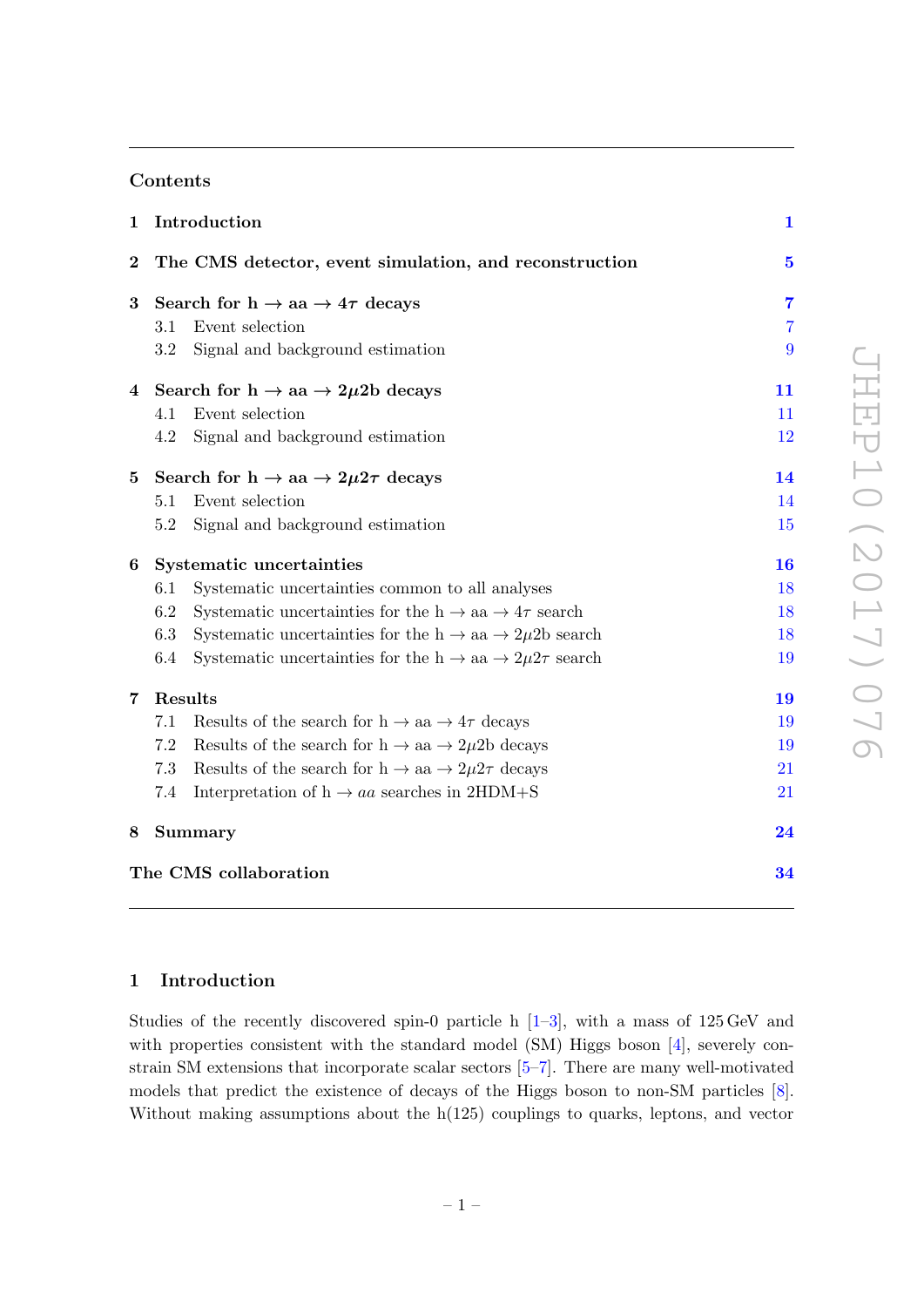bosons, other than that the scalar sector is composed only of doublets and singlets, the ATLAS and CMS collaborations at the CERN LHC exclude at a 95% confidence level (CL) branching fractions of the Higgs boson to beyond SM (BSM) particles,  $\mathcal{B}(h \to BSM)$ , greater than 49% and 52%, respectively  $[5, 6]$  $[5, 6]$ . Branching fractions as low as 34% can be excluded at  $95\%$  CL by combining the results obtained by the two experiments [\[4,](#page-28-2) [9\]](#page-29-3). The LHC experiments are expected to be able to constrain branching fractions to new particles beyond the  $5-10\%$  level using indirect measurements  $[10-12]$  $[10-12]$ . In this context, it is interesting to explore the possibility of decays of the SM-like Higgs particle to lighter scalars or pseudoscalars [\[8,](#page-29-1) [13](#page-29-6)[–15\]](#page-29-7).

The SM Higgs boson has an extremely narrow width relative to its mass, because of its exceedingly small Yukawa couplings to the SM fermions it can decay to. This suggests that any non-SM final state is likely to have a larger partial width, and therefore a non-negligible branching fraction, compared to decays to SM particles [\[8\]](#page-29-1). Examples of BSM models that provide such additional decay modes include those in which the Higgs boson serves as a portal to hidden-sector particles (e.g. dark matter) that can couple to SM gauge bosons and fermions [\[16\]](#page-29-8). Other models have extended scalar sectors, such as those proposed in two-Higgs-doublet models (2HDM) [\[17](#page-29-9)[–21\]](#page-29-10), in the next-to-minimal supersymmetric model (NMSSM) [\[22,](#page-29-11) [23\]](#page-29-12), or in other models in which a singlet Higgs field is added to the SM doublet sector. The NMSSM is particularly well motivated as it provides a solution to the  $\mu$  problem associated with supersymmetry breaking, and can provide a contribution to electroweak baryogenesis [\[24,](#page-29-13) [25\]](#page-30-0).

Both 2HDM and NMSSM may contain a light enough pseudoscalar state (a), which can yield a large h  $\rightarrow$  aa branching fraction. In 2HDM, the mass of the pseudoscalar boson a is a free parameter, but, if  $m_a < m_h/2$ , fine-tuning of the 2HDM potential is required to keep the branching fraction  $\mathcal{B}(h \to aa)$  consistent with LHC data [\[26\]](#page-30-1). In NMSSM, there are two pseudoscalar Higgs bosons,  $a_1$  and  $a_2$ . Constraints from the Peccei-Quinn [\[27,](#page-30-2) [28\]](#page-30-3) and R [\[23,](#page-29-12) [29\]](#page-30-4) symmetries imply that the lighter  $a_1$  is likely to have a mass smaller than that of the h boson  $[25]$ , and, since it is typically a singlet, suppression of  $\mathcal{B}(h \to a_1 a_1)$  to a level compatible with observations is a natural possibility. The minimal supersymmetric model (MSSM) contains a single pseudoscalar (A), but the structure of the MSSM Higgs potential is such that its mass cannot be below about 95 GeV when the scalar (to be identified with h) has mass close to 125 GeV and is SM-like as implied by the LHC data [\[30\]](#page-30-5). The phenomenology of decays of the observed SM-like Higgs boson to a pair of lighter Higgs bosons is detailed in refs. [\[8,](#page-29-1) [31](#page-30-6)[–38\]](#page-30-7) for 2HDM, in refs. [\[8,](#page-29-1) [39](#page-30-8)[–42\]](#page-30-9) in the context of NMSSM or NMSSM-like, and in refs. [\[8,](#page-29-1) [43,](#page-30-10) [44\]](#page-31-0) in the general case of adding a singlet field to the SM or to a 2HDM prescription.

The 2HDM contains two Higgs doublet fields,  $\Phi_1$  and  $\Phi_2$ , which, after symmetry breaking, lead to five physical states. One of the free parameters in the 2HDM is tan  $\beta$ , the ratio between the vacuum expectation values for the two doublets, expressed as tan  $\beta =$  $v_2/v_1$ . The lightest scalar of the 2HDM is compatible with the SM-like properties of the discovered boson in the limit where the other scalars all have large masses (decoupling limit), and also in the alignment limit [\[45\]](#page-31-1), in which the neutral Higgs boson mass eigenstate is approximately aligned with the direction of the vacuum expectation values for the scalar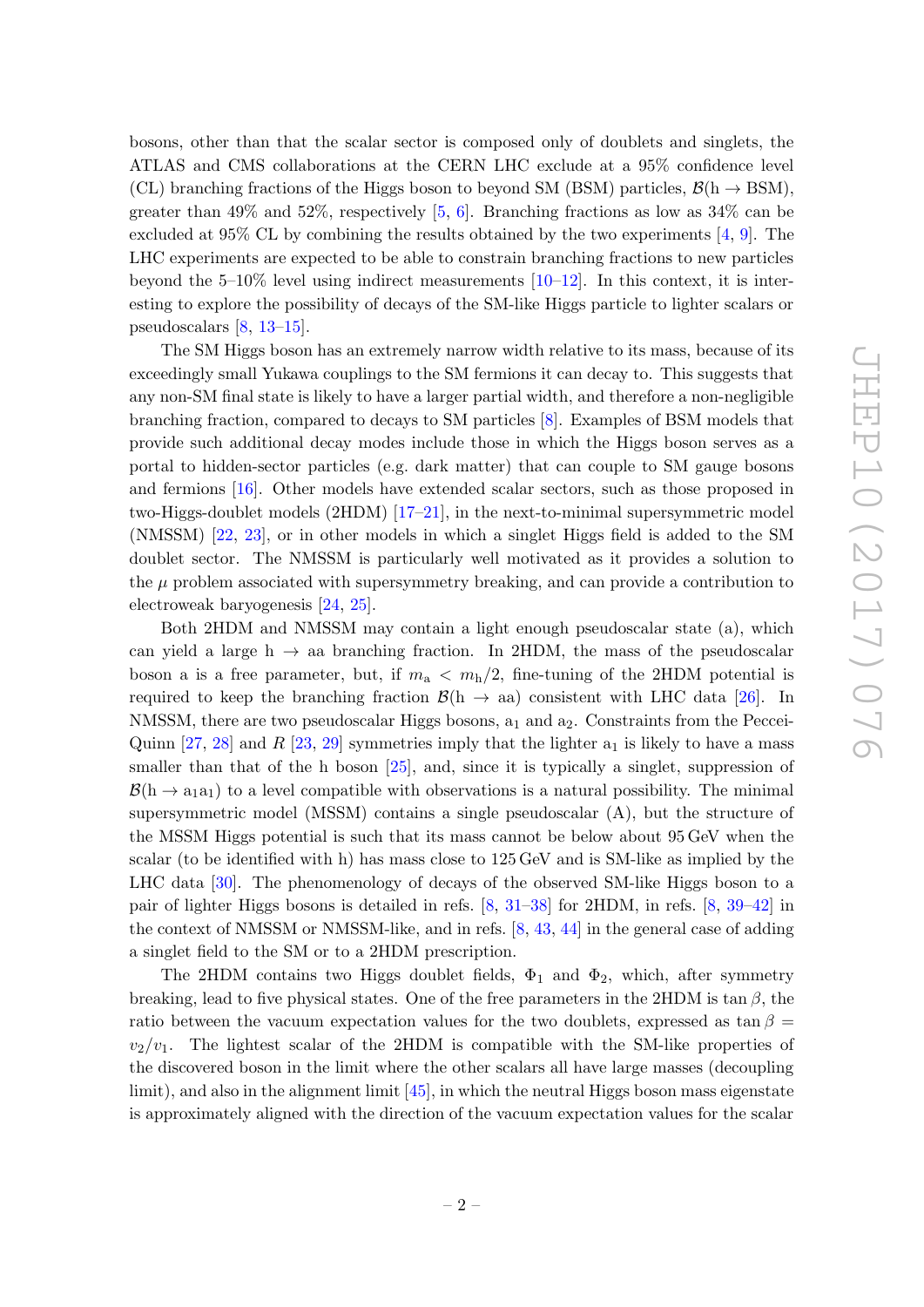|                  | Type-1 $\vert$ |          | Type-2   Type-3 (lepton-specific) | Type-4 (flipped) |
|------------------|----------------|----------|-----------------------------------|------------------|
| Up-type quarks   | $\Phi_2$       | $\Phi_2$ | $\Phi$                            | $\Phi_2$         |
| Down-type quarks | $\Phi_2$       | $\Phi_1$ | $\Phi_2$                          | $\Phi_1$         |
| Charged leptons  | $\Phi_2$       | $\Phi_1$ | $\Phi_1$                          | $\Phi_2$         |

<span id="page-3-0"></span>Table 1. Doublets to which the different types of fermions couple in the four types of 2HDM without FCNC at lowest order.

|                  |               |              | $Type-1$   Type-2   Type-3 (lepton-specific) | Type-4 (flipped) |
|------------------|---------------|--------------|----------------------------------------------|------------------|
| Up-type quarks   | $\cot \beta$  | $\cot \beta$ | $\cot \beta$                                 | $\cot \beta$     |
| Down-type quarks | $-\cot\beta$  | $\tan \beta$ | $-\cot \beta$                                | $\tan \beta$     |
| Charged leptons  | $-\cot \beta$ | $\tan \beta$ | $\tan \beta$                                 | $-\cot \beta$    |

<span id="page-3-1"></span>Table 2. Ratio of the Yukawa couplings of the pseudoscalar boson a of the 2HDM relative to those of the Higgs boson of the SM, in the four types of 2HDM without FCNC at lowest order.

field. Approximate alignment, which is sufficient for consistency with LHC data, is possible for a large portion of parameter space [\[45\]](#page-31-1), particularly when the pseudoscalar boson has sufficiently small mass to make  $h \rightarrow aa$  decays possible.

At lowest order, there are four types of 2HDM without flavor-changing neutral currents (FCNC), which can be characterized through the coupling of each fermion to the doublet structure, as shown in table [1.](#page-3-0) The ratios of the Yukawa couplings of the pseudoscalar boson of the 2HDM relative to those of the Higgs boson of the SM are functions of tan  $\beta$ and of the type of 2HDM, and are given in table [2.](#page-3-1) Type-1 and type-2 models are the ones commonly considered, and the latter are required in supersymmetric models. In these two cases, the leptons have the same couplings as the down-type quarks. In type-3 2HDM, all quarks couple to  $\Phi_2$  and all leptons couple to  $\Phi_1$ , with the result that all leptonic or quark couplings of the pseudoscalar a are proportional to tan  $\beta$  or cot  $\beta$ , so that for large tan  $\beta$ the leptonic decays of a dominate.

As implied previously, a complex  $SU(2)_L$  singlet field S can be added to 2HDM; such models are called 2HDM+S, and include the NMSSM as a special case. If S mixes only weakly with the doublets, one of the CP-even scalars can again have SM-like properties. The addition of the singlet S leads to two additional singlet states, a second CP-odd scalar and a third CP-even scalar, which inherit a mixture of the fermion interactions of the Higgs doublets. After mixing among the spin-0 states, the result is two CP-odd scalars,  $a_1$  and  $a_2$ , and three CP-even scalars,  $h_1$ ,  $h_2$ , and  $h_3$ . Of the latter, one can be identified with the observed SM-like state, h. The branching fraction of the h boson to a pair of CP-even or CP-odd bosons can be sizeable, leading to a wide variety of possible exotic h decays. In the 2HDM and its extensions, the ratio of the decay widths of a pseudoscalar boson to different types of leptons depends only on the masses of these leptons. In particular, for decays into muons and  $\tau$  leptons, and a pseudoscalar boson of mass  $m_a$ , we can write [\[8,](#page-29-1) [46\]](#page-31-2):

<span id="page-3-2"></span>
$$
\frac{\Gamma(\mathbf{a} \to \mu^+ \mu^-)}{\Gamma(\mathbf{a} \to \tau^+ \tau^-)} = \frac{m_\mu^2 \sqrt{1 - (2m_\mu/m_\mathbf{a})^2}}{m_\tau^2 \sqrt{1 - (2m_\tau/m_\mathbf{a})^2}}.
$$
(1.1)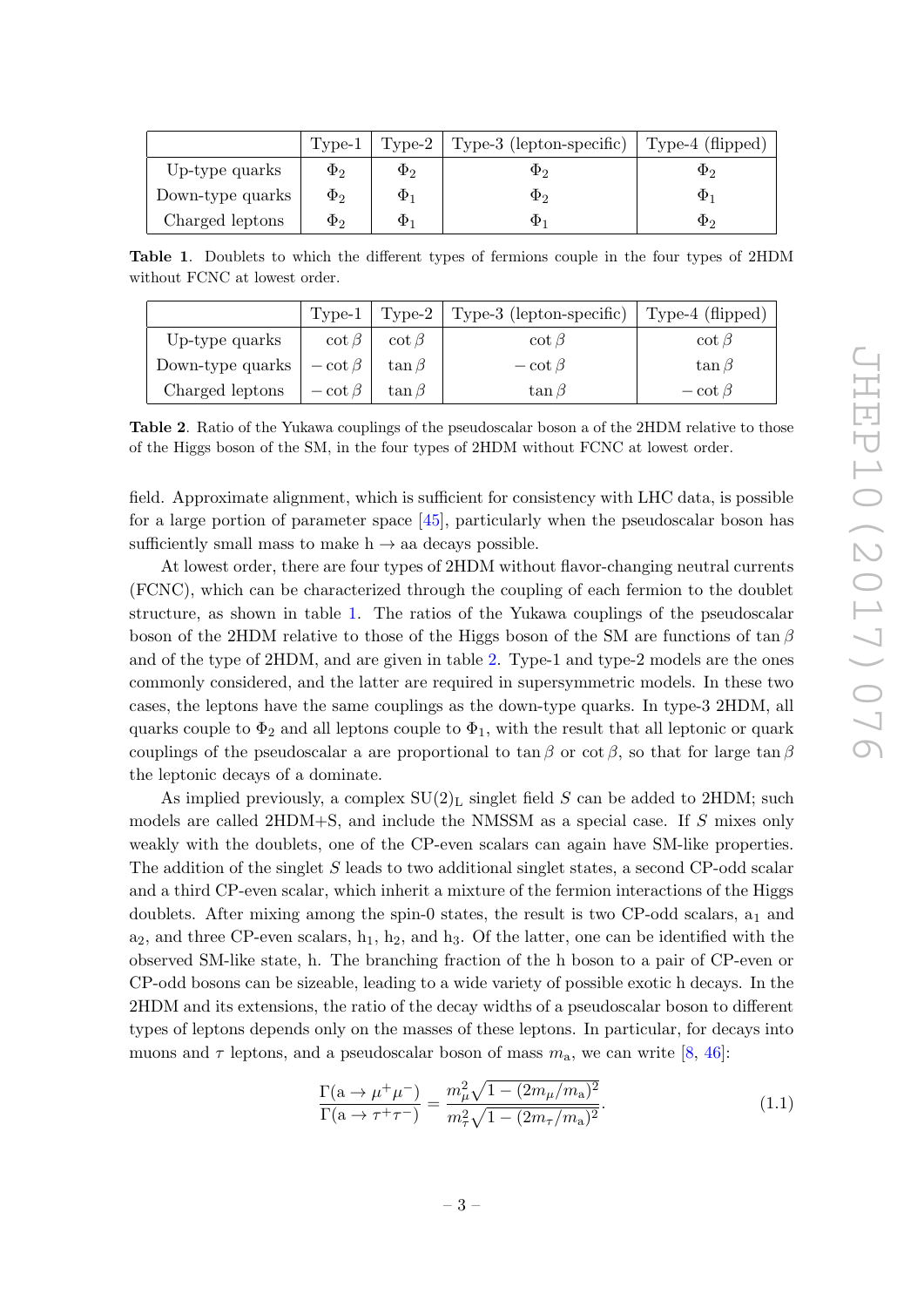This kind of relation can also be written for electrons and muons. In models where the pseudoscalar boson a decays only to leptons, its branching fraction to  $\tau$  leptons is greater than 99% for pseudoscalar boson masses above 5 GeV. This is a good approximation for pseudoscalar masses below twice the bottom quark mass, or for type-3 2HDM, assuming loop-induced decays such as  $a \rightarrow gg$  are ignored. In type-1 and -2, and their extensions, a similar relation exists between the partial decay widths of the pseudoscalar boson to leptons and to down-type quarks, for example, for muons and b quarks, we can write [\[8,](#page-29-1) [46\]](#page-31-2):

<span id="page-4-0"></span>
$$
\frac{\Gamma(\mathbf{a} \to \mu^+ \mu^-)}{\Gamma(\mathbf{a} \to \mathbf{b} \overline{\mathbf{b}})} = \frac{m_\mu^2 \sqrt{1 - (2m_\mu/m_\mathbf{a})^2}}{3m_\mathbf{b}^2 \sqrt{1 - (2m_\mathbf{b}/m_\mathbf{a})^2} \left(1 + \text{QCD corrections}\right)}.
$$
(1.2)

The factor of three in the denominator reflects the number of b quark colors, and perturbative quantum chromodynamic (QCD) corrections are typically  $\simeq 20\%$  [\[8\]](#page-29-1). In models of type-3 or -4, however, the ratio of the partial decay widths depends on tan  $\beta$ .

Three searches for decays of the 125 GeV Higgs boson to pairs of lighter scalars or pseudoscalars are described in this paper, where, for notational simplicity, the symbol a refers to both the light scalar and light pseudoscalar:

- h  $\rightarrow$  aa  $\rightarrow$  4 $\tau$ .
- h  $\rightarrow$  aa  $\rightarrow$  2 $\mu$ 2b,
- h  $\rightarrow$  aa  $\rightarrow$  2 $\mu$ 2 $\tau$ .

The first analysis focuses on light boson masses above twice the  $\tau$  mass, using dedicated techniques to reconstruct the Lorentz-boosted  $\tau$  lepton pairs. The two other analyses focus on masses large enough that the decay products are well separated from each other, and below half of the Higgs boson mass. The production of the Higgs boson is assumed to be SM-like. The results of these searches are interpreted in the 2HDM and 2HDM+S contexts, together with the two other analyses described in greater detail in the references given below:

- h  $\rightarrow$  aa  $\rightarrow$  4 $\mu$  [\[47\]](#page-31-3);
- h  $\rightarrow$  aa  $\rightarrow$  4 $\tau$ , using a different boosted  $\tau$  lepton reconstruction technique than the analysis with the same final state listed above [\[48\]](#page-31-4).

These analyses are based on proton-proton collision data corresponding to an integrated luminosity of 19.7 $fb^{-1}$ , recorded by the CMS experiment at the LHC at a centerof-mass energy of 8 TeV. The D0 Collaboration at the Fermilab Tevatron published results for h  $\rightarrow$  aa  $\rightarrow$  2 $\mu$ 2 $\tau$  and h  $\rightarrow$  aa  $\rightarrow$  4 $\mu$  searches for pseudoscalar masses  $m_a$  between 3.5 and 19 GeV [\[49\]](#page-31-5), while ATLAS reported a search for  $h \to aa \to 2\mu2\tau$  decays with  $m<sub>a</sub>$  between 3.7 and 50 GeV, using special techniques to reconstruct Lorentz-boosted  $\tau$ lepton pairs [\[50\]](#page-31-6). Additionally, CMS performed searches for direct production of light pseudoscalars with mass between 5.5 and 14 GeV that decay to pairs of muons [\[51\]](#page-31-7), and with mass between 25 and 80 GeV that decay to pairs of  $\tau$  leptons [\[52\]](#page-31-8).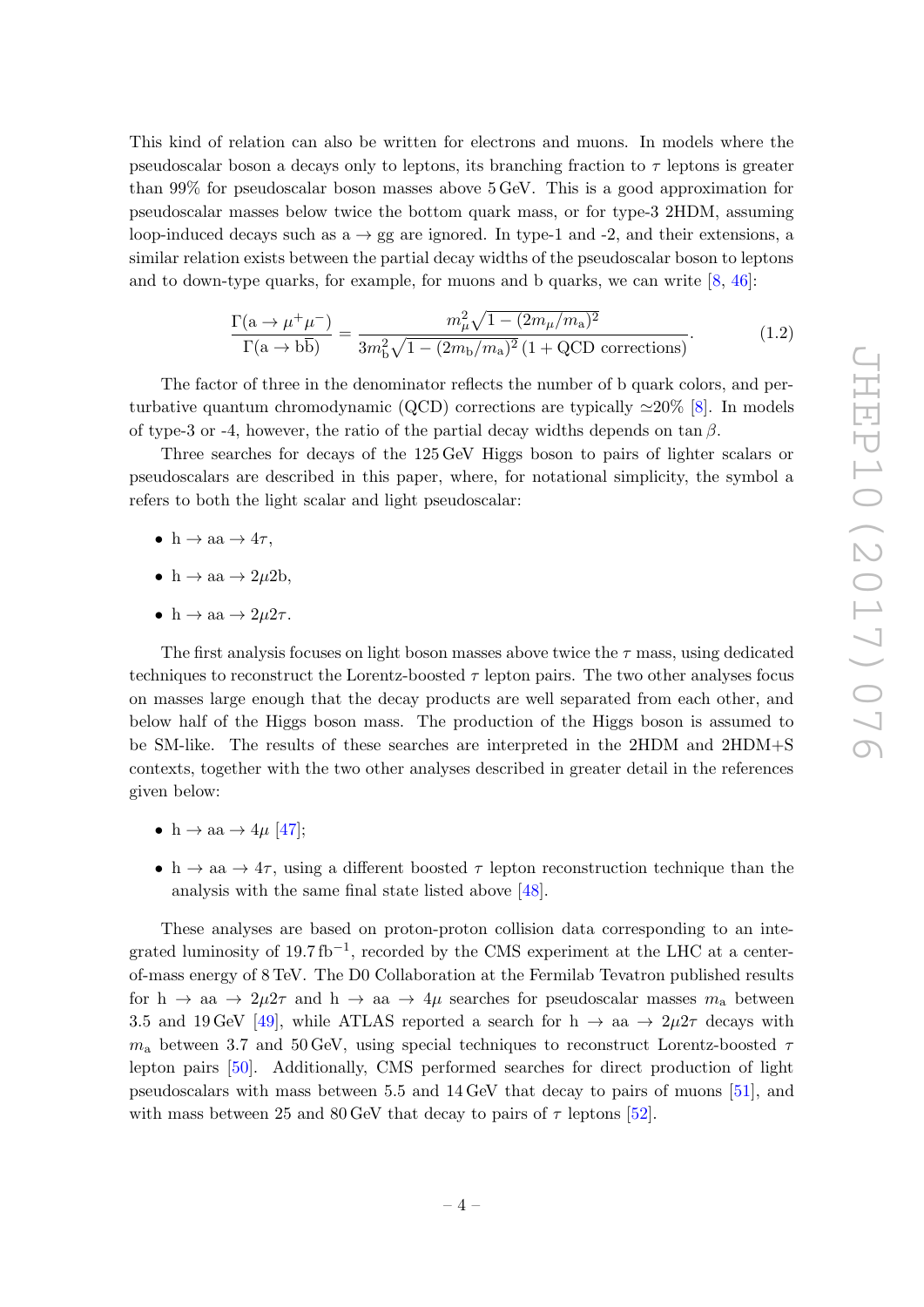### <span id="page-5-0"></span>2 The CMS detector, event simulation, and reconstruction

The central feature of the CMS apparatus is a superconducting solenoid of 6 m internal diameter, providing an axial magnetic field of 3.8 T. Within the solenoid volume are a silicon pixel and strip tracker, a lead tungstate crystal electromagnetic calorimeter (ECAL), and a brass and scintillator hadron calorimeter (HCAL), each composed of a barrel and two endcap sections. Extensive forward calorimetry complements the coverage provided by the barrel and endcap detectors. Muons are detected in gas-ionization chambers embedded in the steel flux-return yoke outside the solenoid.

The first level of the CMS trigger system, composed of specialized hardware processors, uses information from the calorimeters and muon detectors to select the most interesting events in a fixed time interval of less than  $4 \mu s$ . The high-level trigger processor farm further decreases the event rate from around 100 kHz to less than 1 kHz, before data storage. A detailed description of the CMS detector, together with a definition of the coordinate system used and the relevant kinematic variables, can be found in ref. [\[53\]](#page-31-9).

Samples of simulated events are used to model signal and background processes. Drell-Yan, W+jets,  $t\bar{t}$ , and diboson events are simulated with MADGRAPH 5.1.3.30 [\[54\]](#page-31-10) using the matrix element calculation at leading-order (LO) precision in QCD; pythia 6.426 [\[55\]](#page-31-11) is used for parton showering, hadronization, and most particle decays; and TAUOLA 27.121.5 [\[56\]](#page-31-12) is used specifically for  $\tau$  lepton decays. Single top quark events produced in association with a W boson are generated using powheg 1.0 r1380 [\[57–](#page-31-13)[60\]](#page-31-14), interfaced to PYTHIA for parton showering. Signal samples are generated with PYTHIA using its built-in 2HDM and NMSSM generator routines. Background and signal samples use the CTEQ6L [\[61\]](#page-32-0) parton distribution functions (PDFs). Minimum-bias collision events generated with pythia are added to all Monte Carlo (MC) samples to reproduce the observed concurrent pp collisions in each bunch crossing (pileup). The average number of pileup interactions in 2012 data was 20. All generated events are passed through the full GEANT4 [\[62,](#page-32-1) [63\]](#page-32-2) based simulation of the CMS apparatus and are reconstructed with the same CMS software that is used to reconstruct the data.

Event reconstruction relies on a particle-flow (PF) algorithm, which combines information from different subdetectors to reconstruct individual particles [\[64,](#page-32-3) [65\]](#page-32-4): neutral and charged hadrons, photons, electrons, and muons. More complex objects are reconstructed by combining the PF candidates. A deterministic annealing algorithm [\[66,](#page-32-5) [67\]](#page-32-6) is used to reconstruct the collision vertices. The vertex with the maximum sum in the squared transverse momenta  $(p_T^2)$  of all associated charged particles is defined as the primary vertex. The longitudinal and radial distances of the vertex from the center of the detector must be smaller than 24 and 2 cm, respectively.

Muons are reconstructed by matching hits in the silicon tracker and in the muon system [\[68\]](#page-32-7). Global muon tracks are fitted from hits in both detectors. A preselection is applied to the global muon tracks, with requirements on their impact parameters, to suppress non-prompt muons produced from the pp collision or muons from cosmic rays.

Electrons are reconstructed from groups of one or more associated clusters of energy deposited in the ECAL. Electrons are identified through a multivariate (MVA) method [\[69\]](#page-32-8) trained to discriminate electrons from quark and gluon jets [\[70\]](#page-32-9).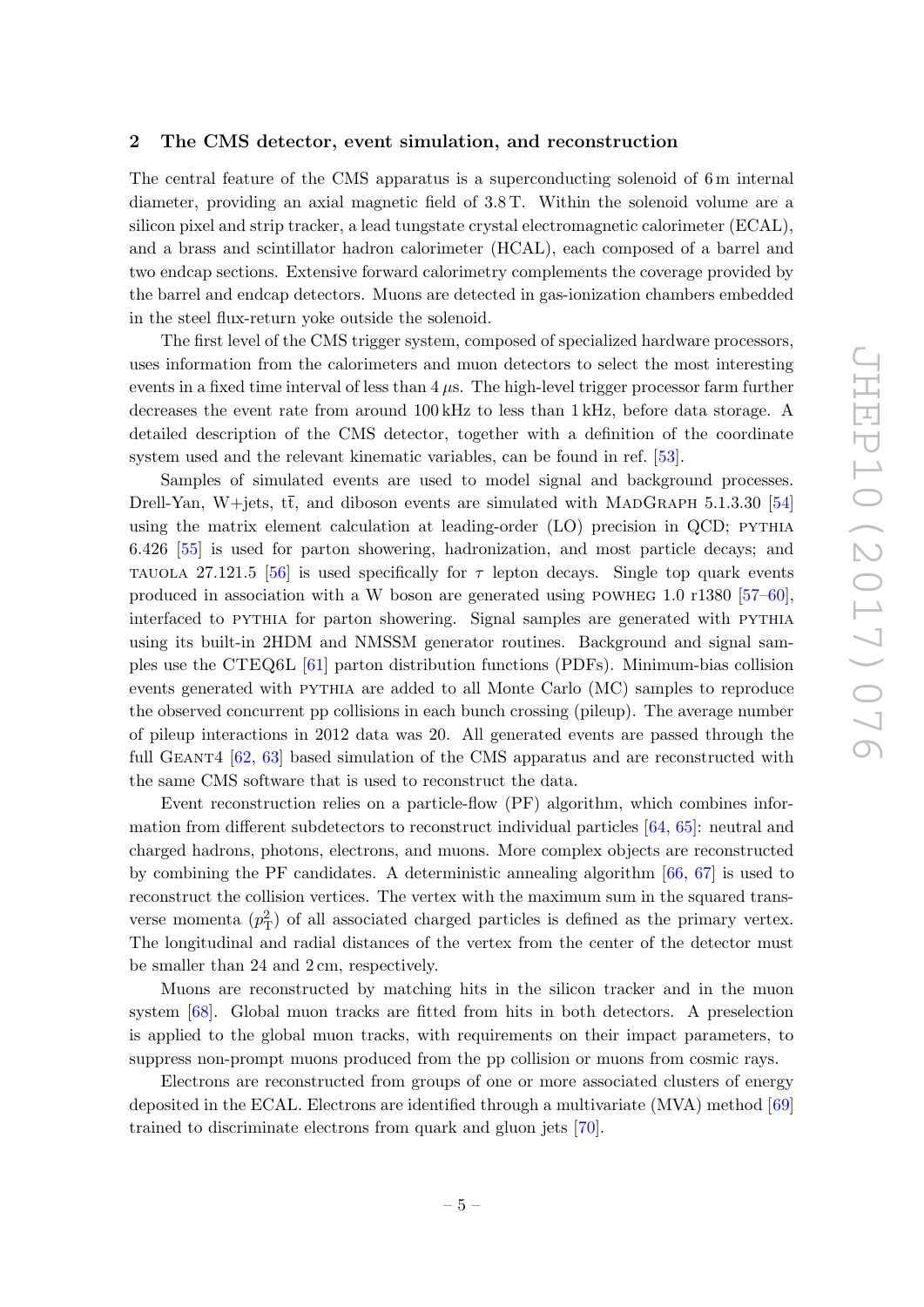The muon and electron relative isolation is defined as:

<span id="page-6-0"></span>
$$
I_{\rm rel} = \left[ \sum_{\rm charged} p_{\rm T} + \max \left( 0, \sum_{\rm neutral} p_{\rm T} + \sum_{\gamma} p_{\rm T} - \frac{1}{2} \sum_{\rm charged, PU} p_{\rm T} \right) \right] / p_{\rm T}, \qquad (2.1)
$$

where  $\Sigma_{\text{charged}}p_{\text{T}}$  is the sum of the magnitudes of the transverse momenta of charged hadrons, electrons and muons originating from the primary vertex,  $\Sigma_{\text{neutral}} p_T$  is the corresponding sum for neutral hadrons and  $\Sigma_{\gamma}$  for photons, and  $\Sigma_{\text{charged,PUPT}}$  is the sum of the transverse momentum of charged hadrons, electrons, and muons originating from other reconstructed vertices. The particles considered in the isolation calculation are inside a cone with a radius  $\Delta R = \sqrt{(\Delta \eta)^2 + (\Delta \phi)^2} = 0.4$  around the lepton direction, where  $\Delta \eta$  and  $\Delta \phi$ are the differences of pseudorapidity and azimuthal angle in radians between the particles and the lepton direction, respectively. The factor  $\frac{1}{2}$  originates from the approximate ratio of the neutral to charged candidates in a jet. In the search for  $h \to aa \to 4\tau$ , the isolation criteria are extended to veto the presence of reconstructed leptons within the  $\Delta R = 0.4$ cone, as detailed in section [3.](#page-7-0)

Jets are reconstructed by clustering charged and neutral particles using an anti- $k_T$ algorithm [\[71\]](#page-32-10) with a distance parameter of 0.5. The reconstructed jet energy is corrected for effects from the detector response as a function of the jet  $p_T$  and  $\eta$ . Furthermore, contamination from pileup, underlying events, and electronic noise is subtracted on a statistical basis [\[72\]](#page-32-11). An eta-dependent tuning of the jet energy resolution in the simulation is performed to match the resolution observed in data [\[72\]](#page-32-11). The combined secondary vertex (CSV) algorithm is used to identify jets that are likely to originate from a b quark ("b jets"). The algorithm exploits the track-based lifetime information together with the secondary vertices associated with the jet to provide a likelihood ratio discriminator for the b jet iden-tification [\[73\]](#page-32-12). A set of  $p_T$ -dependent correction factors are applied to simulated events to account for differences in the b tagging efficiency between data and simulation [\[73\]](#page-32-12).

Tau leptons that decay into a jet of hadrons and a neutrino, denoted  $\tau_h$ , are identified with a hadron-plus-strips (HPS) algorithm, which matches tracks and ECAL energy deposits to reconstruct  $\tau$  candidates in one of the one-prong, one-prong +  $\pi^0(s)$ , and three-prong decay modes [\[74\]](#page-32-13). Reconstructed  $\tau_h$  candidates are seeded from anti- $k_T$  jets with a distance parameter of 0.5. For each jet,  $\tau$  candidates are constructed from the jet constituents according to criteria that include consistency with the vertex of the hard interaction and consistency with the  $\pi^0$  mass hypothesis. Two methods for rejecting quark and gluon jets are employed, depending on the analysis. The first is a straightforward selection based on the isolation variable, while the second uses a multivariate analysis (MVA) discriminator that takes into account variables related to the isolation, to the transverse impact parameter of the leading track of the  $\tau<sub>h</sub>$  candidate, and to the distance between the  $\tau$  production point and the decay vertex in the case of three-prong decay modes [\[74\]](#page-32-13). MVA-based discriminators are implemented to reduce the rates at which electrons or muons are misidentified as  $\tau_h$  candidates. Muons or electrons from leptonic decays of  $\tau$  leptons are indistinguishable from prompt leptonic decay products of W and Z bosons and are reconstructed as described earlier.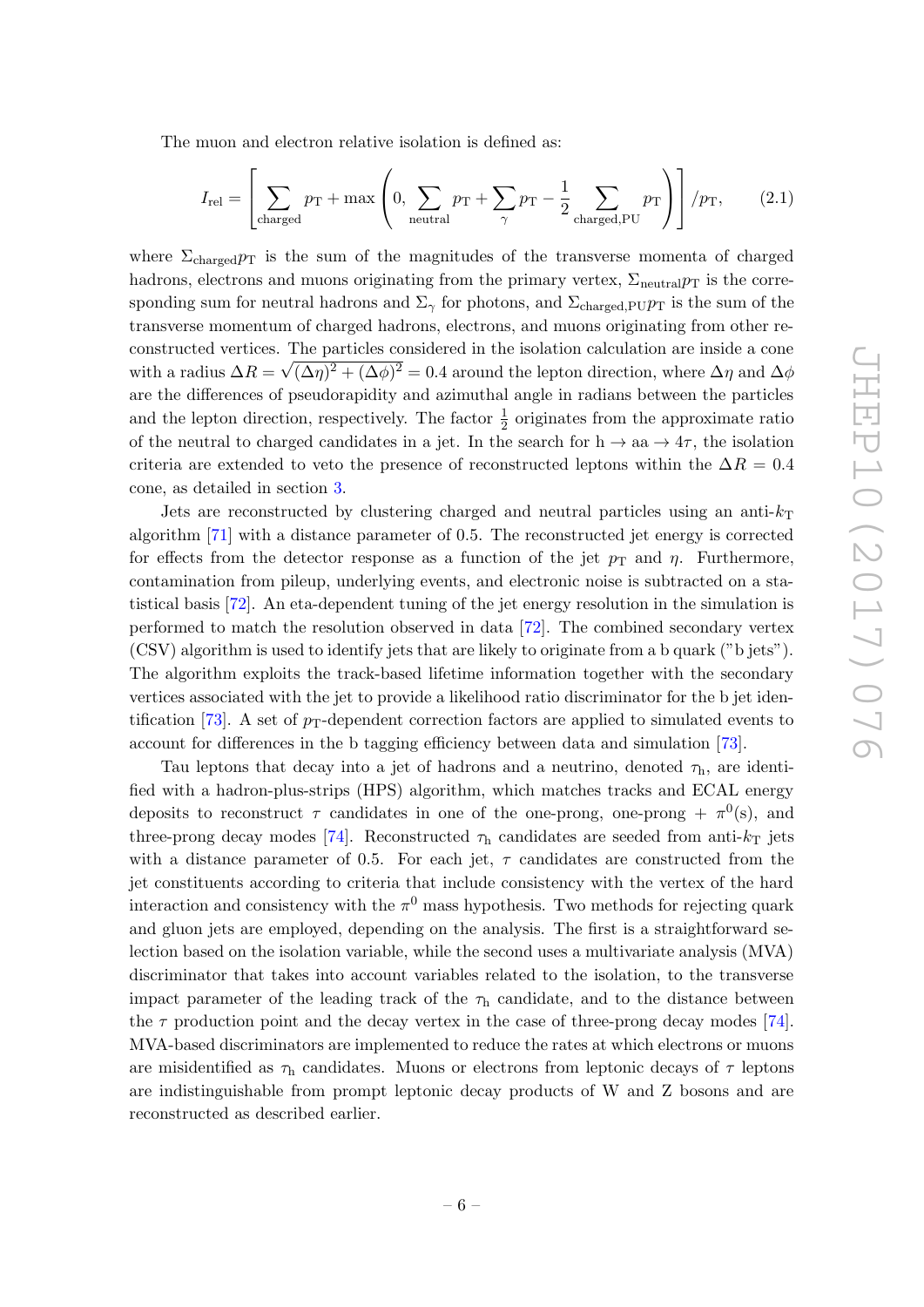The missing transverse energy,  $E_{\rm T}^{\rm miss}$ , is defined as the magnitude of  $\vec{p}_{\rm T}^{\rm miss}$ , which is the negative sum of  $\vec{p}_T$  of all PF candidates. The jet energy calibration introduces corrections to the  $E_{\rm T}^{\rm miss}$  measurement. The  $E_{\rm T}^{\rm miss}$  significance variable, which estimates the compatibility of the reconstructed  $E_{\rm T}^{\rm miss}$  with zero, is calculated via a likelihood function on an event-by-event basis [\[75\]](#page-32-14).

As part of the quality requirements, events in which an abnormally high level of noise is detected in the HCAL barrel or endcap detectors are rejected [\[76\]](#page-32-15).

### <span id="page-7-0"></span>3 Search for  $h \to aa \to 4\tau$  decays

This analysis considers  $4\tau$  final states arising from  $h \to aa \to 4\tau$  decay, where the Higgs boson is produced via gluon fusion (ggh), in association with a W or Z boson (Wh or Zh), or via vector boson fusion (VBF). Light boson masses are probed in the range 5−15 GeV, where the branching fraction of the light boson to  $\tau$  leptons is expected to be large in certain 2HDM models. To illustrate the performance of the analysis, a mass of 9 GeV is chosen as a benchmark model throughout this section; it represents a type-2 2HDM variant in which the pseudoscalar branching fraction to  $\tau$  leptons is dominant. The large Lorentz boost of the a boson at such light masses causes its decay products to overlap. To maximize the sensitivity to overlapping  $\tau$  leptons, a special boosted  $\tau\tau$  pair reconstruction technique is employed, based on the specific final state in which one  $\tau$  lepton decays to a muon. This analysis is performed in two search regions based on the transverse mass  $(m<sub>T</sub>)$  formed from a high- $p_T$  muon and the  $p_T^{\text{miss}}$ . These two regions are designed to distinguish between the Wh production mode and other modes (primarily ggh) without significant  $E_{\rm T}^{\rm miss}$ .

#### <span id="page-7-1"></span>3.1 Event selection

Events considered in this search are selected with a single muon trigger that requires the presence of an isolated muon with  $p_T > 24 \text{ GeV}$  and  $|\eta| < 2.1$ . This analysis specifically targets the event topology with one isolated high  $p_T$  muon, and at least one boosted  $\tau\tau$ pair in which one  $\tau$  lepton decays to a muon and neutrinos  $(\tau_{\mu})$ . No assumption is made on the decay of the second  $\tau$  lepton in the boosted  $\tau\tau$  pair. Because of the features of this topology, it is convenient to define the "trigger muon" candidate,  $\mu_{\text{trg}}$ , referring to the isolated high  $p_T$  muon triggering the event, and the " $\tau_\mu \tau_X$  object", aiming to reconstruct the decay products of the boosted  $\tau\tau$  pair. This topology is characteristic of two classes of signal events:

- 1. The Higgs boson is produced through gluon fusion or vector boson fusion and decays as  $h \to a(\to \tau_\mu \tau_X)a(\to \tau_\mu \tau_X)$ . When the  $\tau_\mu$  from the decay of one a has both a high  $p_{\text{T}}$  and is well separated from the  $\tau_{\text{X}}$  arising from the same decay, it will satisfy the trigger muon criteria. The other  $\tau\tau$  pair is reconstructed as a  $\tau_{\mu} \tau_{\text{X}}$  object.
- 2. The Higgs boson is produced through associated production with a W or a Z boson that then decays to isolated muons. The Higgs boson decay considered here is h  $\rightarrow$  $a(\rightarrow \tau_{\mu} \tau_X) a(\rightarrow \tau_X \tau_X)$ . The muon from the W or Z decay is required to pass the trigger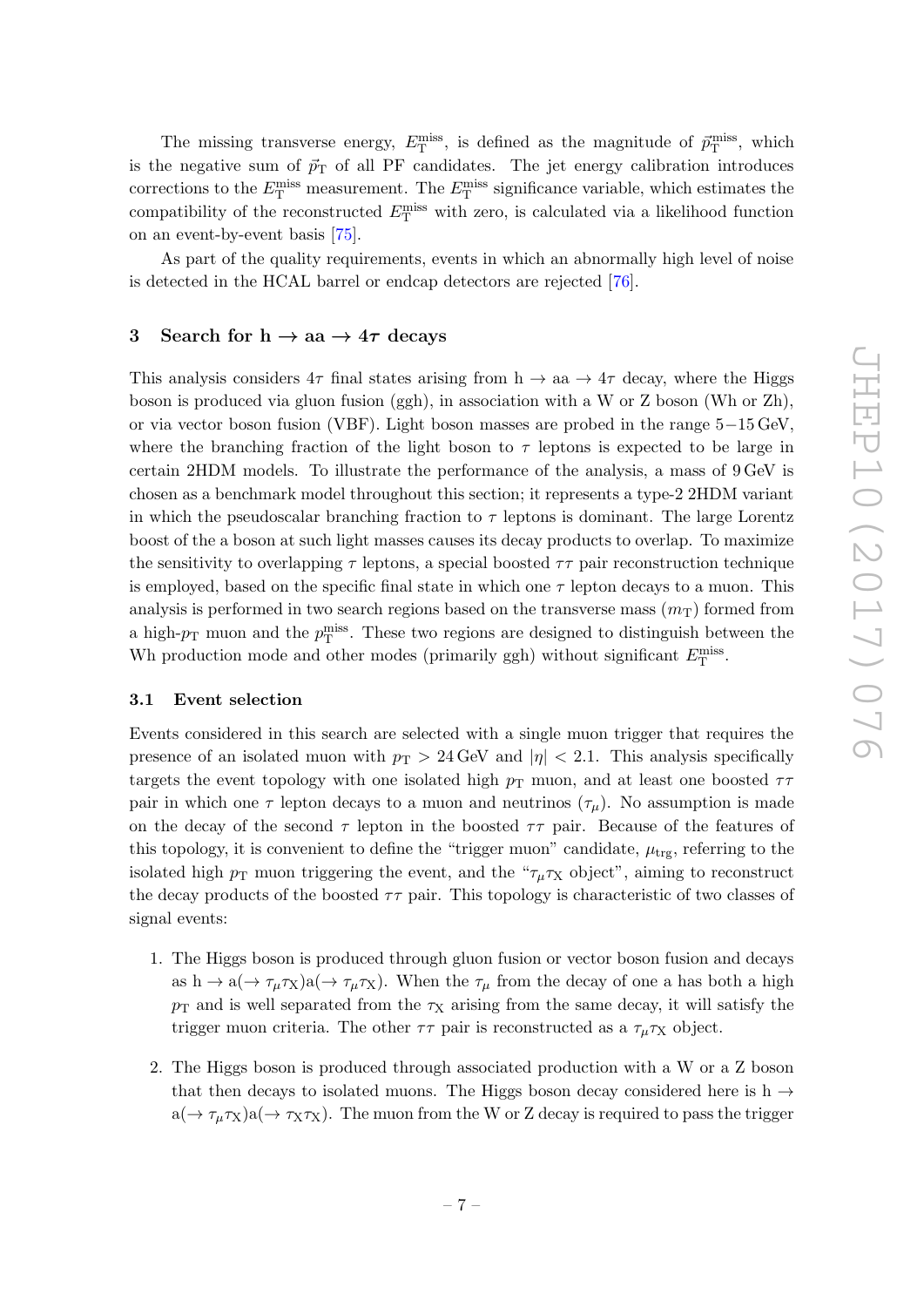criteria, one of the  $\tau\tau$  pairs is reconstructed as a  $\tau_\mu \tau_X$  object, and no requirement is applied to the second  $\tau\tau$  pair.

The remainder of this subsection describes selection and reconstruction criteria for the muon that fires the trigger, and for the  $\tau_{\mu} \tau_{\text{X}}$  object.

The reconstructed  $\mu_{\text{trg}}$  object must be located within  $\Delta R < 0.1$  of the isolated muon reconstructed in the trigger system. It is also required to have  $p_T > 25 \,\text{GeV}, |\eta| < 2.1$ , be well reconstructed in both the muon detectors and the silicon tracker, have a highquality track fit, and be consistent with originating from the primary pp interaction in the event. In addition, it must be isolated from other photons, hadrons, and leptons in the detector. Isolation from photons and hadrons is enforced by requiring that the muon relative isolation, as defined in eq.  $(2.1)$ , is less than 0.12. To be isolated from other leptons, the trigger muon is required to have no identified electrons ( $p_T > 7 \,\text{GeV}, |\eta| < 2.5$ ), muons  $(p_T > 5 \,\text{GeV}, |\eta| < 2.4$ , passing  $\tau_\mu$  criteria below), or  $\tau$  leptons  $(p_T > 10 \,\text{GeV}, |\eta| < 2.3$ , passing modified HPS criteria, as described below) reconstructed within  $\Delta R = 0.4$  of the trigger muon direction. The requirement of isolation from nearby leptons, in addition to the isolation requirement of eq.  $(2.1)$ , ensures that a trigger muon originating from a  $\tau$ lepton decay, where the  $\tau$  lepton originates from a pseudoscalar decay, is well isolated from the other  $\tau$  lepton in the pseudoscalar decay pair. In this way, the high level trigger and "trigger muon" identification criteria are efficient for low- $p_T \tau$  decay muons expected to pass the trigger in the ggh and VBF production modes, provided that  $\tau$  leptons from the pseudoscalar decay are well separated or one of the  $\tau$  leptons has  $p_T$  low enough not to affect the isolation of the other  $\tau$  lepton. The isolation requirements are also efficient for high- $p_T$ isolated muons from W boson decays expected in the Wh associated production mode.

The muon from the  $\tau$  lepton decaying via the muon channel  $(\tau_{\mu})$  is required to have  $p_T$  $>$  5 GeV and  $|\eta|$  < 2.4, be well reconstructed in the silicon tracker, have a high-quality track fit, be consistent with originating from the primary vertex in the event, and be separated by at least  $\Delta R = 0.5$  from the trigger muon. Because no isolation requirement is placed on the  $\tau_{\mu}$  candidate, it can be identified with high efficiency in the presence of a nearby  $\tau$  lepton. Overall, the trigger and  $\tau_{\mu}$  quality criteria are similar, but the  $\tau_{\mu}$  criteria are optimized for low- $p_T$  non-isolated muons, while the trigger muon criteria are optimized for high- $p_T$  isolated muons.

Since the final state in this analysis includes a pair of boosted  $\tau$  leptons from pseudoscalar decay, the HPS algorithm is modified to maintain high efficiency for overlapping  $\tau$  leptons. All jet constituents are checked for the presence of  $\tau_{\mu}$  candidates as defined above. Only jets that have at least one muon candidate passing the  $\tau_{\mu}$  criteria among their constituents are used to seed the HPS reconstruction. Within these selected jets, the muon is excluded from the set of jet constituents before running the HPS reconstruction algorithm. The HPS reconstruction then proceeds as described in section [2,](#page-5-0) and the resulting  $\tau$  lepton is required to have  $p_T > 20$  GeV and  $|\eta| < 2.3$ . The combination of the  $\tau_{\mu}$  and isolated HPS  $\tau$  candidates resulting from this selection form the  $\tau_{\mu} \tau_{\rm X}$  object as it is designed to reconstruct boosted  $a \to \tau_\mu \tau_X$  decays. The HPS  $\tau$  candidate is referred to as  $\tau_X$  because no anti-electron or anti-muon discriminators are applied to it; although  $\tau$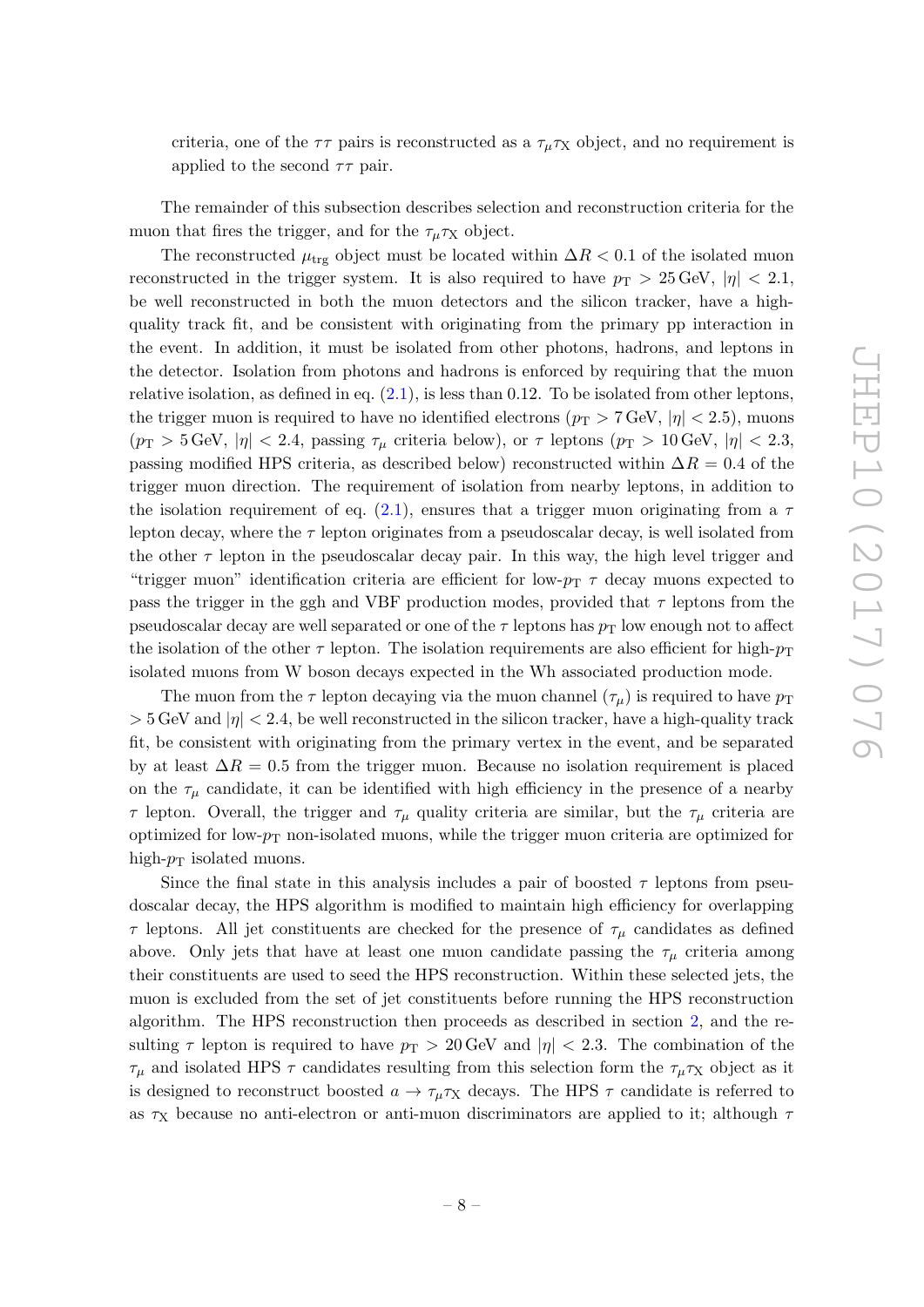leptons decaying to electrons and muons can thus pass the HPS selection, the vast majority  $(\simeq 97\%)$  of selected  $\tau$  candidates in simulated h  $\rightarrow$  aa samples are hadronically decaying  $\tau$  leptons. The modified HPS  $\tau$  lepton reconstruction and isolation requirements have a similar efficiency for  $h \rightarrow aa$  decays as the standard HPS and isolation requirements have for  $Z \rightarrow \tau \tau$  decays.

This analysis requires at least one  $\tau_{\mu} \tau_{\chi}$  object, which reconstructs a single a  $\rightarrow \tau \tau$ decay, per event. The  $\tau_{\mu} \tau_{\chi}$  object consists of a muon, one or three other charged particle tracks, and zero or more neutral hadrons, and could therefore arise from misidentifying the decay products of a bottom quark jet. To further distinguish  $\tau_{\mu} \tau_{\text{X}}$  objects from background, the seed jet of the HPS reconstructed  $\tau_X$  (excluding any identified  $\tau_\mu$  candidate) is required not to be identified as a b jet.

### <span id="page-9-0"></span>3.2 Signal and background estimation

The main background contributions to this search arise from Drell-Yan dimuon pairs produced in association with jets,  $(W \to \mu \nu)$  + jets,  $t\bar{t}$  with muons in the final state, and QCD multijet events. In order to reduce the Drell-Yan background, the trigger muon and  $\tau_X$  candidates are required to have the same sign (SS) of electric charge. To minimize backgrounds with jets misidentified as  $\tau$  candidates, the  $\tau_{\mu}$  and  $\tau_{\chi}$  objects are required to have opposite sign. The signal region is defined by events passing all the requirements described above, as well as  $m_{\mu+X} \geq 4 \text{ GeV}$ , where  $m_{\mu+X}$  is the invariant mass calculated from the four-vectors of the two components of the  $\tau_{\mu} \tau_{\text{X}}$  object. The choice of 4 GeV reduces the expected background contribution by about 95%, while keeping approximately 75% of the expected events in the case of the ggh benchmark 9 GeV pseudoscalar mass sample. Signal acceptance is calculated from the simulated samples for masses between 5 and 15 GeV. The expected signal acceptance is corrected using  $p_T$ - and  $|\eta|$ -dependent scale factors to account for known differences in the b veto efficiency between data and simulation [\[73\]](#page-32-12).

Events are classified into two analysis bins depending on the value of the transverse mass between the trigger muon momentum and the  $\vec{p}_{\rm T}^{\rm miss}$ , defined as

$$
m_{\rm T} = \sqrt{2p_{\rm T}^{\mu_{\rm trg}} E_{\rm T}^{\rm miss}[1 - \cos\Delta\phi(\mu_{\rm trg}, \vec{p}_{\rm T}^{\rm miss})]},\tag{3.1}
$$

where  $\Delta\phi(\mu_{\text{trg}}, \vec{p}_{\text{T}}^{\text{miss}})$  is the azimuthal angle between the trigger muon position vector and  $\vec{p}_{\rm T}^{\rm miss}$  vector. The contribution of signal events for the different production modes in the low- $m<sub>T</sub>$  and high- $m<sub>T</sub>$  bins for a representative pseudoscalar mass of 9 GeV, and assuming  $\mathcal{B}(\mathbf{h} \to \mathbf{a} \mathbf{a}) \mathcal{B}^2(\mathbf{a} \to \tau^+\tau^-) = 0.1$ , is given in table [3.](#page-10-0) For  $m_\text{T} \leq 50 \,\text{GeV}$ , ggh fusion production accounts for about 85% of the expected signal, VBF accounts for another 10%, and associated production accounts for the rest. For  $m<sub>T</sub> > 50$  GeV, ggh and Wh productions each account for about 40% of the expected signal and Zh and VBF productions account for the rest. Dividing selected events in two  $m<sub>T</sub>$  categories increases the sensitivity to models (for example ref. [\[77\]](#page-32-16)) where the ggh production rate would be modified with respect to the SM expectation because of different Yukawa couplings of the fermions appearing in the loop, whereas the Wh and Zh production rates would be similar as in the SM in the case of the alignment limit of 2HDM.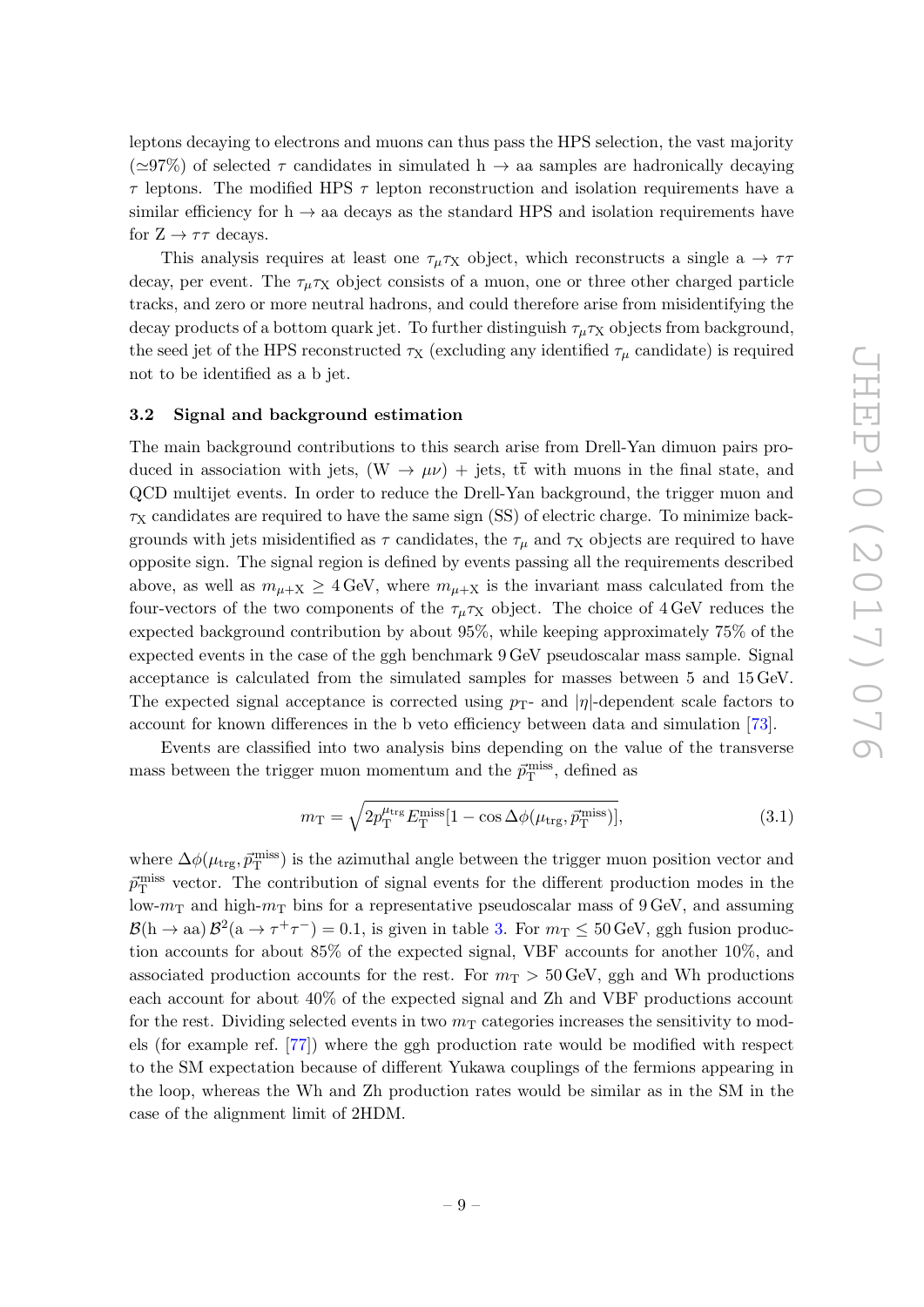|               | $m_T \leq 50 \,\text{GeV}$                                                        | $m_T > 50$ GeV                               |
|---------------|-----------------------------------------------------------------------------------|----------------------------------------------|
| ggh           | $4.6 \pm 0.3$                                                                     | $0.8 \pm 0.1$                                |
| Wh            | $0.27 \pm 0.02$                                                                   | $0.70 \pm 0.03$                              |
| Zh            | $0.068 \pm 0.005$                                                                 | $0.19 \pm 0.01$                              |
| VBF           | $0.51 \pm 0.03$                                                                   | $0.09 \pm 0.01$                              |
| SM background | $5.4 \pm 1.0 \left( \text{stat} \right)_{-4.6}^{+4.2} \left( \text{syst} \right)$ | $6.1 \pm 1.6$ (stat) $^{+3.7}_{-3.6}$ (syst) |
| Observed      |                                                                                   | 14                                           |

<span id="page-10-0"></span>**Table 3.** Expected signal yields for the h  $\rightarrow$  aa  $\rightarrow$  4 $\tau$  process for a representative pseudoscalar mass of 9 GeV, in both  $m<sub>T</sub>$  bins, assuming SM cross sections and  $\mathcal{B}(\text{h} \to \text{aa}) \mathcal{B}^2(\text{a} \to \tau^+\tau^-) = 0.1$ , in the context of the h  $\rightarrow$  aa  $\rightarrow$  4 $\tau$  search. Expected background yields as well as observed numbers of events are also quoted. Only the statistical uncertainty is given for signal yields.

There are several mechanisms that result in  $\tau_{\mu} \tau_{\text{X}}$  misidentification, for example jets with semileptonic decays, jets with double semileptonic decays, or resonances in b or lightflavor jet fragmentation. It is impractical to simulate all backgrounds to the required statistical precision. Therefore, the number of background events in the low- $m<sub>T</sub>$  (high $m_T$ ) signal region, denoted  $N_{\text{bkg}}^{\text{low-}m_T \text{ (high-}m_T)}$   $(m_{\mu+X} \geq 4 \text{ GeV})$ , is estimated independently from three event samples. In each background estimation sample, the isolation energy around the  $\tau_X$  candidate is required to be between 1 and 5 GeV, as opposed to the signal sample requirement of isolation energy less than 1 GeV. The three samples are:

- 1. Observed events passing all other signal selections;
- 2. Simulated Drell-Yan, W+jets,  $t\bar{t}$ , and diboson events passing all other signal selections;
- 3. Observed events passing all other signal selections, but with inverted  $\mu_{\text{trg}}$  relative isolation.

The background estimate from each sample is normalized to match the observed data yield in the signal-free region with  $m_{\mu+X} < 2 \text{ GeV}$ . The final background prediction in the low- $m_T$  (high- $m_T$ ) bin is taken as the arithmetic mean of the estimates from the three background estimation samples with  $m<sub>T</sub> \le 50$  GeV( $m<sub>T</sub> > 50$  GeV). The positive (negative) systematic uncertainty is taken as the difference between the largest (smallest) of the three plus (minus) its statistical uncertainty and the average. In the low- $m<sub>T</sub>$  bin, the background yield is estimated to be  $5.4 \pm 1.0 \text{ (stat)}_{-4.6}^{+4.2} \text{ (syst)}$  events, while in the high- $m<sub>T</sub>$  bin it is estimated to be  $6.1 \pm 1.6$  (stat)<sup> $+3.7$ </sup><sub>-3.6</sub> (syst) events. The uncertainty on the background yield is dominated by the limited statistical precision in the control samples, owing to the rare final state being probed. This uncertainty is the dominant source of systematic error in the interpretation of the results of this search in terms of an upper limit on the branching fraction of the Higgs boson to light pseudoscalar states.

The relaxed  $\tau_X$  isolation requirement common to each sample implies that these background estimation samples should be enriched in events with jets. Simulated samples of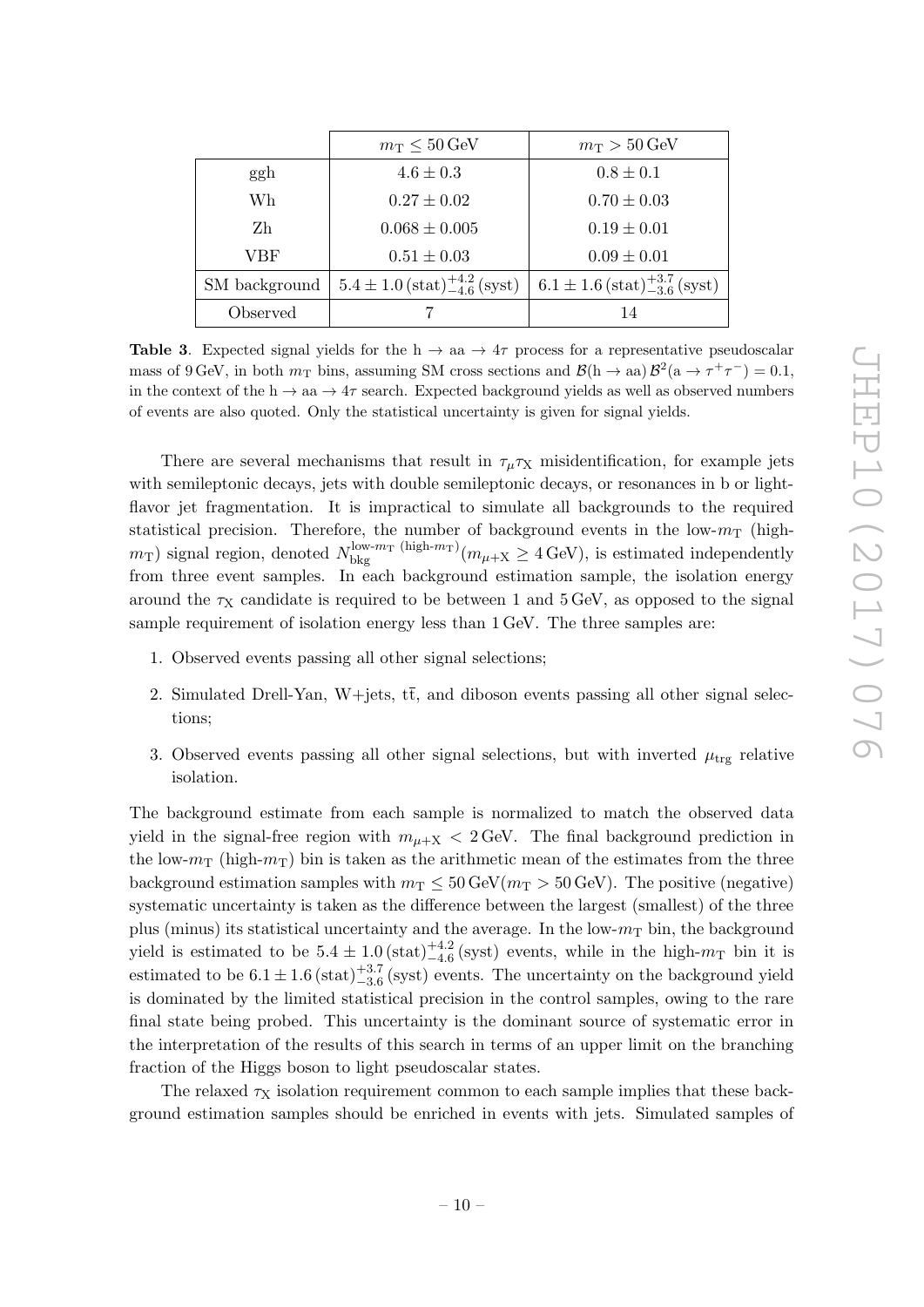

<span id="page-11-2"></span>**Figure 1.** Comparison, for the h  $\rightarrow$  aa  $\rightarrow$  4 $\tau$  search, of  $m_{\mu+\chi}$  distributions for data (black markers) and the misidentified jet background estimate (solid histogram) in the low- $m<sub>T</sub>$  (left) and high- $m<sub>T</sub>$  (right) bins. Predicted signal distributions (dotted lines) for each of the four Higgs boson production mechanisms are also shown; the distributions are normalized to an integrated luminosity of the data sample of  $19.7 \text{ fb}^{-1}$ , assuming SM Higgs boson production cross sections and  $\mathcal{B}(\mathbf{h} \to \mathbf{a} \mathbf{a}) \mathcal{B}^2(\mathbf{a} \to \tau^+\tau^-) = 0.1$ . The last bin on the right contains all the events with  $m_{\mu+X} \geq 4$  GeV, which correspond to the numbers reported in table [3.](#page-10-0)

W+jets and  $t\bar{t}$  events, in which the  $\tau_{\mu} \tau_{X}$  candidate arises from misidentified jets, have been used to check that events with nonisolated  $\tau_X$  candidates have the same kinematic properties as those of the signal sample.

Figure [1](#page-11-2) shows the estimated misidentified jet background, the search region data, and simulations of the four signal production models for both  $m<sub>T</sub>$  bins. Seven and fourteen events are observed in the low- and high- $m<sub>T</sub>$  bins, respectively.

# <span id="page-11-0"></span>4 Search for  $h \to aa \to 2\mu 2b$  decays

The search for a new scalar in h  $\rightarrow$  aa  $\rightarrow$  2µ2b decays is restricted to masses between 25 and 62.5 GeV. The upper bound is imposed by the kinematic constraint of  $m_h = 125 \,\text{GeV}$ , while there is a sensitivity loss for this search below the lower bound due to overlap between the two b jets or the two muons arising from an increased boost of the pseudoscalars [\[78\]](#page-32-17). A slightly wider pseudoscalar mass range is however used for the selection, the optimization aiming at maximum expected signal significance, and the eventual background modeling. In particular, the wider mass range ensures a good description of the background distribution over the entire search region, including regions near the boundaries. Events with an invariant mass  $m_{\mu\mu}$  outside the range 20-70 GeV are discarded.

### <span id="page-11-1"></span>4.1 Event selection

In the search for h  $\rightarrow$  aa  $\rightarrow$  2µ2b decays, events are triggered based on the presence of two muons with  $p_T > 17$  GeV and  $p_T > 8$  GeV. For the offline selection, the leading muon  $p_T$ threshold is increased to 24 GeV, while the subleading muon  $p<sub>T</sub>$  must exceed 9 GeV. The two muon candidates are required to have opposite electric charges and to be isolated. If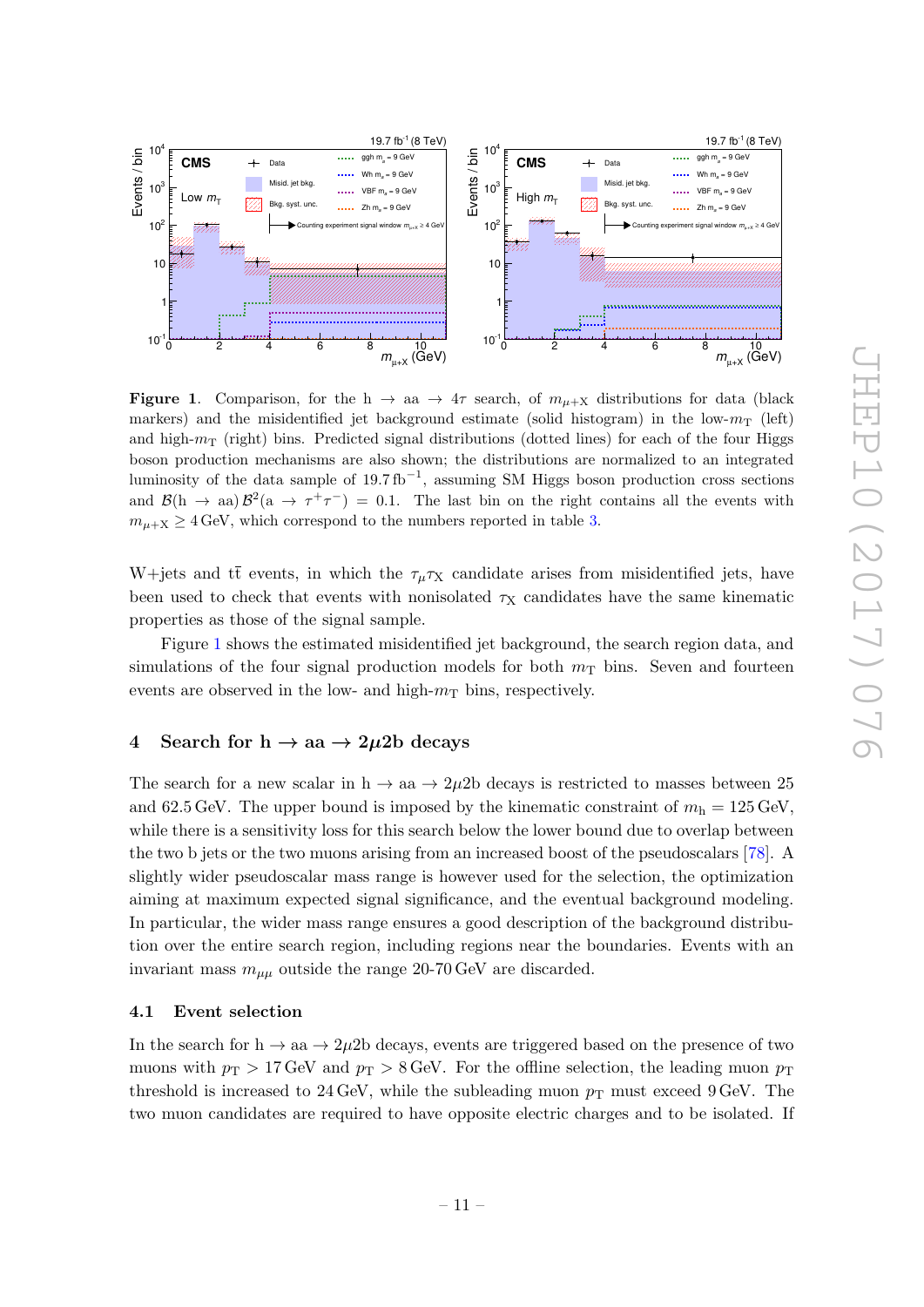|                    | $Z/\gamma^*$ +jets $(m_{\ell\ell} > 10 \,\text{GeV})$ | $t\bar{t}$ ( $\ell\ell$ ) | Other     |  |  |  |
|--------------------|-------------------------------------------------------|---------------------------|-----------|--|--|--|
| <b>Backgrounds</b> | $210 \pm 35$                                          | $22 + 1$                  | $3 \pm 1$ |  |  |  |
| Total              | $235 \pm 35$                                          |                           |           |  |  |  |
| Data               | 252                                                   |                           |           |  |  |  |

<span id="page-12-1"></span>

|        | $m_a = 30 \,\text{GeV}$   $m_a = 40 \,\text{GeV}$   $m_a = 50 \,\text{GeV}$   $m_a = 60 \,\text{GeV}$ |      |
|--------|-------------------------------------------------------------------------------------------------------|------|
| Signal | 0.97                                                                                                  | 1.49 |

Table 4. Expected signal and background yields, together with the number of observed events, for the h  $\rightarrow$  aa  $\rightarrow$  2µ2b search, in the range 20  $\leq m_{\mu\mu} \leq$  70 GeV. Signal yields are evaluated assuming  $\mathcal{B}(\text{h} \to \text{aa}) = 10\%$  and  $\mathcal{B}(\text{aa} \to \mu^+\mu^- \text{b} \overline{\text{b}}) = 1.7 \times 10^{-3}$ , with the latter obtained in the context of type-3 2HDM+S with  $\tan \beta = 2$ .

more than one muon is found for a given sign, the one with the highest  $p_T$  is selected. At least two jets with  $p_T > 15$  GeV and  $|\eta| < 2.4$  are required to satisfy b-tag requirements that allow only  $\mathcal{O}(1\%)$  of the light quark jets to survive, for an efficiency of  $\simeq 65\%$  for genuine b jets. The  $E_{\rm T}^{\rm miss}$  significance of the event has to be less than 6. Events outside the  $|m_{\mu\mu b\bar{b}} - 125 \,\text{GeV}| < 25 \,\text{GeV}$  window are discarded.

# <span id="page-12-0"></span>4.2 Signal and background estimation

As presented in table [4,](#page-12-1) the expected background yield estimated from simulation over the whole mass range considered is  $235 \pm 35$  events, dominated by Drell-Yan events in the dilepton final state, followed by  $t\bar{t}$  in dilepton decays,  $t\bar{t}(\ell\ell)$ . This should be compared with 252 events observed in data. To evaluate the signal yield, only the gluon fusion Higgs boson production mechanism with the next-to-leading-order (NLO) cross section of  $\sigma_{\text{ggh}} \simeq 19.3 \text{ pb}$  [\[79\]](#page-32-18) is considered. Other SM Higgs production modes are found to contribute less than 5% to the signal yield and are neglected. Assuming a branching fraction of 10% for h  $\rightarrow$  aa together with tan  $\beta = 2$  in the context of type-3 2HDM+S, one can obtain  $2\mathcal{B}(a \to b\overline{b})\mathcal{B}(a \to \mu^+\mu^-) = 1.7 \times 10^{-3}$  for  $m_a = 30 \,\text{GeV}$ , where no strong dependence on  $m_a$  is expected for  $\mathcal{B}(a \to f\bar{f})$ , with f being a muon or a b quark [\[8\]](#page-29-1). In this scenario, about one signal event is expected to survive the event selection discussed earlier.

The signal yield is extracted using a fit to the reconstructed  $m_{\mu\mu}$  distribution in data. The signal shape is modeled with a weighted sum of Voigt profile [\[80\]](#page-33-0) and Crystal Ball [\[81\]](#page-33-1) functions with a common mass parameter  $m_a$ ,

<span id="page-12-2"></span>
$$
S(m_{\mu\mu}|w,\sigma,\gamma,n,\sigma_{cb},\alpha,m_a) \equiv w V(m_{\mu\mu}|\sigma,\gamma,m_a) + (1-w) \text{CB}(m_{\mu\mu}|n,\sigma_{cb},\alpha,m_a). \tag{4.1}
$$

The Voigt profile function,  $V(m_{\mu\mu}|\sigma, \gamma, m_a)$ , is a convolution of Lorentz and Gaussian profiles with  $\gamma$  and  $\sigma$  being the widths of the respective functions, both centered at  $m_a$ . The Crystal Ball function,  $CB(m_{\mu\mu}|n, \sigma_{cb}, \alpha, m_a)$ , has a Gaussian core centered at  $m_a$  with a width of  $\sigma_{cb}$  together with a power-law low-end tail  $A (B - (m_{\mu\mu} - m_a)/\sigma_{cb})^{-n}$  below a certain threshold  $\alpha$ . The combination introduced in eq. [\(4.1\)](#page-12-2) is found to describe well the  $m_{\mu\mu}$  distribution in the simulated signal samples.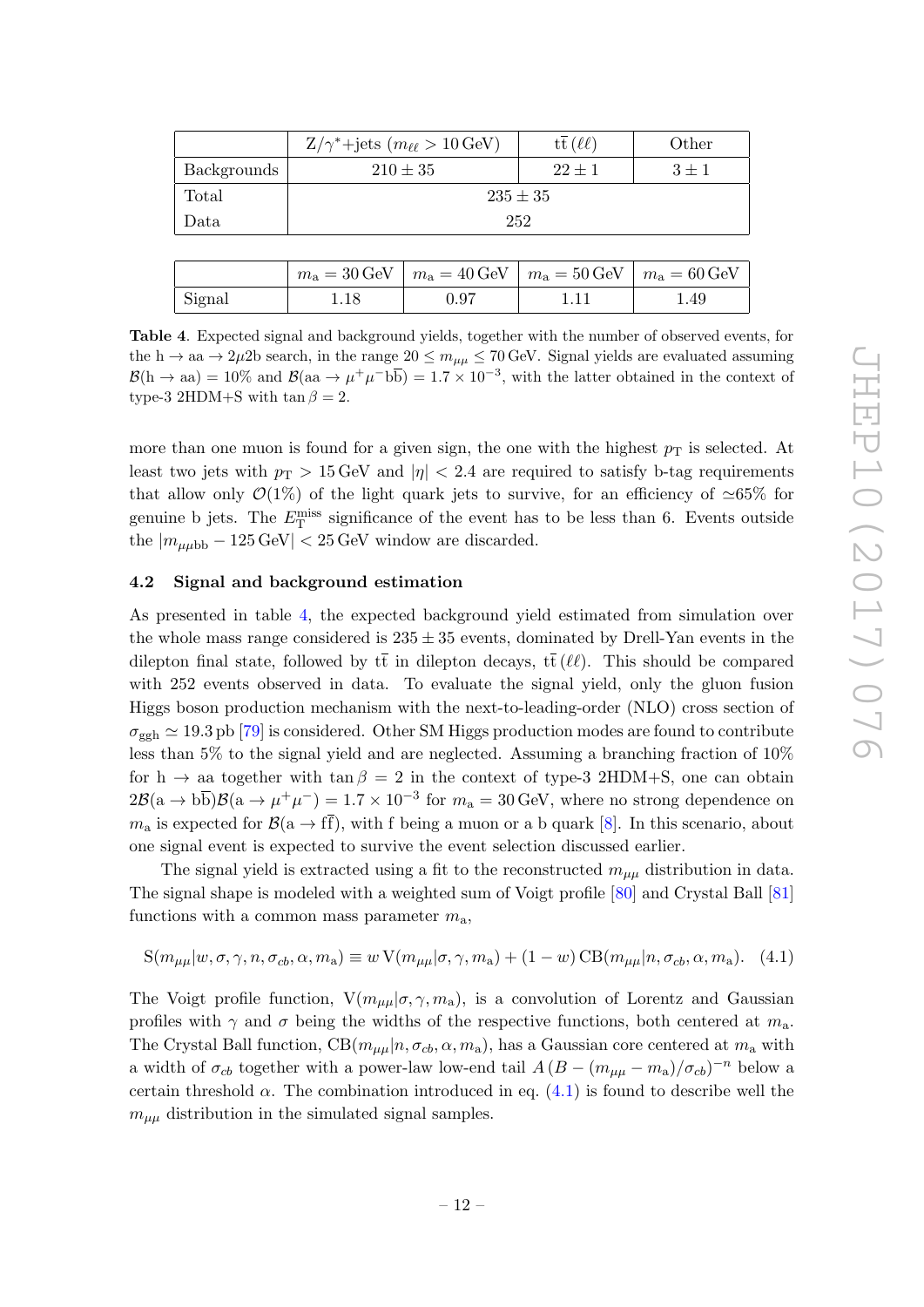The initial values for the signal model parameters are extracted from a simultaneous fit of the model to simulated signal samples with different pseudoscalar masses. All parameters in the signal model are found to be independent of  $m_a$  except  $\sigma$  and  $\sigma_{cb}$ , which show a linear dependence. The only floating parameter in these linear models are the slopes,  $s_{\sigma}$ and  $s_{\sigma_{cb}}$  for  $\sigma$  and  $\sigma_{cb}$ , respectively. The signal model with the three free parameters,  $m_{\rm a}$ ,  $s_{\sigma}$  and  $s_{\sigma_{cb}}$ , is interpolated for mass hypotheses not covered by the simulated samples. The validity of the interpolation is checked within the [25, 62.5] GeV range of the dimuon mass, and towards the boundaries.

The background is evaluated through a fit to the  $m_{\mu\mu}$  distribution in data. The shape for the background is modeled with a set of analytical functions, using the discrete profiling method [\[9,](#page-29-3) [82,](#page-33-2) [83\]](#page-33-3). In this approach the choice of the functional form of the background shape is considered as a discrete nuisance parameter. This means that the likelihood function for the signal-plus-background fit has the form of

$$
\mathcal{L}(\text{data}|\mu, \theta_{\mu}, b_{\mu}), \qquad (4.2)
$$

where  $\mu$  is the measured quantity of signal,  $\theta_{\mu}$  are the corresponding nuisance parameters, and  $b_{\mu}$  are the different background functions considered. Therefore, the uncertainty associated with the choice of the background model is treated in a similar way as other uncertainties associated with continuous nuisance parameters in the fit. The space of the background model contains multiple candidate models: different parametrizations of polynomials together with  $1/P_n(x)$  functions where  $P_n(x) \equiv x + \sum_{i=2}^n \alpha_i x^i$ . The degree of polynomials in each category is determined through statistical tests to ensure the sufficiency of the number of parameters and to avoid overfitting the data [\[83\]](#page-33-3). Starting from the lowest degree for every candidate model, the necessity to increase the degree of the polynomial is examined. The model candidate with the higher degree is fit to data and a p-value is evaluated according to the number of degrees of freedom and the relative uncertainty of the parameters. Candidates with p-values below 5% are discarded.

The input background functions are used in the minimization of the negative logarithm of the likelihood with a penalty term added to account for the number of free parameters in the background model. The profile likelihood ratio for the penalized likelihood function can be written as

$$
-2\ln\frac{\widetilde{\mathcal{L}}(\text{data}|\mu,\hat{\theta}_{\mu},\hat{b}_{\mu})}{\widetilde{\mathcal{L}}(\text{data}|\hat{\mu},\hat{\theta},\hat{b})}.
$$
\n(4.3)

In this equation the numerator is the maximum penalized likelihood for a given  $\mu$ , at the best-fit values of nuisance parameters,  $\hat{\theta}_{\mu}$ , and of the background function,  $\hat{b}_{\mu}$ . The denominator is the global maximum for  $\tilde{\mathcal{L}}$ , achieved at  $\mu = \hat{\mu}$ ,  $\theta = \hat{\theta}$ , and  $b = \hat{b}$ . A confidence interval on  $\mu$  is obtained with the background function maximizing  $\mathcal L$  for any value of  $\mu$  [\[82\]](#page-33-2).

The analysis of data yields no significant excess of events over the SM background prediction. Figure [2](#page-14-2) shows the  $m_{\mu\mu}$  distribution in data together with the best fit output for a signal-plus-background model at  $m_a = 35 \text{ GeV}$ . The relative difference between the expected limit of the best-fit background model and that of the unconditional fit is about 40%.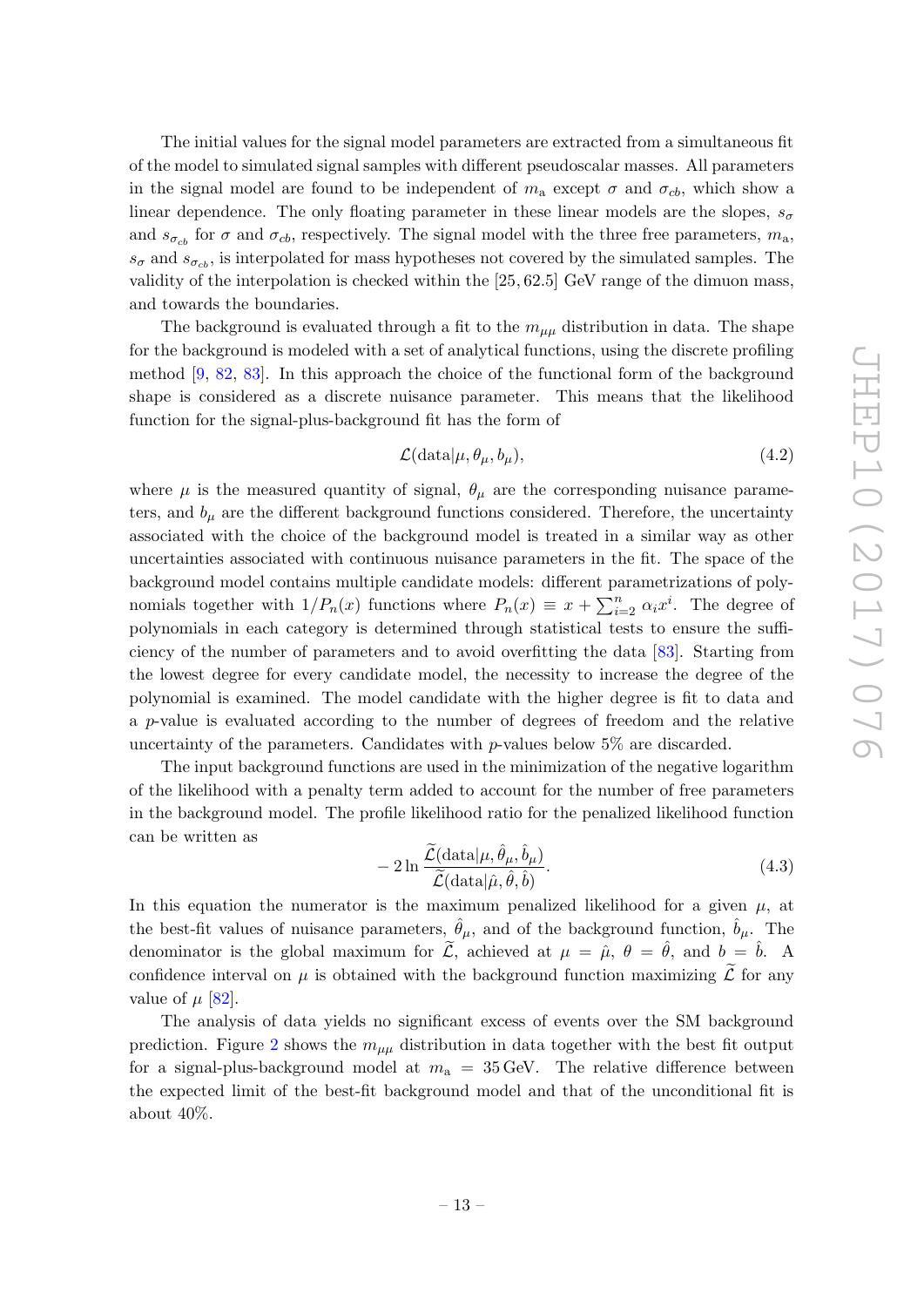

<span id="page-14-2"></span>**Figure 2.** The best fit to the data for a signal-plus-background model with  $m_a = 35$  GeV, including profiling of the uncertainties, in the search for  $h \to aa \to 2\mu 2b$  events.

### <span id="page-14-0"></span>5 Search for  $h \to aa \to 2\mu2\tau$  decays

Five final states are studied in the h  $\rightarrow$  aa  $\rightarrow 2\mu2\tau$  channel, depending on whether the  $\tau$ leptons decay to electrons  $(\tau_e)$ , to muons  $(\tau_\mu)$ , or to hadrons  $(\tau_h)$ :  $\mu^+ \mu^- \tau_e^+ \tau_e^-$ ,  $\mu^+ \mu^- \tau_e^{\pm} \tau_\mu^{\mp}$ ,  $\mu^+\mu^-\tau_{\rm e}^{\pm}\tau_{\rm h}^{\mp}$ ,  $\mu^+\mu^-\tau_{\mu}^{\mp}\tau_{\rm h}$ , or  $\mu^+\mu^-\tau_{\rm h}^{\mp}\tau_{\rm h}^-$ . The  $\mu^+\mu^-\tau_{\mu}^{\pm}\tau_{\mu}^-$  final state is not considered due to the difficulty of correctly identifying the reconstructed muons as either direct pseudoscalar or  $\tau$  decay products, which results in low sensitivity. Given the  $2\%$  dimuon mass resolution for the muons originating promptly from one of the a bosons arising from the h boson decay, an unbinned likelihood fit is performed to extract the results, using  $m_{\mu\mu}$ as the observable. Pseudoscalar boson masses between 15 and 62.5 GeV are probed; the lower bound corresponds to the minimum mass that ensures a good signal efficiency with selection criteria that do not rely on boosted lepton pairs, and an expected background large enough to be modeled through techniques described below.

#### <span id="page-14-1"></span>5.1 Event selection

Events are selected using a double muon trigger relying on the presence of a muon with  $p_{\rm T} > 17$  GeV and another one with  $p_{\rm T} > 8$  GeV. For the offline selection, the leading muon  $p_T$  threshold is increased to 18 GeV, while the subleading muon  $p_T$  must exceed 9 GeV. To reconstruct the dimuon pair from the a  $\rightarrow \mu^+\mu^-$  decay, two isolated muons of opposite charge,  $p_T > 5$  GeV, and  $|\eta| < 2.4$  are selected. In the  $\mu^+ \mu^- \tau_e^+ \tau_e^-$ ,  $\mu^+ \mu^- \tau_e^{\pm} \tau_h^{\mp}$ and  $\mu^+\mu^-\tau_h^{\pm}\tau_h^{\mp}$  final states, where these are the only muons, their  $p_T$  thresholds are raised to 18 and 9 GeV to match the trigger requirements. If there are more than two muons in the final state, the highest- $p_T$  muon is required to pass a  $p_T$  threshold of 18 GeV, and is considered as arising from the prompt decay of the light boson. It is then paired with the next highest- $p_T$  muon of opposite charge. The other muons are considered to arise from leptonic decays of the  $\tau$  lepton. The second highest- $p_T$  muon is required to have  $p_T$  greater than 9 GeV. Muons are paired correctly in about 90% of the events for all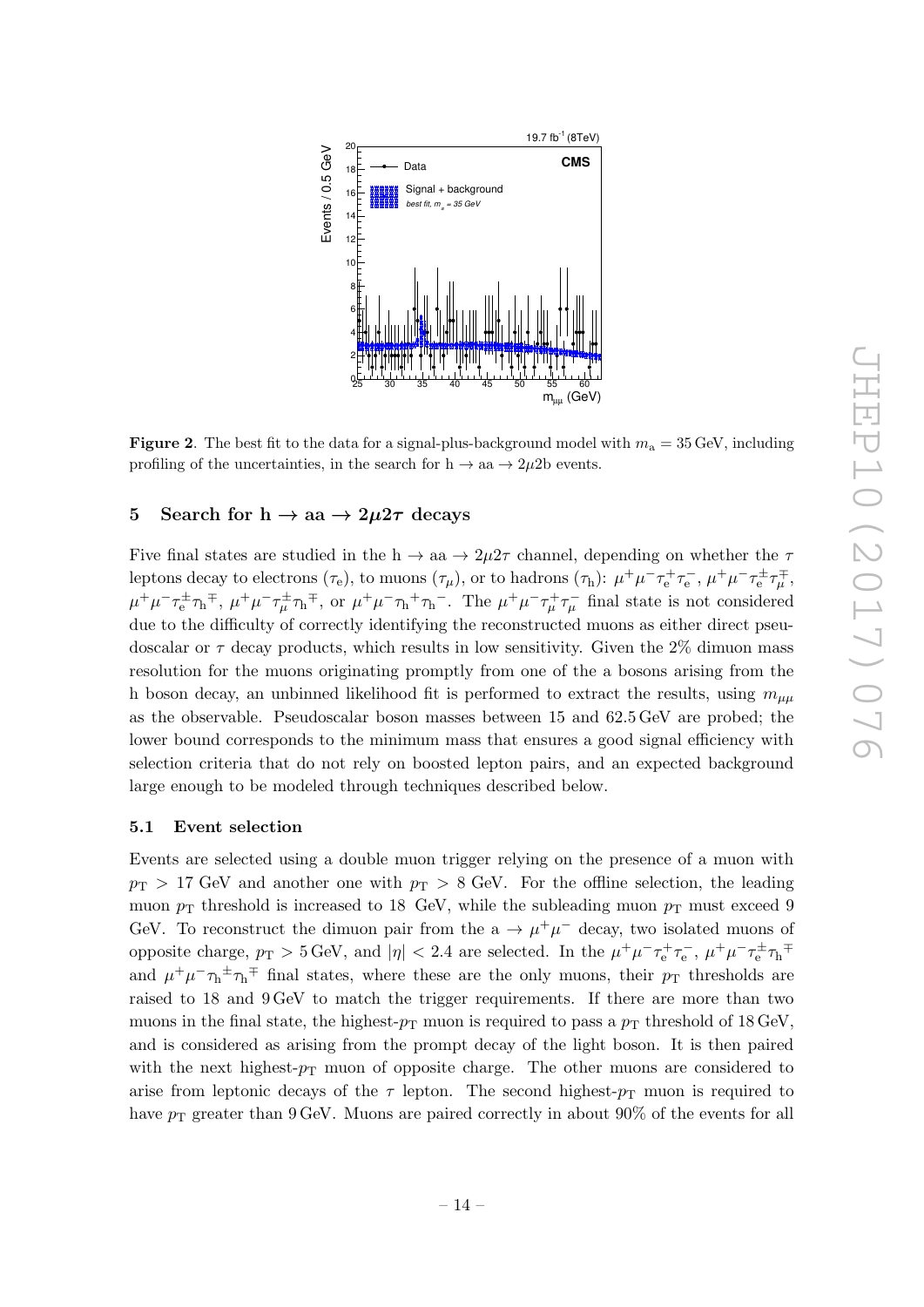masses. The  $\tau\tau$  pair is reconstructed from a combination of oppositely charged identified and isolated muons, electrons, or  $\tau_h$ , depending on the final state. The muons are selected with  $p_T > 5$  GeV and  $|\eta| < 2.4$ , the electrons with  $p_T > 7$  GeV and  $|\eta| < 2.5$ , and the  $\tau_h$ candidates with  $p_T > 15 \text{ GeV}$  and  $|\eta| < 2.3$ . The contribution from  $h \to ZZ^* \to \mu^+ \mu^- e^+ e^$ events is suppressed, in the  $\mu^+\mu^-e^+e^-$  final state, by excluding events with visible invariant mass of the four leptons inside a 30 GeV-wide window around 125 GeV, the Higgs boson mass. The signal efficiency of this selection criterion is high since the four lepton invariant mass in  $\mu^+\mu^-\tau_e^+\tau_e^-$  events is significantly reduced due to the presence of neutrinos in  $\tau$ lepton decays.

The four objects are required to be separated from each other by at least  $\Delta R = 0.4$ . Events are discarded if they contain at least one jet that satisfies a b-tag requirement that allows  $\mathcal{O}(0.1\%)$  of the light quark jets to survive, while the tag efficiency for genuine b jets is about 50%. This reduces the contribution from backgrounds with top quarks. To prevent a single event from contributing to different final states, events containing other identified and isolated electrons or muons in addition to the four selected objects are rejected; less than 1% of signal events are rejected because of this veto. Two selection criteria with a high signal efficiency are designed to reduce the contribution of the backgrounds to the signal region: the invariant mass of the  $\mu\mu\tau\tau$  system is required to lie close to the Higgs boson mass  $(|m_{\mu\mu\tau\tau} - 125 \text{ GeV}| < 25 \text{ GeV})$ , and the normalized difference between the masses of the di- $\tau$  and dimuon systems is required to be small  $(|m_{\mu\mu} - m_{\tau\tau}|/m_{\mu\mu} < 0.8)$ . The  $\tau\tau$  mass,  $m_{\tau\tau}$ , used to define both variables, is fully reconstructed with a maximum likelihood algorithm taking as input the four-momenta of the visible particles, as well as the  $E_{\rm T}^{\rm miss}$  and its resolution [\[84\]](#page-33-4). This method gives a resolution of about 20% and 10%, for the  $\tau\tau$  mass  $m_{\tau\tau}$  and four-lepton mass  $m_{\mu\mu\tau\tau}$ , respectively. Finally, only events with a reconstructed dimuon mass between 14 and 66 GeV are considered in the study.

#### <span id="page-15-0"></span>5.2 Signal and background estimation

Two types of backgrounds contribute to the signal region: irreducible ZZ production, and reducible processes with at least one jet being misidentified as one of the final-state leptons, mainly composed of Z+jets and WZ+jets events. The  $ZZ \rightarrow 4\ell$  contribution, where  $\ell$  denotes any charged lepton, is estimated from MC simulations, and the process is scaled to the NLO cross section [\[85\]](#page-33-5). The normalization and  $m_{\mu\mu}$  distribution of the reducible processes are determined separately, using control samples in data. To estimate the normalization, the rates for jets to be misidentified as  $\tau_h$ , electrons, or muons are measured in dedicated signal-free control regions, defined similarly to the signal region except that the  $\tau$  candidates (electrons, muons, or  $\tau_h$ ) pass relaxed identification and isolation conditions and have SS charge. All misidentification rates are measured as a function of the  $p<sub>T</sub>$  of the jet closest to the  $\tau$  candidate, and are fitted using a decreasing exponential in addition to a constant term. Events with  $\tau$  candidates passing the relaxed identification and isolation conditions, but not the signal region criteria, are scaled with weights that depend on the misidentification rates, to obtain an estimate of the yield of the reducible background in the signal region. The  $m_{\mu\mu}$  distribution of reducible backgrounds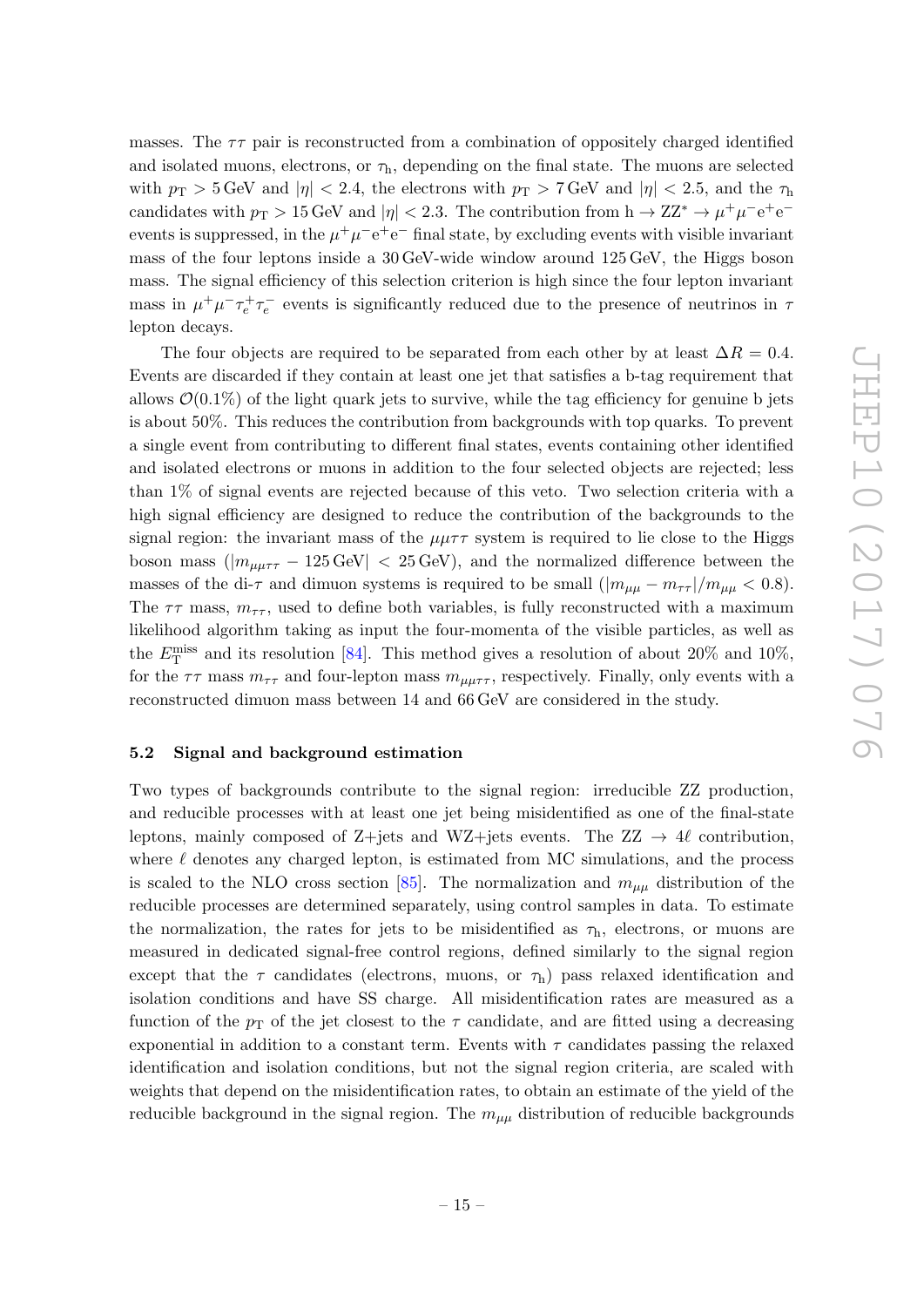is taken from a signal-free region in data, where both  $\tau$  candidates have SS charge and pass relaxed identification and isolation criteria.

The dimuon mass distribution in signal events in final states with two muons is parameterized with a Voigt profile. In final states with three muons, the Gaussian component of the profile is found to be negligible, and the signal distributions are parameterized with Breit-Wigner profiles. A fit is performed for every final state and every generated a. To interpolate the signal distributions to any a boson in the studied mass range, the parameters of the fit functions are parameterized as a function of  $m_a$  by fitting with a third-degree polynomial the parameters of the Voigt or Breit-Wigner profiles obtained from the individual fits. A similar technique is used to interpolate the signal normalization to intermediate mass points; the parameterization leads to yield uncertainties for the signal between 5 and 8% depending on the final state. A closure test that consists of removing a signal sample corresponding to a given mass point from the parameterization of the Voigt and Lorentz fit parameters as a function of the mass, then comparing the parameterization interpolation to the direct fit to this sample, has demonstrated the validity of this technique. The ZZ irreducible background and reducible backgrounds are parameterized with Bernstein polynomials with five and three degrees of freedom respectively. The degrees of the polynomials are chosen to be the lowest that allow for a good agreement between the fit functions and the predicted backgrounds, according to f-tests. Uncertainties in the fit parameters of the Bernstein polynomials for reducible processes are taken into account in the statistical interpretation of results. They dominate over uncertainties associated with the choice of the fitting functions, which are neglected. Uncertainties in the ZZ background distribution are neglected given the low expected yield for this process relative to the reducible background contribution.

The parameterized dimuon mass distributions and the observed events after the complete selections are shown in figure [3](#page-17-0) for the combination of the five final states. In this figure, the signal sample is normalized based on the Higgs boson cross section,  $\sigma_h$ , predicted in the SM. A branching fraction of  $10\%$  is assumed for h  $\rightarrow$  aa. The a boson is assumed to decay only to leptons  $(\mathcal{B}(a \to \tau^+\tau^-) + \mathcal{B}(a \to \mu^+\mu^-) + \mathcal{B}(a \to e^+e^-) = 1)$ , using eq. [\(1.1\)](#page-3-2). Combining all final states, 19 events are observed while  $20.7 \pm 2.2$  are expected in the absence of signal. The expected signal yield, assuming the normalization described above, ranges from 3.1 to 8.2 events over the probed mass range, as detailed in table [5.](#page-17-1)

# <span id="page-16-0"></span>6 Systematic uncertainties

The statistical interpretation of the analyses takes into account several sources of systematic uncertainties, included in the likelihood function as nuisance parameters following lognormal distributions in the case of yield uncertainties. Uncertainties related to the modeling of backgrounds estimated from data have already been discussed for the three independent analyses in sections  $3, 4$  $3, 4$ , and  $5$ , and will only be partially described here. Other systematic uncertainties are detailed in the following subsections, and summarized in table [6.](#page-20-0)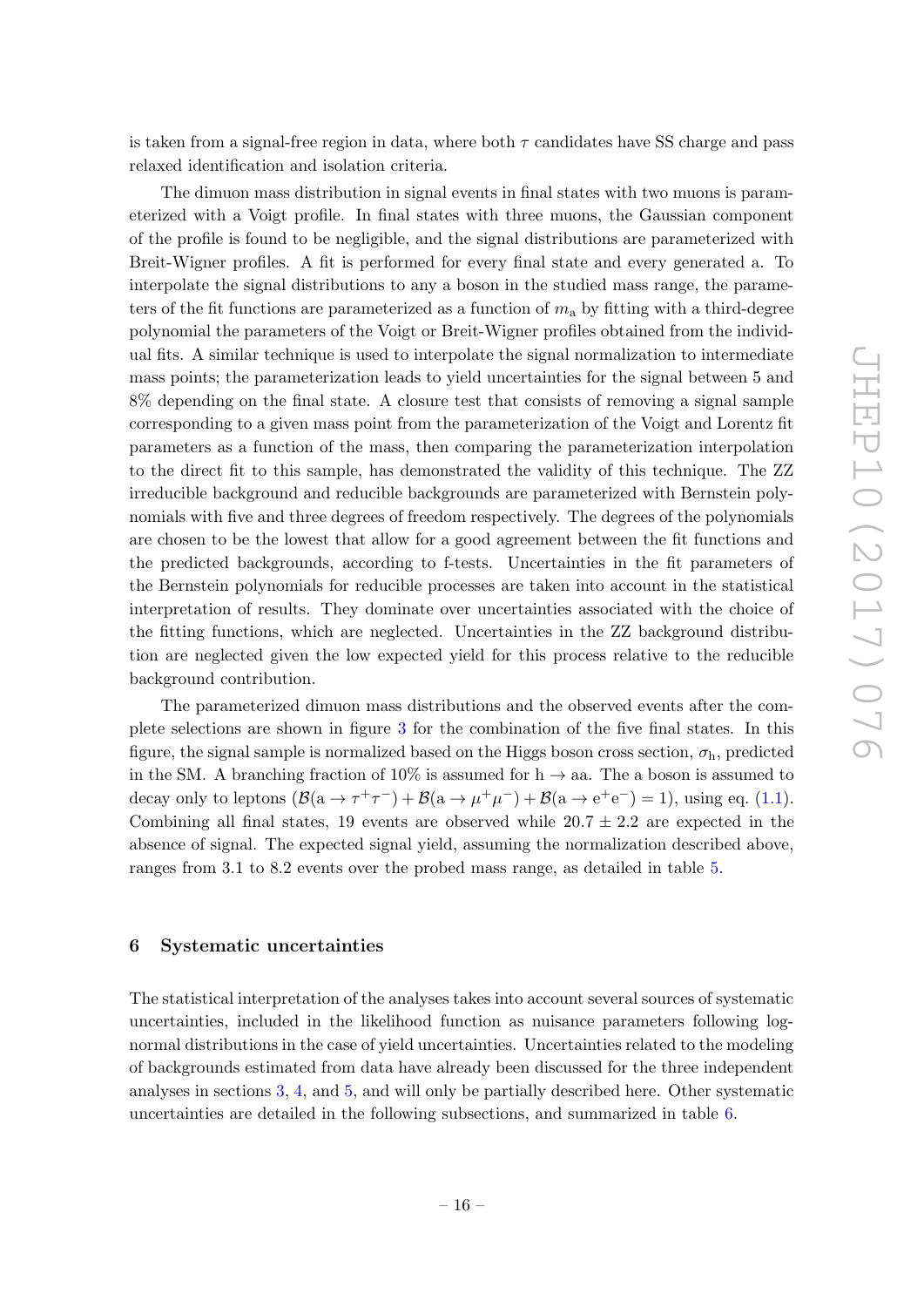

<span id="page-17-0"></span>Figure 3. Background and signal  $(m_a = 35 \text{ GeV})$  models, scaled to their expected yields, for the combination of all final states  $(\mu^+\mu^-\tau_e^+\tau_e^-, \mu^+\mu^-\tau_e^{\pm}\tau_{\mu}^{\mp}, \mu^+\mu^-\tau_e^{\pm}\tau_h^{\mp}, \mu^+\mu^-\tau_{\mu}^{\pm}\tau_h^{\mp}, \text{ and}$  $\mu^+\mu^-\tau_h^+\tau_h^-$ ) in the search for  $h \to aa \to 2\mu2\tau$  decays. The two components of the background model, ZZ and reducible processes, are drawn. The signal sample is scaled with  $\sigma_h$  as predicted in the SM, assuming  $\mathcal{B}(h \to aa) = 10\%$ , and considering decays of the pseudoscalar a boson to leptons only  $(\mathcal{B}(a \to \tau^+\tau^-)+\mathcal{B}(a \to \mu^+\mu^-)+\mathcal{B}(a \to e^+e^-)=1)$  using eq. [\(1.1\)](#page-3-2). The results are shown after a simultaneous maximum likelihood fit in all five channels that takes into account the systematic uncertainties described in section [6.](#page-16-0)

|                                                 |                                                 | Signal          | <b>Backgrounds</b> |                  |                  |                |
|-------------------------------------------------|-------------------------------------------------|-----------------|--------------------|------------------|------------------|----------------|
|                                                 | $m_a = 20 \,\text{GeV}$ $m_a = 60 \,\text{GeV}$ |                 | ZZ                 | Reducible        | Total            | Obs.           |
| $\mu^+ \mu^- \tau_{\rm e}^+ \tau_{\rm e}^-$     | $0.20 \pm 0.02$                                 | $0.58 \pm 0.06$ | $4.71 \pm 0.47$    | $2.56 \pm 1.06$  | $7.27 \pm 1.16$  | $\mathsf{R}$   |
| $\mu^+\mu^-\tau_{\rm e}^\pm\tau_{\mu}^\mp$      | $0.58 \pm 0.08$                                 | $1.42 \pm 0.16$ | $0.10 \pm 0.01$    | $1.68 \pm 0.70$  | $1.78 \pm 0.70$  | $\overline{2}$ |
| $\mu^+\mu^-\tau_{\rm e}^\pm\tau_{\rm h}^\mp$    | $0.74 \pm 0.08$                                 | $2.02 \pm 0.20$ | $0.16 \pm 0.02$    | $5.66 \pm 1.48$  | $5.82 \pm 1.48$  | 5              |
| $\mu^+\mu^-\tau_\mu^\pm\tau_\mathrm{h}^\mp$     | $0.96 \pm 0.10$                                 | $2.30 \pm 0.22$ | $0.13 \pm 0.02$    | $0.91 + 0.28$    | $1.14 \pm 0.29$  |                |
| $\mu^+ \mu^- \tau_{\rm h}{}^+ \tau_{\rm h}{}^-$ | $0.60 \pm 0.06$                                 | $1.90 \pm 0.18$ | $0.06 \pm 0.02$    | $4.64 \pm 0.94$  | $4.70 \pm 0.94$  | 3              |
| Combined                                        | $3.08 \pm 0.31$                                 | $8.22 \pm 0.82$ | $5.09 \pm 0.39$    | $15.47 \pm 2.41$ | $20.71 \pm 2.23$ | 19             |

<span id="page-17-1"></span>**Table 5.** Expected and observed yields in the search for  $h \to aa \to 2\mu2\tau$  decays. The signal samples are scaled with the production cross section for the SM h boson, assuming  $\mathcal{B}(h \to aa) = 10\%$  and considering decays of the pseudoscalar a boson to leptons only. Background yields are obtained after a maximum likelihood fit to observed data, taking into account the systematic uncertainties detailed in section 6.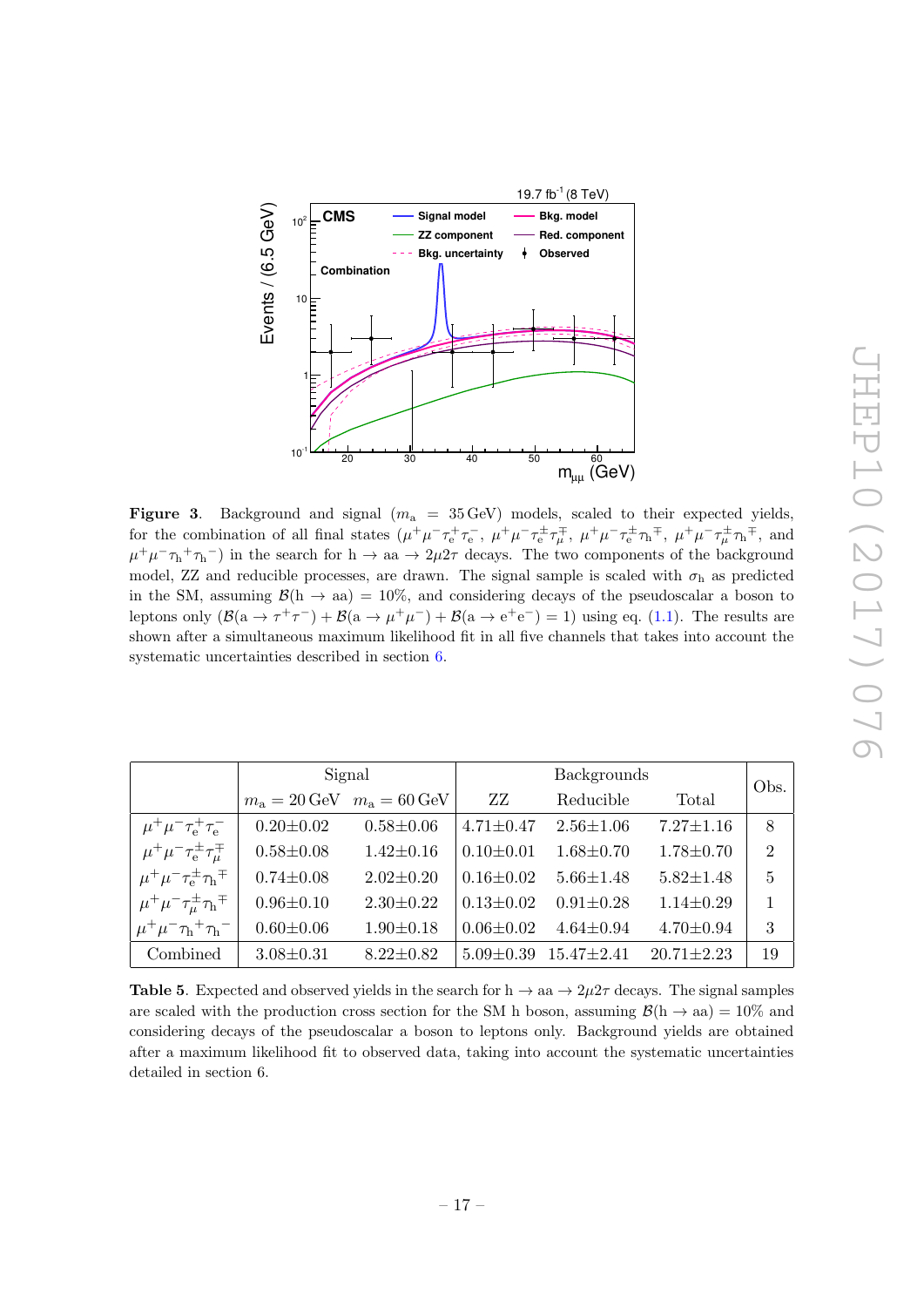#### <span id="page-18-0"></span>6.1 Systematic uncertainties common to all analyses

Systematic uncertainties common to all analyses include the uncertainties in the trigger efficiency (between 0.2 and 4.2% depending on the analysis and on the process), the lepton identification and isolation efficiencies (6% for every  $\tau_h$  [\[74\]](#page-32-13), between 0.5 and 1.5% for muons, 2% for electrons), all evaluated with tag-and-probe methods [\[86\]](#page-33-6) in Drell-Yan data and simulated samples. The uncertainties associated with the data-to-simulation correction factor for the b tagging efficiencies and misidentification rates are also propagated as systematic uncertainties to the final results [\[73\]](#page-32-12). Uncertainties in the knowledge of the parton distribution functions [\[87,](#page-33-7) [88\]](#page-33-8) are taken into account as yield uncertainties, and do not affect the shape of signal mass distributions. The uncertainty in the integrated luminosity amounts to 2.6%.

### <span id="page-18-1"></span>6.2 Systematic uncertainties for the h  $\rightarrow$  aa  $\rightarrow$  4 $\tau$  search

The leading systematic uncertainty in the h  $\rightarrow$  aa  $\rightarrow$  4 $\tau$  analysis comes from imperfect knowledge of the background composition in the signal region; it amounts to up to 90% of the background yield, as discussed in section [3.](#page-7-0) Other sources of systematic uncertainty specific to this search affect the expected signal yield only. When added in quadrature to the background uncertainty, signal yield uncertainties account for at most  $6 \ (10)\%$  of the total uncertainty for  $m<sub>T</sub> \le (>) 50$  GeV. These minor uncertainties include an additional uncertainty of up to 10% related to the muon isolation if the trigger muon comes from a boosted  $\tau_{\mu} \tau_{\text{X}}$  topology, as in the ggh, Zh, and VBF production modes, rather than an isolated W leptonic decay, as in the Wh mode. The signal yield is further affected by an asymmetric uncertainty in the  $\tau$  charge misidentification probability of  $-1\%$  and  $+2\%$ . Up to 9.3% uncertainty in the signal yield is considered to account for uncertainties in the  $m<sub>T</sub>$ computation because of uncertainties in the  $E_{\rm T}^{\rm miss}$  measurements. The b veto on the seed jet of the  $\tau_X$  object introduces a maximum of 9.4% uncertainty in the signal yield. Finally, it should be noted that the full MC simulation and event reconstruction were only performed for the ggh and Wh samples with  $m_a = 5, 7, 9, 11, 13,$  and 15 GeV, and for the VBF and Zh samples with  $m_a = 9$  GeV. The yields for the VBF (Zh) samples with  $m_a = 5, 7, 11, 13$ , and 15 GeV were extrapolated from the ggh(Wh) simulated samples at the corresponding pseudoscalar mass, which have similar final state kinematics. An uncertainty between 19% and 25%, depending on the production mode and  $m<sub>T</sub>$  bin, is assigned to cover imperfect knowledge of the acceptance for the signals that were not simulated.

### <span id="page-18-2"></span>6.3 Systematic uncertainties for the h  $\rightarrow$  aa  $\rightarrow$  2 $\mu$ 2b search

For the h  $\rightarrow$  aa  $\rightarrow$  2µ2b analysis, the energy of jets is varied within a set of uncertainties depending on the jet  $p_T$  and  $\eta$ . This amounts to a 7% variation of the expected signal yield. The jet smearing corrections are altered within their uncertainties [\[72\]](#page-32-11) to account for the uncertainty arising from the jet energy resolution, which has an effect on the process yield of about 1%. Furthermore, the uncertainty in the amount of pileup interactions per event is estimated by varying the total inelastic pp cross section [\[89\]](#page-33-9) by  $\pm 5\%$ . All sources of uncertainties including those associated with the muon energy scale and reconstruction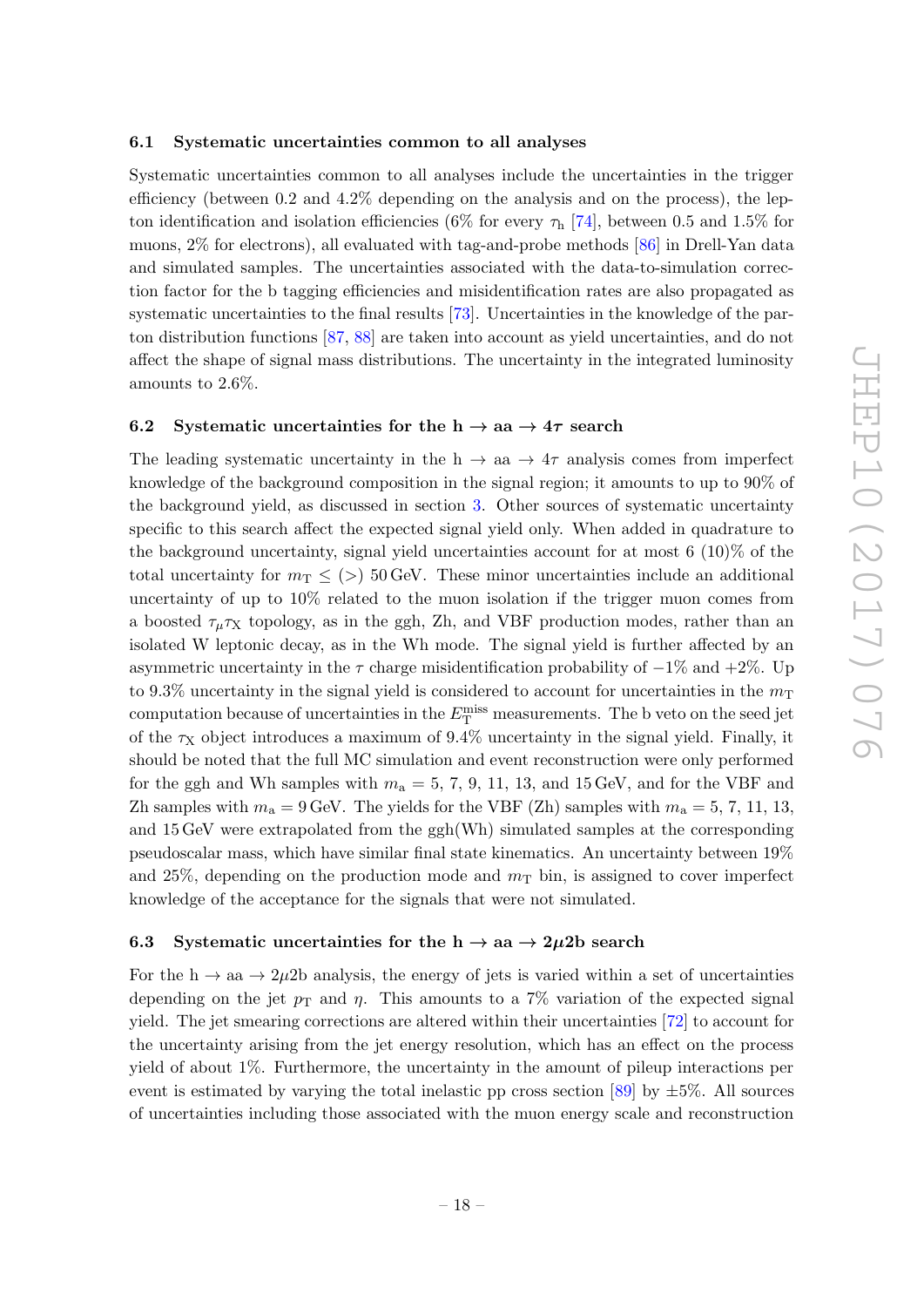and identification efficiencies are found to have a negligible effect on the signal modeling. The signal shape parameters are therefore left floating within their statistical uncertainties in the fit. The systematic uncertainty related to the discrete profiling method is small compared to the statistical uncertainty.

### <span id="page-19-0"></span>6.4 Systematic uncertainties for the h  $\rightarrow$  aa  $\rightarrow$  2 $\mu$ 2 $\tau$  search

The effect of the  $\tau_h$  energy scale in the h  $\rightarrow$  aa  $\rightarrow$  2 $\mu$ 2 $\tau$  analysis is propagated to the mass distributions, and leads to uncertainties in the yields of the signal and of the irreducible background between 0 and 10%, depending on the final state. The muon energy scale uncertainty, amounting to 0.2%, is found to shift the mean of the signal distributions by up to 0.2%; this is taken into account as a parametric uncertainty in the mean of the signal distributions. Statistical uncertainties in the parameterization of the signal are accounted for through the uncertainties on the fit parameters describing the signal shape. The uncertainty in the normalization of the reducible background is obtained by varying the fit functions of the misidentification rates within their uncertainties. Uncertainties in background yields lie between 25 and 50%; uncertainties related to a given misidentification rate are correlated between corresponding final states. The number of events in the MC simulation of the ZZ background passing the full signal selection is small, and a statistical uncertainty ranging between 1 and 15% depending on the final state is considered to take this effect into account. This uncertainty is uncorrelated across all final states.

### <span id="page-19-1"></span>7 Results

#### <span id="page-19-2"></span>7.1 Results of the search for  $h \to aa \to 4\tau$  decays

The number of events observed in the signal window is compatible with the SM background prediction for the h  $\rightarrow$  aa  $\rightarrow$  4 $\tau$  analysis. Results are interpreted as upper limits on the production of h  $\rightarrow$  aa relative to the SM Higgs boson production, scaled by  $\mathcal{B}(h \rightarrow$ aa)  $\mathcal{B}^2(a \to \tau^+\tau^-) \equiv \mathcal{B}(h \to aa \to 4\tau)$ . SM production cross sections are taken for ggh, Wh, Zh, and VBF processes  $[90]$ . Upper limits are calculated using the modified  $CL_s$ technique [\[91–](#page-33-11)[94\]](#page-33-12), in which the test statistic is a profile likelihood ratio. The asymptotic approximation is used to extract the results. In figures  $4, 5$  $4, 5$ , and  $6$ , the green (yellow) band labeled " $\pm 1(2)\sigma$  Expected" denotes the expected 68 (95)% C.L. band around the median upper limit if no data consistent with the signal expectation were to be observed.

The expected limits and the observed limit for the combination of the low- and high- $m<sub>T</sub>$ bin as a function of  $m_a$  are shown in figure [4.](#page-20-1) The sharp decrease in sensitivity between 5 and 7 GeV results from the 4 GeV  $m_{\mu+X}$  signal requirement, which is less efficient for lower mass pseudoscalars.

#### <span id="page-19-3"></span>7.2 Results of the search for  $h \to aa \to 2\mu 2b$  decays

The analysis of the mass spectrum for the h  $\rightarrow$  aa  $\rightarrow$  2µ2b search does not show any significant excess of events over the SM background prediction either, as seen in figure [2.](#page-14-2) Upper limits on the production of  $h \to aa$  relative to the SM Higgs boson ggh production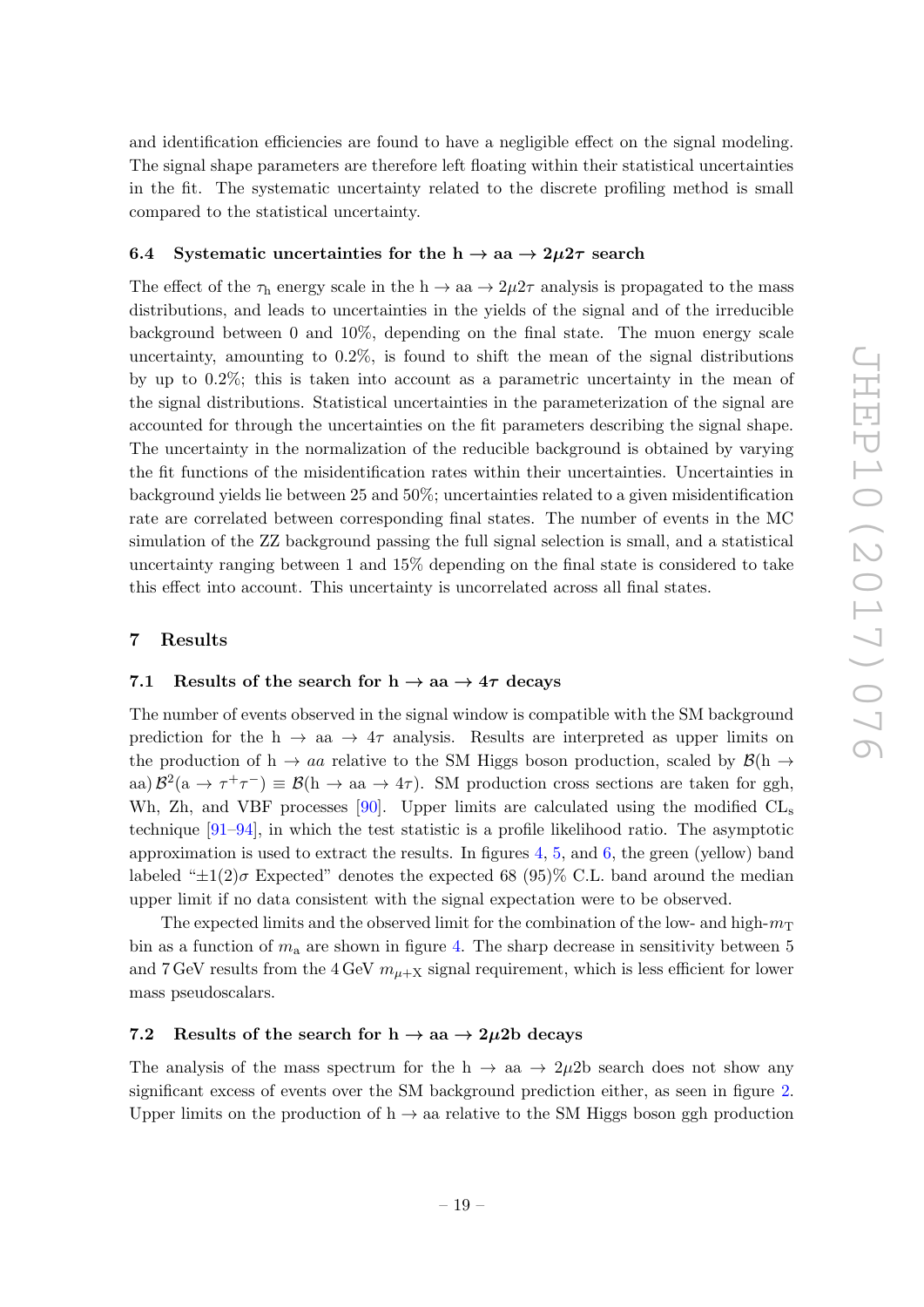| Source of uncertainty                       | Uncertainty in acceptance $(\%)$ |                    |                      |  |
|---------------------------------------------|----------------------------------|--------------------|----------------------|--|
|                                             | $4\tau$                          | $2\mu$ 2b          | $2\mu2\tau$          |  |
| Luminosity                                  | 2.6                              | 2.6                | 2.6                  |  |
| Trigger efficiency                          | $0.2 - 4.2$                      | 1.5                | 1                    |  |
| $e$ identification                          | 1                                |                    | $0-4$                |  |
| $\mu$ identification                        | $0.5 - 1.5$                      | 3.5                | $2 - 3$              |  |
| + for boosted $\tau_{\mu} \tau_{X}$ objects | 10                               |                    |                      |  |
| $\tau_h$ identification                     | 6                                |                    | $0 - 12$             |  |
| b tagging                                   | $0.2 - 9.4$                      | $0.1 - 4.5$        | 1                    |  |
| Data-driven background estimation           | 59-84                            | discrete profiling | $25-50 + shape$ unc. |  |
| Tau charge misidentification                | $\overline{2}$                   |                    |                      |  |
| $E_{\rm T}^{\rm miss}$ scale                | $1-9$                            |                    |                      |  |
| VBF and Zh extrapolation                    | 19-25                            |                    |                      |  |
| Jet energy scale                            |                                  | 7                  |                      |  |
| Jet energy resolution                       |                                  | $0.10 - 0.15$      |                      |  |
| Tau energy scale                            |                                  |                    | $0 - 10$             |  |
| Muon energy scale                           |                                  | 3.5                | Shape unc. only      |  |
| ZZ simulation size                          |                                  |                    | $1 - 15$             |  |
| ZZ cross section                            |                                  |                    | $5 + 6$              |  |

<span id="page-20-0"></span>Table 6. Sources of systematic uncertainties, and their effects on process yields, for the three different searches.



<span id="page-20-1"></span>**Figure 4.** Observed 95% CL limits on the branching fraction  $\mathcal{B}(\mathbf{h} \to \mathbf{a}\mathbf{a})\mathcal{B}^2(\mathbf{a} \to \tau^+\tau^-)$  assuming SM h production rates, compared to expected limits for pseudoscalar mass points between 5 and 15 GeV.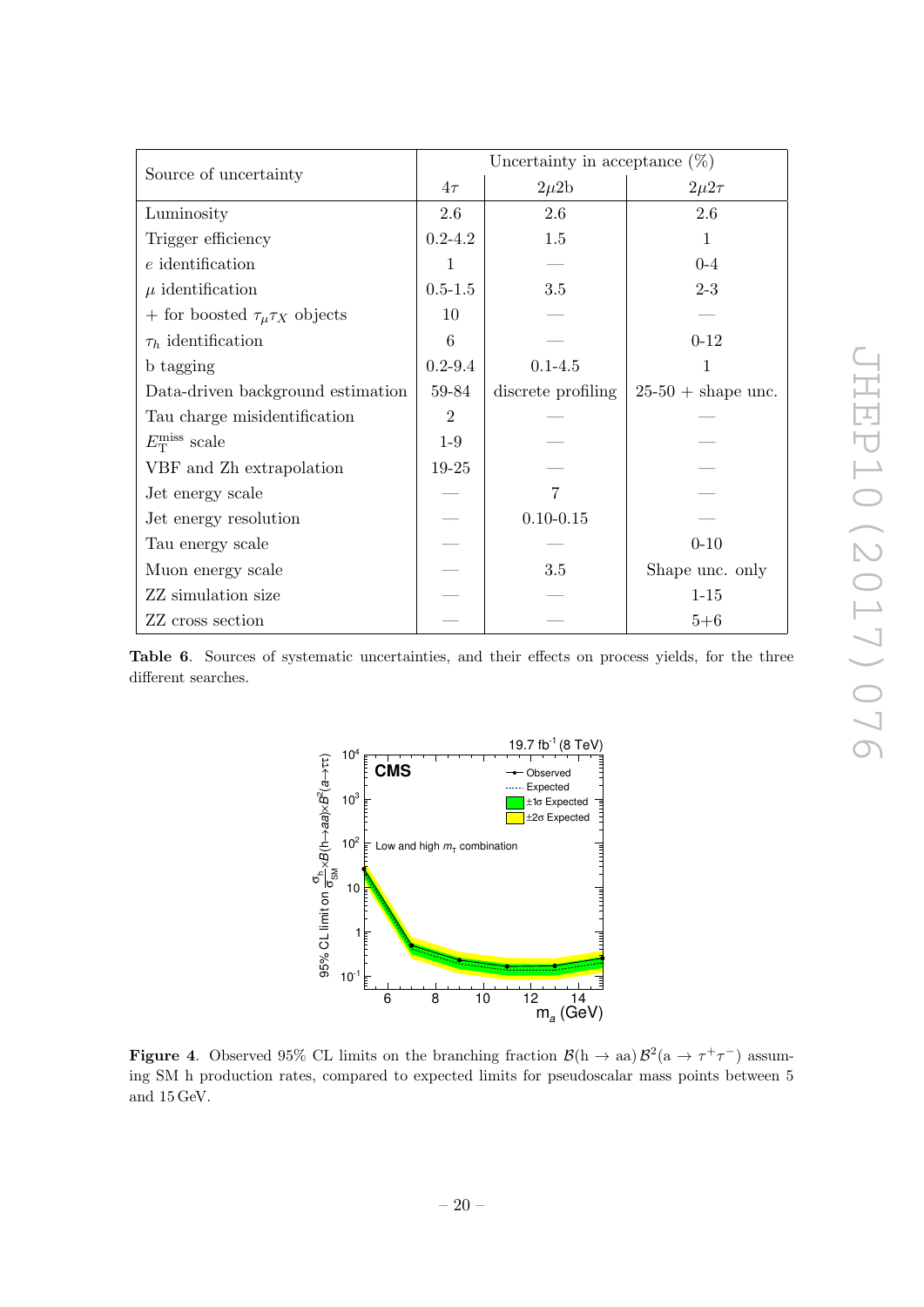

<span id="page-21-2"></span>Figure 5. Observed and expected upper limits at 95% CL on the h boson production normalized to the SM prediction times  $\mathcal{B}(h \to aa \to 2\mu 2b)$ .

mode, scaled by  $\mathcal{B}(a \to b\overline{b}) \mathcal{B}(a \to \mu^+\mu^-)$ , are obtained at 95% CL with the asymptotic CL<sup>s</sup> method. The observed and expected limits, together with the expected uncertainty bands, are illustrated in figure [5.](#page-21-2) The oscillations in the observed limit arise from the narrow dimuon mass resolution predicted for signal events.

### <span id="page-21-0"></span>7.3 Results of the search for  $h \to aa \to 2\mu2\tau$  decays

For the h  $\rightarrow$  aa  $\rightarrow$  2 $\mu$ 2 $\tau$  analysis, upper limits on the production of h  $\rightarrow$  aa relative to the SM Higgs boson production (including ggh, VBF, Wh, Zh, and  $\mathrm{t\bar{t}h}$  production modes), scaled by  $\mathcal{B}(a \to \tau^+\tau^-)\mathcal{B}(a \to \mu^+\mu^-)$ , are set. An unbinned maximum likelihood fit to data is performed, and upper limits are set at 95% CL using the modified CL<sub>s</sub> method, taking into account the different yield and shape systematic uncertainties described previously. The asymptotic approximation is not used in this case because of the low predicted background yields. The limits are shown in figure [6.](#page-22-0) Considering the large look-elsewhere effect  $[95]$  caused by the good dimuon mass resolution (about  $2\%$ ), the wide mass range probed, and the number of studied final states, none of the observed events corresponds to an excess of more than two standard deviations in global significance. In particular, the deviation of the observed limit with respect to the expected limit in the  $\mu^+\mu^-\tau_e^{\pm}\tau_{\mu}^{\mp}$ final state comes from the presence of two observed events with a dimuon mass of 18.4 and 20.7 GeV, respectively, which lead to an excess of events with a maximum local significance of 3.5 standard deviations. Over the full mass range considered, the observed yield in this final state is compatible with the expected background yield of  $1.80 \pm 0.74$  events. The uncertainty bands at low mass for most final states are narrow because of the low expected background yield.

### <span id="page-21-1"></span>7.4 Interpretation of  $h \rightarrow aa$  searches in 2HDM+S

Searches for non standard decays of the SM-like Higgs boson to a pair of light pseudoscalar bosons are interpreted in the context of 2HDM+S. In addition to the analyses presented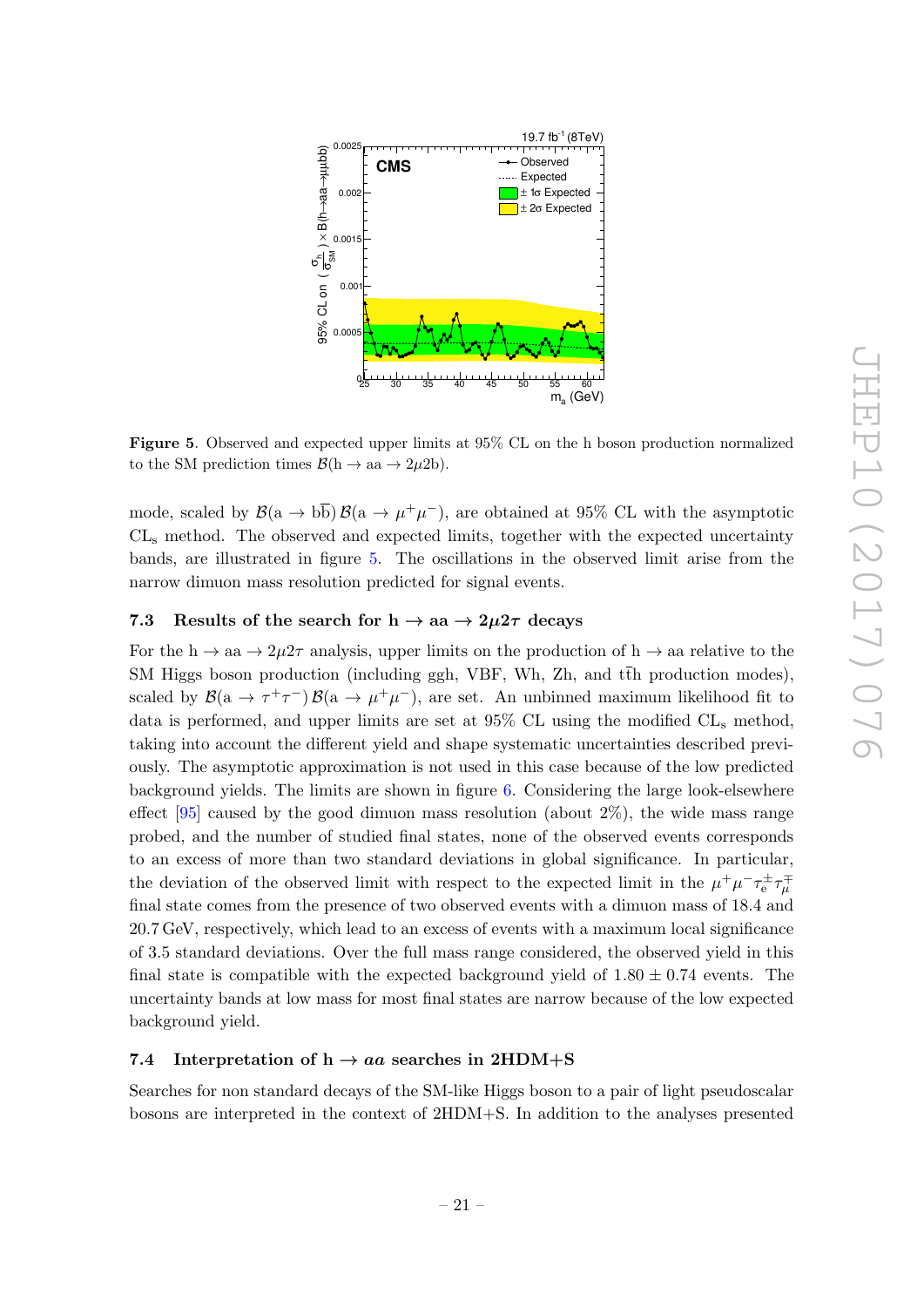

<span id="page-22-0"></span>Figure 6. Expected and observed upper limits at 95% CL on the h boson production normalized to the SM prediction times  $\mathcal{B}(\mathbf{h} \to \mathbf{a} \mathbf{a} \to 2\mu 2\tau)$  in the  $\mu^+ \mu^- \tau_e^+ \tau_e^-$  (upper left),  $\mu^+ \mu^- \tau_e^{\pm} \tau_{\mu}^{\mp}$  (upper right),  $\mu^+ \mu^- \tau_{e}^{\pm} \tau_{h}^{\mp}$  (middle left),  $\mu^+ \mu^- \tau_{\mu}^{\pm} \tau_{h}^{\mp}$  (middle right), and  $\mu^+ \mu^- \tau_{h}^+ \tau_{h}^-$  (lower left) final states, and for the combination of these five final states (lower right). None of the event excesses exceed two standard deviations in global significance.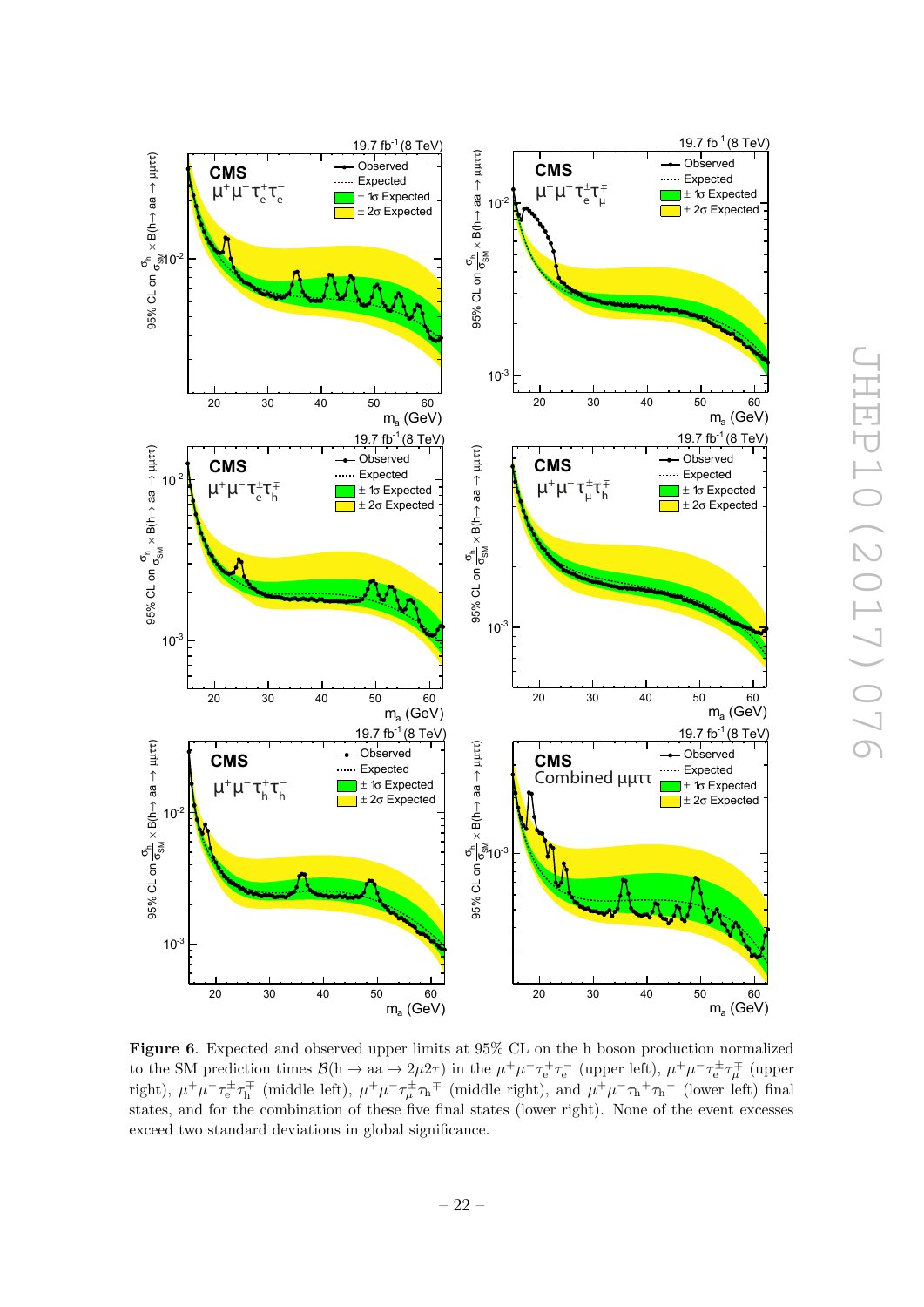

<span id="page-23-0"></span>**Figure 7.** Expected and observed 95% CL exclusion limits on  $(\sigma_h/\sigma_{SM})\mathcal{B}(h \to aa)\mathcal{B}^2(a \to \mu^+\mu^-)$ for various exotic h boson decay searches performed with data collected at 8 TeV with the CMS detector, assuming that the branching fractions of the pseudoscalar boson to muons,  $\tau$  leptons and b quarks follow eqs. [\(1.1\)](#page-3-2)–[\(1.2\)](#page-4-0). This assumption implies that the limit shown for h  $\rightarrow$  aa  $\rightarrow$  2 $\mu$ 2b is valid only in type-1 and -2 2HDM+S.

in this paper, the results of two other searches are interpreted in this context: the h  $\rightarrow$ aa  $\rightarrow$  4µ search covers pseudoscalar boson masses between 0.25 and 3.55 GeV [\[47\]](#page-31-3), whereas another h  $\rightarrow$  aa  $\rightarrow$  4 $\tau$  search covers pseudoscalar masses between 4 and 8 GeV with different boosted  $\tau$  lepton reconstruction techniques [\[48\]](#page-31-4). In 2HDM+S, the branching fractions of the light pseudoscalar a to SM particles depend on the model type and on tan  $\beta$ . In type-1 2HDM+S, the fermionic couplings all have the same scaling with respect to the SM, whereas in type-2 2HDM+S (NMSSM-like), they are suppressed for down-type fermions for  $\tan \beta < 1$  (and enhanced for  $\tan \beta > 1$ ). In type-3 2HDM+S (lepton specific), the decays to leptons are enhanced with respect to the decays to quarks for  $\tan \beta > 1$ , and in type-4 2HDM+S (flipped), the decays to up-type quarks and leptons are enhanced for tan  $\beta$  < 1.

Because  $\mathcal{B}(a \to \tau^+\tau^-)$  is directly proportional to  $\mathcal{B}(a \to \mu^+\mu^-)$  in any type of 2HDM+S as per eq. [\(1.1\)](#page-3-2), as is  $\mathcal{B}(a \to b\overline{b})$  in type-1 and -2, the results of all analyses can be expressed as exclusion limits on  $\frac{\sigma(h)}{\sigma_{SM}}$   $\mathcal{B}(h \to aa)$   $\mathcal{B}^2(a \to \mu^+\mu^-)$ . This assumption is applied to obtain the results shown in figure [7.](#page-23-0) The exact value of  $\mathcal{B}(a \to \mu^+ \mu^-)$  depends on the type of 2HDM+S, on tan  $\beta$  and on the pseudoscalar boson mass. No significant excess of events is observed for any of the five analyses. Under type-1 and -2 2HDM+S hypothesis, the h  $\rightarrow$  aa  $\rightarrow$  2µ2b search is about one order of magnitude more sensitive than the h  $\rightarrow$  aa  $\rightarrow$  2 $\mu$ 2 $\tau$  search, but does not cover the pseudoscalar mass range between 15 and 25 GeV. Both  $h \to aa \to 4\tau$  searches have a comparable sensitivity, in slightly different mass ranges.

In 2HDM+S, the values of the branching fractions of the pseudoscalar boson to SM particles can be computed precisely, except for pseudoscalar boson masses between approx-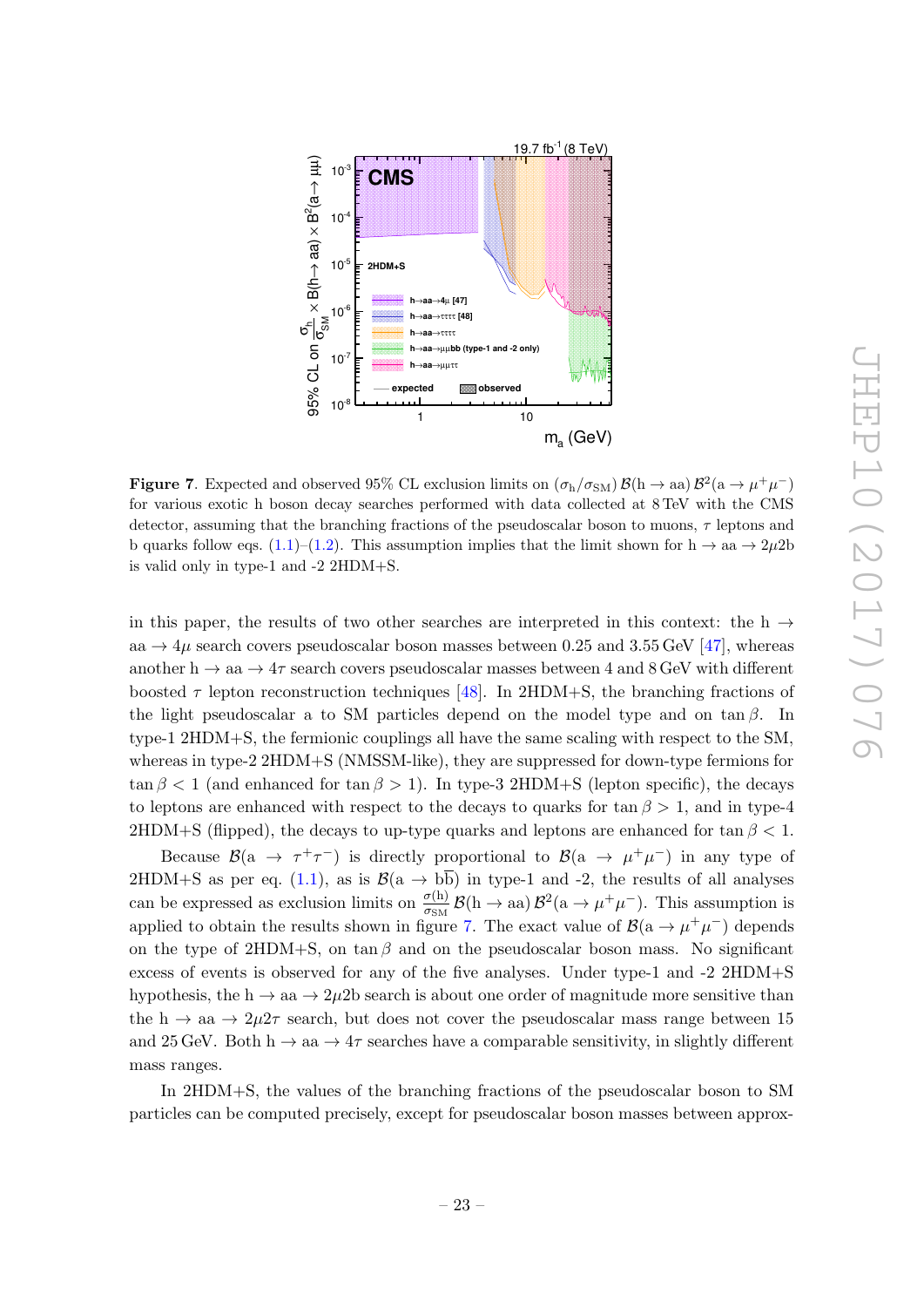imately 3 and 5 GeV and 9 and 11 GeV because of decays to quarkonia, and for pseudoscalar boson masses less than 1 GeV because of large QCD uncertainties in the hadronic final states  $[8]$ . We compute them following the prescriptions in refs.  $[8, 46]$  $[8, 46]$ . The branching fractions used to interpret the results in the four particular 2HDM+S scenarios described below are given in table [7.](#page-25-0) Figure [8](#page-26-0) (top left) shows the 95% CL in  $(\sigma_h/\sigma_{SM})\mathcal{B}(h \to aa)$ in type-1 2HDM+S, for which there is no tan  $\beta$  dependence. Figure [8](#page-26-0) (top right) shows corresponding limits in type-2 2HDM+S with tan  $\beta = 2$ ; the sensitivity of the h  $\rightarrow$  aa  $\rightarrow$  4 $\tau$ analyses is improved for  $m_a < 2m_b$  because of the enhancement of the couplings to leptons. The h  $\rightarrow$  aa  $\rightarrow$  4 $\tau$  and h  $\rightarrow$  aa  $\rightarrow$  2 $\mu$ 2 $\tau$  analyses have low sensitivity in type-1 2HDM+S and type-2 2HDM+S with tan  $\beta = 2$  for  $m_a > 2m_b$ , because, in these scenarios, decays to b quarks dominate over decays to  $\tau$  leptons and muons. The results in type-3 2HDM+S with tan  $\beta = 5$  are depicted in the bottom left part of figure [8;](#page-26-0) this scenario provides high sensitivity for the various analyses because of the enhancement of the couplings to leptons over those to quarks. Finally, the limits obtained in type-4 2HDM+S for tan  $\beta = 0.5$  are shown in the bottom right part of figure [8;](#page-26-0) the choice of  $\tan \beta < 1$  ensures large couplings to leptons. Regions where the theoretical predictions for the branching fractions of the pseudoscalar boson to SM particles are not reliable are indicated with grey shaded areas in the figure. To obtain the exclusion limit for  $h \to aa \to 4\mu$  in these hypotheses, the model-independent limit shown in figure [7](#page-23-0) is extrapolated from three mass points (0.25, 2.00, 3.55 GeV) to intermediate masses with a third degree polynomial, before being divided by the square of  $\mathcal{B}(a \to \mu^+ \mu^-)$ . The variation of the limit around  $m_a = 1.5 \,\text{GeV}$ , visible in figure [8,](#page-26-0) is related to an increase of the pseudoscalar boson decay width to gluons because of the change in the number of active flavors in the QCD corrections and in the computation of the running of the strong coupling constant at a renormalization scale equal to  $m_a$ . The bbh production is neglected in this study. Its yield corresponds to less than 3% of the total production cross section for tan  $\beta$  < 5, but could be larger for higher tan  $\beta$ values, or due to other new physics effects.

The h  $\rightarrow$  aa  $\rightarrow$  2 $\mu$ 2b and h  $\rightarrow$  aa  $\rightarrow$  2 $\mu$ 2 $\tau$  analyses are complementary over the tan  $\beta$ spectrum in type-3 and -4 2HDM+S, where the ratio of the branching fractions of the pseudoscalar boson to  $\tau$  leptons and b quarks depends on tan  $\beta$ . The former search is more sensitive in type-3 2HDM+S for tan  $\beta \lesssim 2.2$  and in type-4 2HDM+S for tan  $\beta \gtrsim 0.8$ , as shown in figure [9.](#page-27-0)

The best limits on  $\frac{\sigma_{h}}{\sigma_{SM}}$   $\mathcal{B}(h \to aa)$  are obtained in type-3 2HDM+S with large tan  $\beta$ values for the h  $\rightarrow$  aa  $\rightarrow$  4 $\tau$  and h  $\rightarrow$  aa  $\rightarrow$  2 $\mu$ 2 $\tau$  analyses. As shown in figure [8](#page-26-0) (bottom left), upper limits at 95% CL as low as 17% for the h  $\rightarrow$  aa  $\rightarrow$  4 $\tau$  analysis and 4% for the h  $\rightarrow$  aa  $\rightarrow$  2 $\mu$ 2 $\tau$  analysis can be set for tan  $\beta = 5$ . Similarly low limits are achieved at higher tan β. The best limit for the h  $\rightarrow$  aa  $\rightarrow$  2µ2b analysis is 16%, and is obtained in type-3 2HDM+S too, but with  $\tan \beta = 2$  as shown in figure [9](#page-27-0) (left).

### <span id="page-24-0"></span>8 Summary

Searches for the decay of the SM-like Higgs boson to pairs of light scalar particles have been performed using  $19.7\,\text{fb}^{-1}$  of pp collisions at a center-of-mass energy of 8 TeV, collected by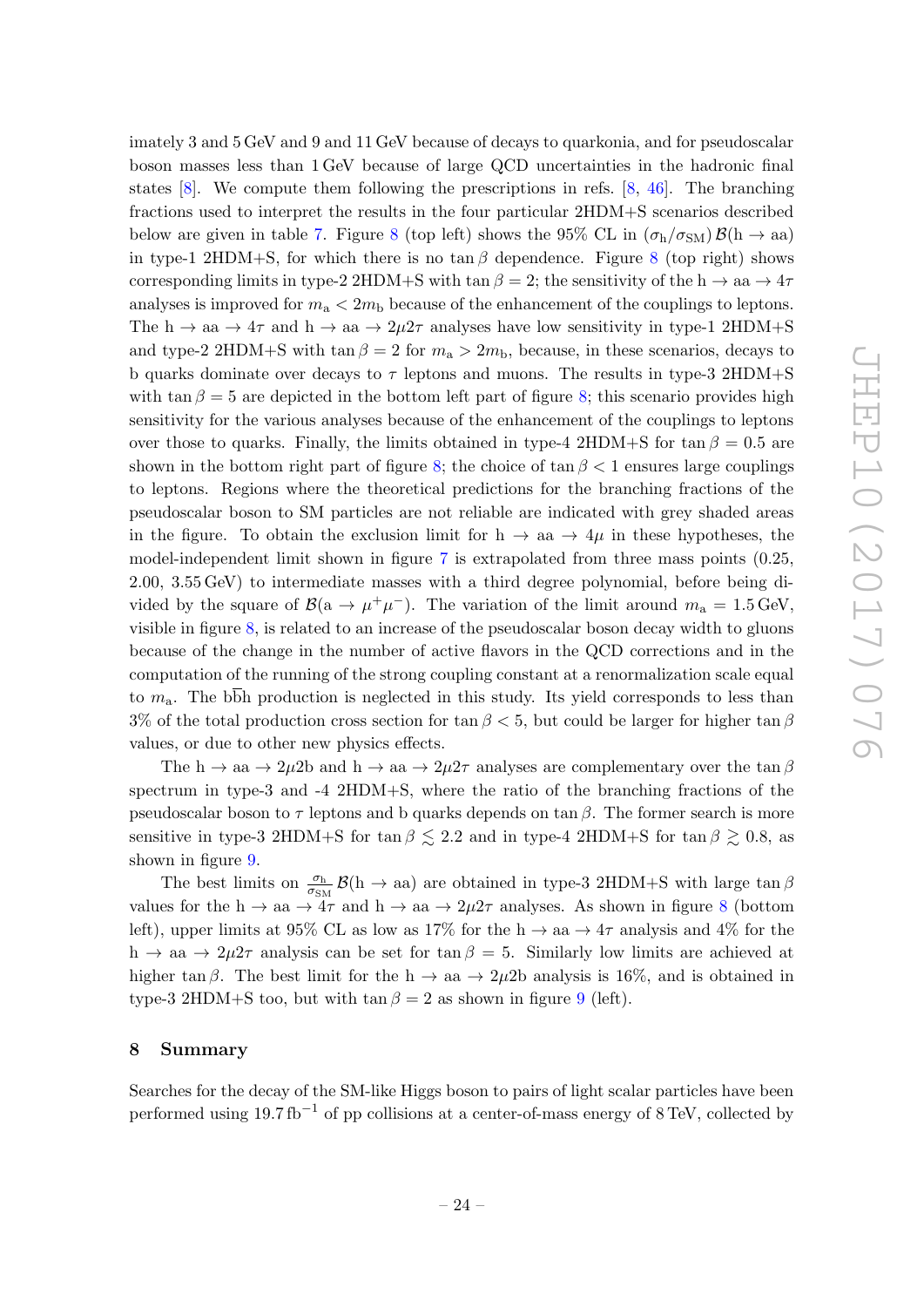|                    |                                    | $m_{\rm a} \in [1, 3.5] \,\text{GeV}$     | $m_{\rm a} \in [5, 15] \,\text{GeV}$      | $m_{\rm a} \in [20, 62.5]$ GeV            |
|--------------------|------------------------------------|-------------------------------------------|-------------------------------------------|-------------------------------------------|
|                    | $\mathcal{B}(a \to \mu^+ \mu^-)$   | $4.6 \times 10^{-3} - 4.0 \times 10^{-2}$ | $2.1 \times 10^{-4} - 1.8 \times 10^{-3}$ | $2.0 \times 10^{-4} - 2.2 \times 10^{-4}$ |
| $Type-1$           | $\mathcal{B}(a \to \tau^+ \tau^-)$ | $\Omega$                                  | $5.7 \times 10^{-2} - 3.6 \times 10^{-1}$ | $5.5 \times 10^{-2} - 6.3 \times 10^{-2}$ |
|                    | $\mathcal{B}(a \to b\overline{b})$ | $\left( \right)$                          |                                           | $8.3 \times 10^{-1} - 8.8 \times 10^{-1}$ |
|                    | $\mathcal{B}(a \to \mu^+ \mu^-)$   | $2.5 \times 10^{-2} - 3.8 \times 10^{-2}$ | $2.2 \times 10^{-4} - 4.0 \times 10^{-3}$ | $2.1 \times 10^{-4} - 2.5 \times 10^{-4}$ |
| Type-2             | $\mathcal{B}(a \to \tau^+ \tau^-)$ | $\Omega$                                  | $6.0 \times 10^{-2} - 7.9 \times 10^{-1}$ | $5.8 \times 10^{-2} - 7.0 \times 10^{-2}$ |
| $\tan \beta = 2$   | $\mathcal{B}(a \to b\overline{b})$ | $\left($                                  |                                           | $9.2 \times 10^{-1} - 9.3 \times 10^{-1}$ |
|                    | $\mathcal{B}(a \to \mu^+ \mu^-)$   | $7.4 \times 10^{-1} - 9.6 \times 10^{-1}$ | $3.5 \times 10^{-3} - 5.0 \times 10^{-3}$ | $3.4 \times 10^{-3} - 3.5 \times 10^{-3}$ |
| $Type-3$           | $\mathcal{B}(a \to \tau^+ \tau^-)$ | $\Omega$                                  | $9.1 \times 10^{-1} - 9.9 \times 10^{-1}$ | $9.7 \times 10^{-1}$                      |
| $\tan \beta = 5$   | $\mathcal{B}(a \to b\overline{b})$ | $\theta$                                  |                                           | $2.0 \times 10^{-2} - 2.5 \times 10^{-2}$ |
|                    | $\mathcal{B}(a \to \mu^+ \mu^-)$   | $4.5 \times 10^{-3} - 1.4 \times 10^{-1}$ | $1.2 \times 10^{-3} - 1.8 \times 10^{-3}$ | $1.1 \times 10^{-3} - 1.2 \times 10^{-3}$ |
| Type-4             | $\mathcal{B}(a \to \tau^+ \tau^-)$ | $\Omega$                                  | $3.2 \times 10^{-1} - 3.5 \times 10^{-1}$ | $3.0 \times 10^{-1} - 3.3 \times 10^{-1}$ |
| $\tan \beta = 0.5$ | $\mathcal{B}(a \to b\overline{b})$ | $\theta$                                  |                                           | $2.5 \times 10^{-1} - 3.2 \times 10^{-1}$ |

<span id="page-25-0"></span>Table 7. Branching fractions of the pseudoscalar boson a to muons,  $\tau$  leptons, and b quarks, in the four 2HDM+S scenarios considered in figure [8,](#page-26-0) as a function of the light boson mass. The branching fraction  $\mathcal{B}(a \to b\overline{b})$  is not indicated in the mass range  $m_a \in [5, 15]$  GeV because it is not used to interpret the results.

the CMS experiment at the LHC, in final states with  $\tau$  leptons, muons, or b quark jets. Such signatures are motivated in light of the non-negligible branching fraction provided in recent experimental constraints for non-SM h decays. The data were found to be compatible with SM predictions. Whereas indirect measurements from the combination of data collected by the ATLAS and CMS collaborations at the LHC at 8 TeV center-of-mass energy set an upper limit of 34% on branching fraction of the Higgs boson to BSM, direct limits provide complementarity and improve the sensitivity to the 2HDM+S models for particular scenarios and pseudoscalar masses. Upper limits at 95% CL on  $(\sigma_h/\sigma_{SM})\mathcal{B}(h \to aa)$ , assuming SM production of the 125 GeV Higgs boson, are as low as 17, 16, and 4%, and have been determined for the h  $\rightarrow$  aa  $\rightarrow$  4 $\tau$ , h  $\rightarrow$  aa  $\rightarrow$  2 $\mu$ 2b, and h  $\rightarrow$  aa  $\rightarrow$  2 $\mu$ 2 $\tau$ analyses, respectively.

# Acknowledgments

We congratulate our colleagues in the CERN accelerator departments for the excellent performance of the LHC and thank the technical and administrative staffs at CERN and at other CMS institutes for their contributions to the success of the CMS effort. In addition, we gratefully acknowledge the computing centers and personnel of the Worldwide LHC Computing Grid for delivering so effectively the computing infrastructure essential to our analyses. Finally, we acknowledge the enduring support for the construction and operation of the LHC and the CMS detector provided by the following funding agencies: the Austrian Federal Ministry of Science, Research and Economy and the Austrian Science Fund; the Belgian Fonds de la Recherche Scientifique, and Fonds voor Wetenschappelijk Onderzoek; the Brazilian Funding Agencies (CNPq, CAPES, FAPERJ, and FAPESP); the Bulgarian Ministry of Education and Science; CERN; the Chinese Academy of Sciences, Ministry of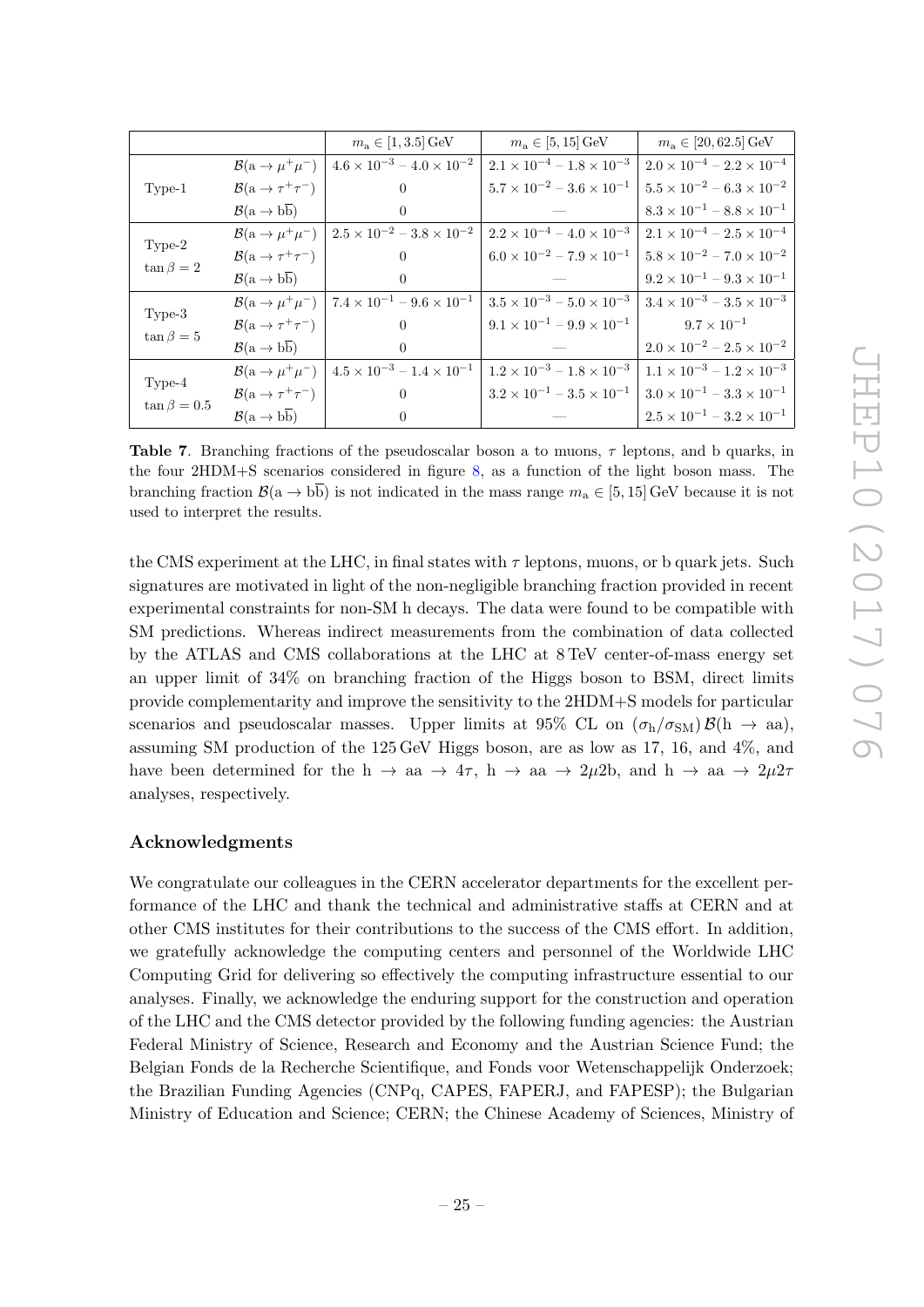

<span id="page-26-0"></span>**Figure 8.** Expected and observed 95% CL limits on  $(\sigma_h/\sigma_{SM})\mathcal{B}(h \rightarrow aa)$  in 2HDM+S type-1 (top left), type-2 with tan  $\beta = 2$  (top right), type-3 with tan  $\beta = 5$  (bottom left), and type-4 with  $\tan \beta = 0.5$  (bottom right). Limits are shown as a function of the mass of the light boson,  $m_a$ . The branching fractions of the pseudoscalar boson to SM particles are computed following a model described in ref. [\[8\]](#page-29-1). Grey shaded regions correspond to regions where theoretical predictions for the branching fractions of the pseudoscalar boson to SM particles are not reliable.

Science and Technology, and National Natural Science Foundation of China; the Colombian Funding Agency (COLCIENCIAS); the Croatian Ministry of Science, Education and Sport, and the Croatian Science Foundation; the Research Promotion Foundation, Cyprus; the Secretariat for Higher Education, Science, Technology and Innovation, Ecuador; the Ministry of Education and Research, Estonian Research Council via IUT23-4 and IUT23- 6 and European Regional Development Fund, Estonia; the Academy of Finland, Finnish Ministry of Education and Culture, and Helsinki Institute of Physics; the Institut Na-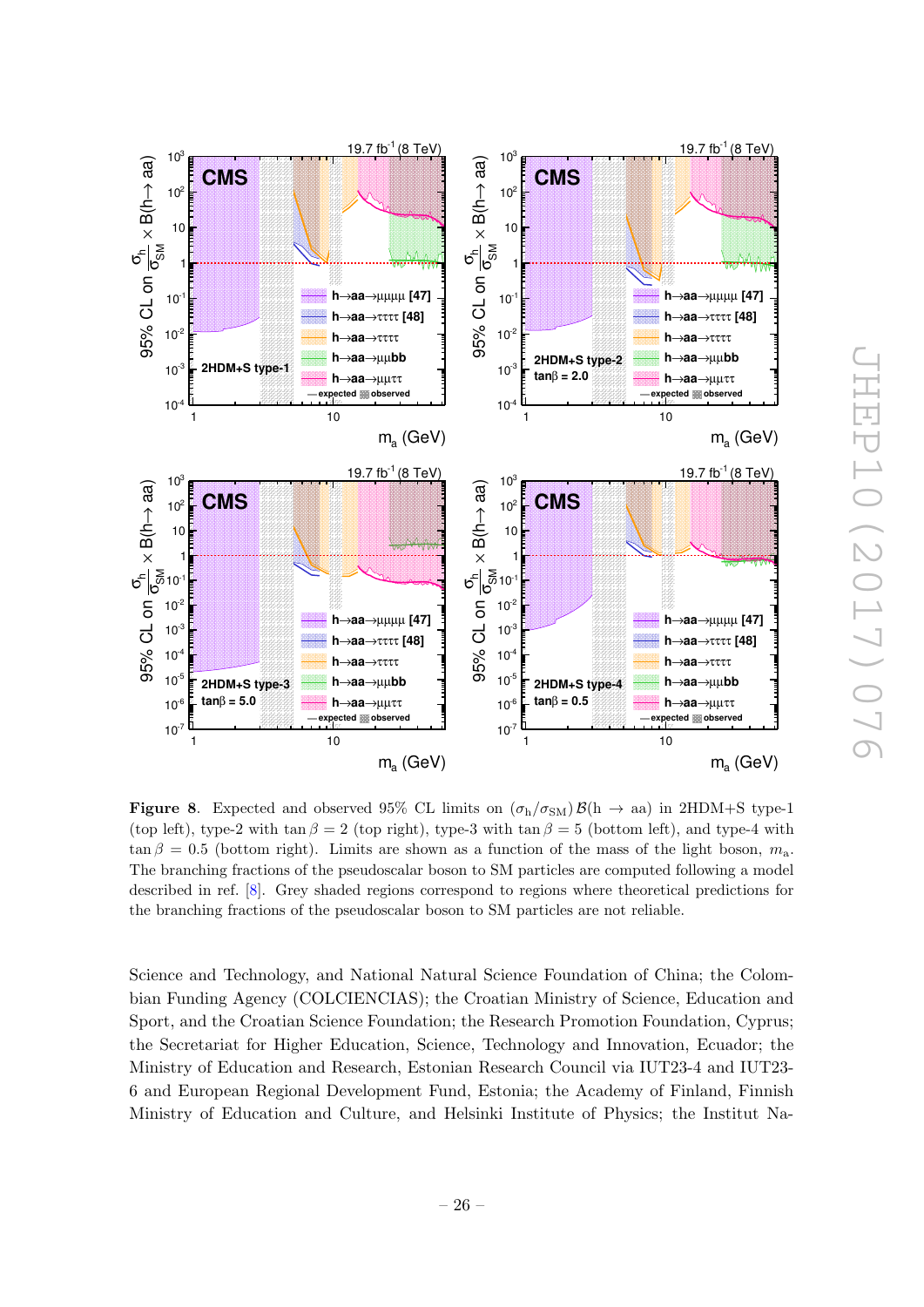

<span id="page-27-0"></span>**Figure 9.** The 95% CL limit on  $(\sigma_h/\sigma_{SM})\mathcal{B}(h \to aa)$  in 2HDM+S type-3 (left) and type-4 (right) for different tan β values, for the h  $\rightarrow$  aa  $\rightarrow 2\mu2\tau$  and h  $\rightarrow$  aa  $\rightarrow 2\mu2b$  analyses at  $m_a = 40 \text{ GeV}$ . The branching fractions of the pseudoscalar boson to SM particles are computed following the prescriptions in ref. [\[8\]](#page-29-1).

tional de Physique Nucléaire et de Physique des Particules / CNRS, and Commissariat à l'Energie Atomique et aux Energies Alternatives / CEA, France; the Bundesministerium für Bildung und Forschung, Deutsche Forschungsgemeinschaft, and Helmholtz-Gemeinschaft Deutscher Forschungszentren, Germany; the General Secretariat for Research and Technology, Greece; the National Scientific Research Foundation, and National Innovation Office, Hungary; the Department of Atomic Energy and the Department of Science and Technology, India; the Institute for Studies in Theoretical Physics and Mathematics, Iran; the Science Foundation, Ireland; the Istituto Nazionale di Fisica Nucleare, Italy; the Ministry of Science, ICT and Future Planning, and National Research Foundation (NRF), Republic of Korea; the Lithuanian Academy of Sciences; the Ministry of Education, and University of Malaya (Malaysia); the Mexican Funding Agencies (BUAP, CINVESTAV, CONACYT, LNS, SEP, and UASLP-FAI); the Ministry of Business, Innovation and Employment, New Zealand; the Pakistan Atomic Energy Commission; the Ministry of Science and Higher Education and the National Science Centre, Poland; the Fundação para a Ciência e a Tecnologia, Portugal; JINR, Dubna; the Ministry of Education and Science of the Russian Federation, the Federal Agency of Atomic Energy of the Russian Federation, Russian Academy of Sciences, the Russian Foundation for Basic Research and the Russian Competitiveness Program of NRNU MEPhI (M.H.U.); the Ministry of Education, Science and Technological Development of Serbia; the Secretaría de Estado de Investigación, Desarrollo e Innovación and Programa Consolider-Ingenio 2010, Spain; the Swiss Funding Agencies (ETH Board, ETH Zurich, PSI, SNF, UniZH, Canton Zurich, and SER); the Ministry of Science and Technology, Taipei; the Thailand Center of Excellence in Physics, the Institute for the Promotion of Teaching Science and Technology of Thailand, Special Task Force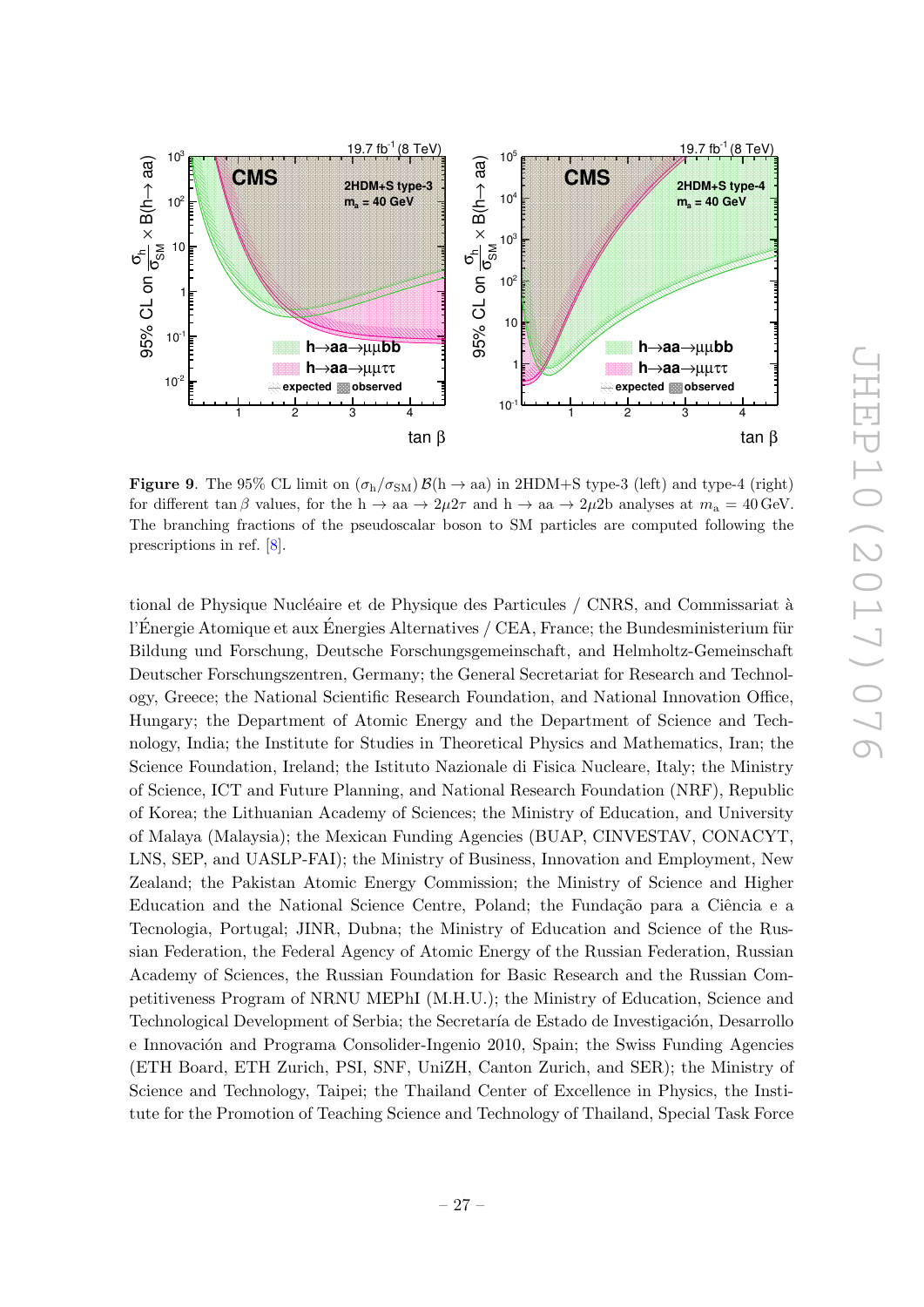for Activating Research and the National Science and Technology Development Agency of Thailand; the Scientific and Technical Research Council of Turkey, and Turkish Atomic Energy Authority; the National Academy of Sciences of Ukraine, and State Fund for Fundamental Researches, Ukraine; the Science and Technology Facilities Council, U.K.; the US Department of Energy, and the US National Science Foundation.

Individuals have received support from the Marie-Curie program and the European Research Council and EPLANET (European Union); the Leventis Foundation; the A. P. Sloan Foundation; the Alexander von Humboldt Foundation; the Belgian Federal Science Policy Office; the Fonds pour la Formation à la Recherche dans l'Industrie et dans l'Agriculture (FRIA-Belgium); the Agentschap voor Innovatie door Wetenschap en Technologie (IWT-Belgium); the Ministry of Education, Youth and Sports (MEYS) of the Czech Republic; the Council of Science and Industrial Research, India; the HOMING PLUS program of the Foundation for Polish Science, cofinanced from European Union, Regional Development Fund, the Mobility Plus program of the Ministry of Science and Higher Education, the National Science Center (Poland), contracts Harmonia 2014/14/M/ST2/00428, Opus 2014/13/B/ST2/02543, 2014/15/B/ST2/03998, and 2015/19/B/ST2/02861, Sonatabis 2012/07/E/ST2/01406; the Thalis and Aristeia programs cofinanced by EU-ESF and the Greek NSRF; the National Priorities Research Program by Qatar National Research Fund; the Programa Clarín-COFUND del Principado de Asturias; the Rachadapisek Sompot Fund for Postdoctoral Fellowship, Chulalongkorn University and the Chulalongkorn Academic into Its 2nd Century Project Advancement Project (Thailand); and the Welch Foundation, contract C-1845.

Open Access. This article is distributed under the terms of the Creative Commons Attribution License [\(CC-BY 4.0\)](https://creativecommons.org/licenses/by/4.0/), which permits any use, distribution and reproduction in any medium, provided the original author(s) and source are credited.

# References

- <span id="page-28-0"></span>[1] ATLAS collaboration, Observation of a new particle in the search for the Standard Model Higgs boson with the ATLAS detector at the LHC, [Phys. Lett.](https://doi.org/10.1016/j.physletb.2012.08.020) **B 716** (2012) 1 [[arXiv:1207.7214](https://arxiv.org/abs/1207.7214)] [IN[SPIRE](https://inspirehep.net/search?p=find+EPRINT+arXiv:1207.7214)].
- [2] CMS collaboration, Observation of a new boson at a mass of 125 GeV with the CMS experiment at the LHC, [Phys. Lett.](https://doi.org/10.1016/j.physletb.2012.08.021) **B** 716 (2012) 30  $\left[\text{arXiv:1207.7235}\right]$  $\left[\text{arXiv:1207.7235}\right]$  $\left[\text{arXiv:1207.7235}\right]$   $\left[\text{INSPIRE}\right]$  $\left[\text{INSPIRE}\right]$  $\left[\text{INSPIRE}\right]$ .
- <span id="page-28-1"></span>[3] CMS collaboration, Observation of a new boson with mass near  $125 \text{ GeV}$  in pp collisions at  $\sqrt{s}$  = 7 and 8 TeV, JHEP 06 [\(2013\) 081](https://doi.org/10.1007/JHEP06(2013)081) [[arXiv:1303.4571](https://arxiv.org/abs/1303.4571)] [IN[SPIRE](https://inspirehep.net/search?p=find+EPRINT+arXiv:1303.4571)].
- <span id="page-28-2"></span>[4] ATLAS and CMS collaborations, Measurements of the Higgs boson production and decay rates and constraints on its couplings from a combined ATLAS and CMS analysis of the LHC pp collision data at  $\sqrt{s} = 7$  and 8 TeV, JHEP 08 [\(2016\) 045](https://doi.org/10.1007/JHEP08(2016)045) [[arXiv:1606.02266](https://arxiv.org/abs/1606.02266)] [IN[SPIRE](https://inspirehep.net/search?p=find+EPRINT+arXiv:1606.02266)].
- <span id="page-28-3"></span>[5] CMS collaboration, Precise determination of the mass of the Higgs boson and tests of compatibility of its couplings with the standard model predictions using proton collisions at 7 and 8 TeV, [Eur. Phys. J.](https://doi.org/10.1140/epjc/s10052-015-3351-7) C 75 (2015) 212  $\text{arXiv:1412.8662}$  $\text{arXiv:1412.8662}$  $\text{arXiv:1412.8662}$  [IN[SPIRE](https://inspirehep.net/search?p=find+EPRINT+arXiv:1412.8662)].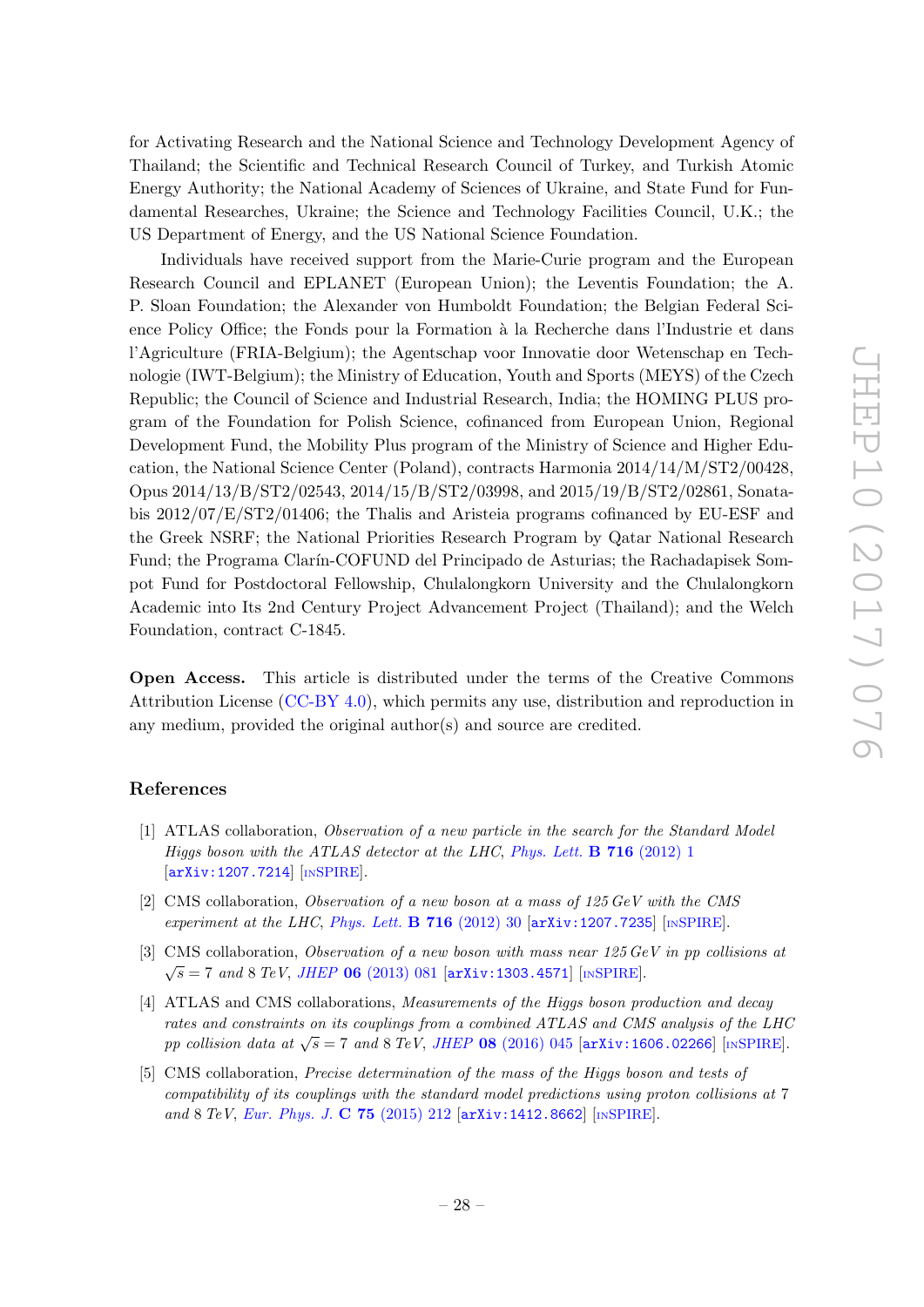- <span id="page-29-2"></span>[6] ATLAS collaboration, Measurements of the Higgs boson production and decay rates and coupling strengths using pp collision data at  $\sqrt{s} = 7$  and 8 TeV in the ATLAS experiment, [Eur. Phys. J.](https://doi.org/10.1140/epjc/s10052-015-3769-y) C 76 (2016) 6 [[arXiv:1507.04548](https://arxiv.org/abs/1507.04548)] [IN[SPIRE](https://inspirehep.net/search?p=find+EPRINT+arXiv:1507.04548)].
- <span id="page-29-0"></span>[7] ATLAS collaboration, Constraints on new phenomena via Higgs boson couplings and invisible decays with the ATLAS detector, JHEP  $11$  [\(2015\) 206](https://doi.org/10.1007/JHEP11(2015)206) [[arXiv:1509.00672](https://arxiv.org/abs/1509.00672)] [IN[SPIRE](https://inspirehep.net/search?p=find+EPRINT+arXiv:1509.00672)].
- <span id="page-29-1"></span>[8] D. Curtin et al., *Exotic decays of the 125 GeV Higgs boson, Phys. Rev.* **D** 90 [\(2014\) 075004](https://doi.org/10.1103/PhysRevD.90.075004) [[arXiv:1312.4992](https://arxiv.org/abs/1312.4992)] [IN[SPIRE](https://inspirehep.net/search?p=find+EPRINT+arXiv:1312.4992)].
- <span id="page-29-3"></span>[9] ATLAS and CMS collaborations, Combined measurement of the Higgs boson mass in pp collisions at  $\sqrt{s}$  = 7 and 8 TeV with the ATLAS and CMS experiments, [Phys. Rev. Lett.](https://doi.org/10.1103/PhysRevLett.114.191803) 114 [\(2015\) 191803](https://doi.org/10.1103/PhysRevLett.114.191803) [[arXiv:1503.07589](https://arxiv.org/abs/1503.07589)] [IN[SPIRE](https://inspirehep.net/search?p=find+EPRINT+arXiv:1503.07589)].
- <span id="page-29-4"></span>[10] M.E. Peskin, Comparison of LHC and ILC capabilities for Higgs boson coupling measurements,  $arXiv:1207.2516$  [IN[SPIRE](https://inspirehep.net/search?p=find+EPRINT+arXiv:1207.2516)].
- [11] CMS collaboration, Projected performance of an upgraded CMS detector at the LHC and HL-LHC: contribution to the Snowmass process,  $arXiv:1307.7135$  [IN[SPIRE](https://inspirehep.net/search?p=find+EPRINT+arXiv:1307.7135)].
- <span id="page-29-5"></span>[12] ATLAS collaboration, Physics at a high-luminosity LHC with ATLAS, [arXiv:1307.7292](https://arxiv.org/abs/1307.7292) [IN[SPIRE](https://inspirehep.net/search?p=find+EPRINT+arXiv:1307.7292)].
- <span id="page-29-6"></span>[13] R. Dermisek and J.F. Gunion, Escaping the large fine tuning and little hierarchy problems in the next to minimal supersymmetric model and  $h \rightarrow aa$  decays, [Phys. Rev. Lett.](https://doi.org/10.1103/PhysRevLett.95.041801) 95 (2005) [041801](https://doi.org/10.1103/PhysRevLett.95.041801) [[hep-ph/0502105](https://arxiv.org/abs/hep-ph/0502105)] [IN[SPIRE](https://inspirehep.net/search?p=find+EPRINT+hep-ph/0502105)].
- [14] R. Dermisek and J.F. Gunion, The NMSSM close to the R-symmetry limit and naturalness in  $h \rightarrow aa$  decays for  $m_a < 2m_b$ , Phys. Rev. **D** 75 [\(2007\) 075019](https://doi.org/10.1103/PhysRevD.75.075019) [[hep-ph/0611142](https://arxiv.org/abs/hep-ph/0611142)] [IN[SPIRE](https://inspirehep.net/search?p=find+EPRINT+hep-ph/0611142)].
- <span id="page-29-7"></span>[15] S. Chang, R. Dermisek, J.F. Gunion and N. Weiner, Nonstandard Higgs boson decays, [Ann.](https://doi.org/10.1146/annurev.nucl.58.110707.171200) [Rev. Nucl. Part. Sci.](https://doi.org/10.1146/annurev.nucl.58.110707.171200) 58 (2008) 75 [[arXiv:0801.4554](https://arxiv.org/abs/0801.4554)].
- <span id="page-29-8"></span>[16] C. Englert, T. Plehn, D. Zerwas and P.M. Zerwas, Exploring the Higgs portal, [Phys. Lett.](https://doi.org/10.1016/j.physletb.2011.08.002) B 703 [\(2011\) 298](https://doi.org/10.1016/j.physletb.2011.08.002) [[arXiv:1106.3097](https://arxiv.org/abs/1106.3097)] [IN[SPIRE](https://inspirehep.net/search?p=find+EPRINT+arXiv:1106.3097)].
- <span id="page-29-9"></span>[17] T.D. Lee, A theory of spontaneous T violation, Phys. Rev. D 8 [\(1973\) 1226](https://doi.org/10.1103/PhysRevD.8.1226) [IN[SPIRE](https://inspirehep.net/search?p=find+J+%22Phys.Rev.,D8,1226%22)].
- [18] N.G. Deshpande and E. Ma, Pattern of symmetry breaking with two Higgs doublets, [Phys.](https://doi.org/10.1103/PhysRevD.18.2574) Rev. D 18 [\(1978\) 2574](https://doi.org/10.1103/PhysRevD.18.2574) [IN[SPIRE](https://inspirehep.net/search?p=find+J+%22Phys.Rev.,D18,2574%22)].
- [19] H.E. Haber, G.L. Kane and T. Sterling, The fermion mass scale and possible effects of Higgs bosons on experimental observables, [Nucl. Phys.](https://doi.org/10.1016/0550-3213(79)90225-6) **B 161** (1979) 493 [IN[SPIRE](https://inspirehep.net/search?p=find+J+%22Nucl.Phys.,B161,493%22)].
- [20] J.F. Gunion, H.E. Haber, G.L. Kane and S. Dawson, The Higgs hunter's guide, volume 80 of Frontiers in Physics, Perseus Books, (2000).
- <span id="page-29-10"></span>[21] G.C. Branco, P.M. Ferreira, L. Lavoura, M.N. Rebelo, M. Sher and J.P. Silva, Theory and phenomenology of two-Higgs-doublet models, [Phys. Rept.](https://doi.org/10.1016/j.physrep.2012.02.002)  $516$  (2012) 1 [[arXiv:1106.0034](https://arxiv.org/abs/1106.0034)] [IN[SPIRE](https://inspirehep.net/search?p=find+EPRINT+arXiv:1106.0034)].
- <span id="page-29-11"></span>[22] P. Fayet, Supergauge invariant extension of the Higgs mechanism and a model for the electron and its neutrino, [Nucl. Phys.](https://doi.org/10.1016/0550-3213(75)90636-7)  $\bf{B}$  90 (1975) 104 [IN[SPIRE](https://inspirehep.net/search?p=find+J+%22Nucl.Phys.,B90,104%22)].
- <span id="page-29-12"></span>[23] P. Fayet, Spontaneously broken supersymmetric theories of weak, electromagnetic and strong interactions, [Phys. Lett.](https://doi.org/10.1016/0370-2693(77)90852-8) **B 69** (1977) 489  $\text{INSPIRE}$  $\text{INSPIRE}$  $\text{INSPIRE}$ .
- <span id="page-29-13"></span>[24] J.E. Kim and H.P. Nilles, The  $\mu$ -problem and the strong CP problem, [Phys. Lett.](https://doi.org/10.1016/0370-2693(84)91890-2) **B** 138 [\(1984\) 150](https://doi.org/10.1016/0370-2693(84)91890-2) [IN[SPIRE](https://inspirehep.net/search?p=find+J+%22Phys.Lett.,B138,150%22)].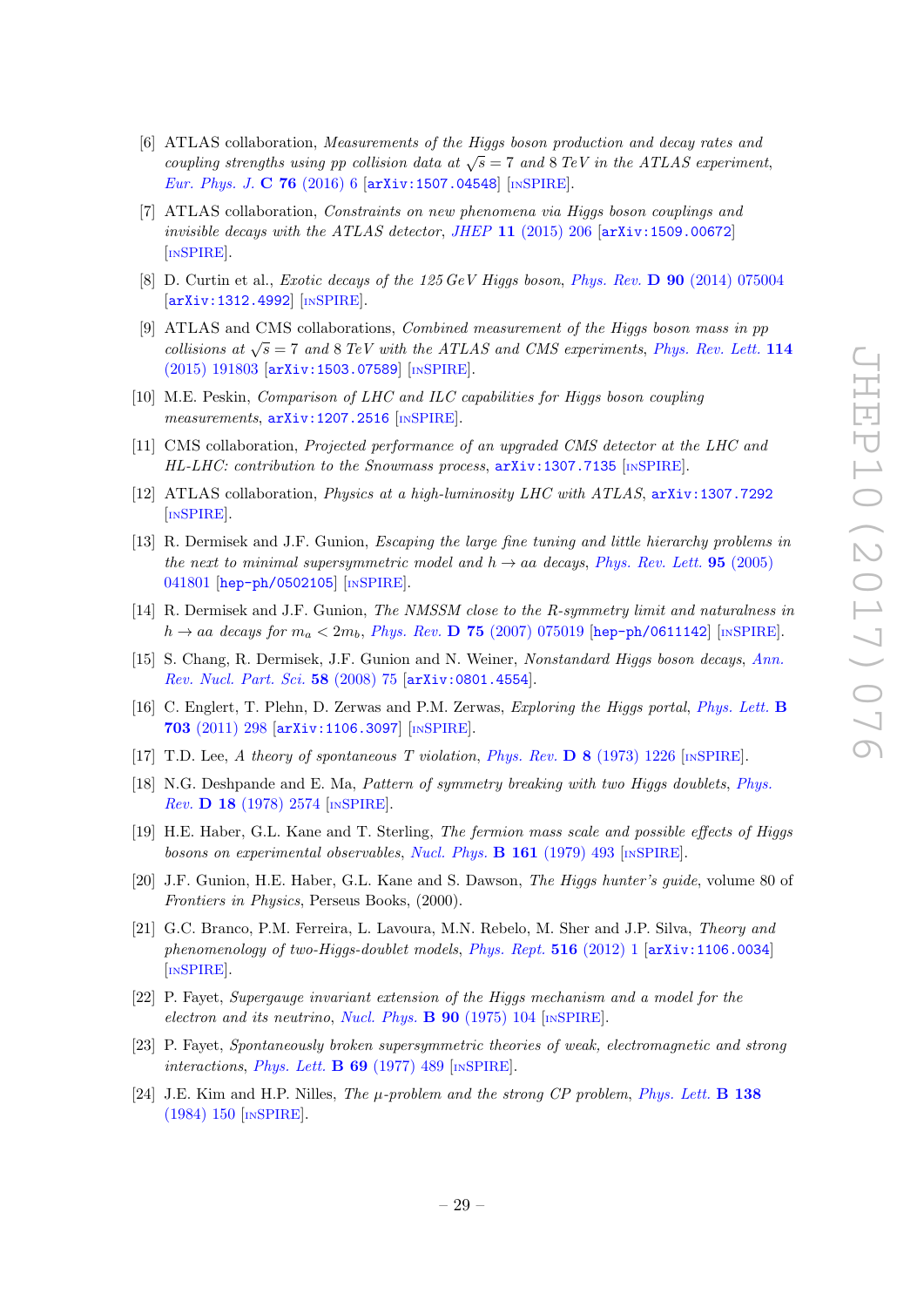- <span id="page-30-0"></span>[25] U. Ellwanger, C. Hugonie and A.M. Teixeira, The next-to-minimal supersymmetric Standard Model, [Phys. Rept.](https://doi.org/10.1016/j.physrep.2010.07.001) 496 (2010) 1 [[arXiv:0910.1785](https://arxiv.org/abs/0910.1785)] [IN[SPIRE](https://inspirehep.net/search?p=find+EPRINT+arXiv:0910.1785)].
- <span id="page-30-1"></span>[26] J. Bernon, J.F. Gunion, Y. Jiang and S. Kraml, Light Higgs bosons in two-Higgs-doublet models, Phys. Rev. D 91 [\(2015\) 075019](https://doi.org/10.1103/PhysRevD.91.075019) [[arXiv:1412.3385](https://arxiv.org/abs/1412.3385)] [IN[SPIRE](https://inspirehep.net/search?p=find+EPRINT+arXiv:1412.3385)].
- <span id="page-30-2"></span>[27] R.D. Peccei and H.R. Quinn, CP conservation in the presence of instantons, [Phys. Rev. Lett.](https://doi.org/10.1103/PhysRevLett.38.1440) 38 [\(1977\) 1440](https://doi.org/10.1103/PhysRevLett.38.1440) [IN[SPIRE](https://inspirehep.net/search?p=find+J+%22Phys.Rev.Lett.,38,1440%22)].
- <span id="page-30-3"></span>[28] R.D. Peccei and H.R. Quinn, Constraints imposed by CP conservation in the presence of *instantons, Phys. Rev.* **D** 16 [\(1977\) 1791](https://doi.org/10.1103/PhysRevD.16.1791)  $\text{INSPIRE}$  $\text{INSPIRE}$  $\text{INSPIRE}$ .
- <span id="page-30-4"></span>[29] P. Fayet, Supersymmetry and weak, electromagnetic and strong interactions, [Phys. Lett.](https://doi.org/10.1016/0370-2693(76)90319-1) B 64 [\(1976\) 159](https://doi.org/10.1016/0370-2693(76)90319-1) [IN[SPIRE](https://inspirehep.net/search?p=find+J+%22Phys.Lett.,B64,159%22)].
- <span id="page-30-5"></span>[30] S. Heinemeyer, O. Stal and G. Weiglein, Interpreting the LHC Higgs search results in the MSSM, [Phys. Lett.](https://doi.org/10.1016/j.physletb.2012.02.084) B 710 (2012) 201 [[arXiv:1112.3026](https://arxiv.org/abs/1112.3026)] [IN[SPIRE](https://inspirehep.net/search?p=find+EPRINT+arXiv:1112.3026)].
- <span id="page-30-6"></span>[31] A. Celis, V. Ilisie and A. Pich, LHC constraints on two-Higgs doublet models, [JHEP](https://doi.org/10.1007/JHEP07(2013)053) 07 [\(2013\) 053](https://doi.org/10.1007/JHEP07(2013)053) [[arXiv:1302.4022](https://arxiv.org/abs/1302.4022)] [IN[SPIRE](https://inspirehep.net/search?p=find+EPRINT+arXiv:1302.4022)].
- [32] B. Grinstein and P. Uttayarat, Carving out parameter space in type-II two Higgs doublets model, JHEP 06 [\(2013\) 094](https://doi.org/10.1007/JHEP06(2013)094) [Erratum ibid. 09 (2013) 110] [[arXiv:1304.0028](https://arxiv.org/abs/1304.0028)] [IN[SPIRE](https://inspirehep.net/search?p=find+EPRINT+arXiv:1304.0028)].
- [33] B. Coleppa, F. Kling and S. Su, Constraining type-II 2HDM in light of LHC Higgs searches, JHEP 01 [\(2014\) 161](https://doi.org/10.1007/JHEP01(2014)161) [[arXiv:1305.0002](https://arxiv.org/abs/1305.0002)] [IN[SPIRE](https://inspirehep.net/search?p=find+EPRINT+arXiv:1305.0002)].
- [34] C.-Y. Chen, S. Dawson and M. Sher, *Heavy Higgs searches and constraints on two Higgs* doublet models, *Phys. Rev.* **D 88** [\(2013\) 015018](https://doi.org/10.1103/PhysRevD.88.015018) [*Erratum ibid.* **D 88** (2013) 039901] [[arXiv:1305.1624](https://arxiv.org/abs/1305.1624)] [IN[SPIRE](https://inspirehep.net/search?p=find+EPRINT+arXiv:1305.1624)].
- [35] N. Craig, J. Galloway and S. Thomas, Searching for signs of the second Higgs doublet, [arXiv:1305.2424](https://arxiv.org/abs/1305.2424) [IN[SPIRE](https://inspirehep.net/search?p=find+EPRINT+arXiv:1305.2424)].
- [36] L. Wang and X.-F. Han, Status of the aligned two-Higgs-doublet model confronted with the Higgs data, JHEP 04 [\(2014\) 128](https://doi.org/10.1007/JHEP04(2014)128) [[arXiv:1312.4759](https://arxiv.org/abs/1312.4759)] [IN[SPIRE](https://inspirehep.net/search?p=find+EPRINT+arXiv:1312.4759)].
- [37] J. Baglio, O. Eberhardt, U. Nierste and M. Wiebusch, Benchmarks for Higgs pair production and heavy Higgs boson searches in the two-Higgs-doublet model of type II, [Phys. Rev.](https://doi.org/10.1103/PhysRevD.90.015008)  $\bf{D}$  90 [\(2014\) 015008](https://doi.org/10.1103/PhysRevD.90.015008) [[arXiv:1403.1264](https://arxiv.org/abs/1403.1264)] [IN[SPIRE](https://inspirehep.net/search?p=find+EPRINT+arXiv:1403.1264)].
- <span id="page-30-7"></span>[38] B. Dumont, J.F. Gunion, Y. Jiang and S. Kraml, Constraints on and future prospects for two-Higgs-doublet models in light of the LHC Higgs signal, Phys. Rev. D 90 [\(2014\) 035021](https://doi.org/10.1103/PhysRevD.90.035021) [[arXiv:1405.3584](https://arxiv.org/abs/1405.3584)] [IN[SPIRE](https://inspirehep.net/search?p=find+EPRINT+arXiv:1405.3584)].
- <span id="page-30-8"></span>[39] S.F. King, M. Mühlleitner, R. Nevzorov and K. Walz, Natural NMSSM Higgs bosons, [Nucl.](https://doi.org/10.1016/j.nuclphysb.2013.01.020) Phys. B 870 [\(2013\) 323](https://doi.org/10.1016/j.nuclphysb.2013.01.020) [[arXiv:1211.5074](https://arxiv.org/abs/1211.5074)] [IN[SPIRE](https://inspirehep.net/search?p=find+EPRINT+arXiv:1211.5074)].
- [40] J. Cao, F. Ding, C. Han, J.M. Yang and J. Zhu, A light Higgs scalar in the NMSSM confronted with the latest LHC Higgs data, JHEP 11 [\(2013\) 018](https://doi.org/10.1007/JHEP11(2013)018)  $\left[$ [arXiv:1309.4939](https://arxiv.org/abs/1309.4939) $\right]$ [IN[SPIRE](https://inspirehep.net/search?p=find+EPRINT+arXiv:1309.4939)].
- [41] N.D. Christensen, T. Han, Z. Liu and S. Su, *Low-mass Higgs bosons in the NMSSM and* their LHC implications, JHEP  $08$  [\(2013\) 019](https://doi.org/10.1007/JHEP08(2013)019)  $\left[$ [arXiv:1303.2113](https://arxiv.org/abs/1303.2113) $\right]$   $\left[$ IN[SPIRE](https://inspirehep.net/search?p=find+EPRINT+arXiv:1303.2113) $\right]$ .
- <span id="page-30-9"></span>[42] D.G. Cerdeno, P. Ghosh and C.B. Park, Probing the two light Higgs scenario in the NMSSM with a low-mass pseudoscalar, JHEP  $06$  [\(2013\) 031](https://doi.org/10.1007/JHEP06(2013)031)  $\text{arXiv:1301.1325}$  $\text{arXiv:1301.1325}$  $\text{arXiv:1301.1325}$  [IN[SPIRE](https://inspirehep.net/search?p=find+EPRINT+arXiv:1301.1325)].
- <span id="page-30-10"></span>[43] G. Chalons and F. Domingo, Analysis of the Higgs potentials for two doublets and a singlet, Phys. Rev. **D 86** [\(2012\) 115024](https://doi.org/10.1103/PhysRevD.86.115024)  $\left| \text{arXiv:1209.6235} \right|$  $\left| \text{arXiv:1209.6235} \right|$  $\left| \text{arXiv:1209.6235} \right|$  [IN[SPIRE](https://inspirehep.net/search?p=find+EPRINT+arXiv:1209.6235)].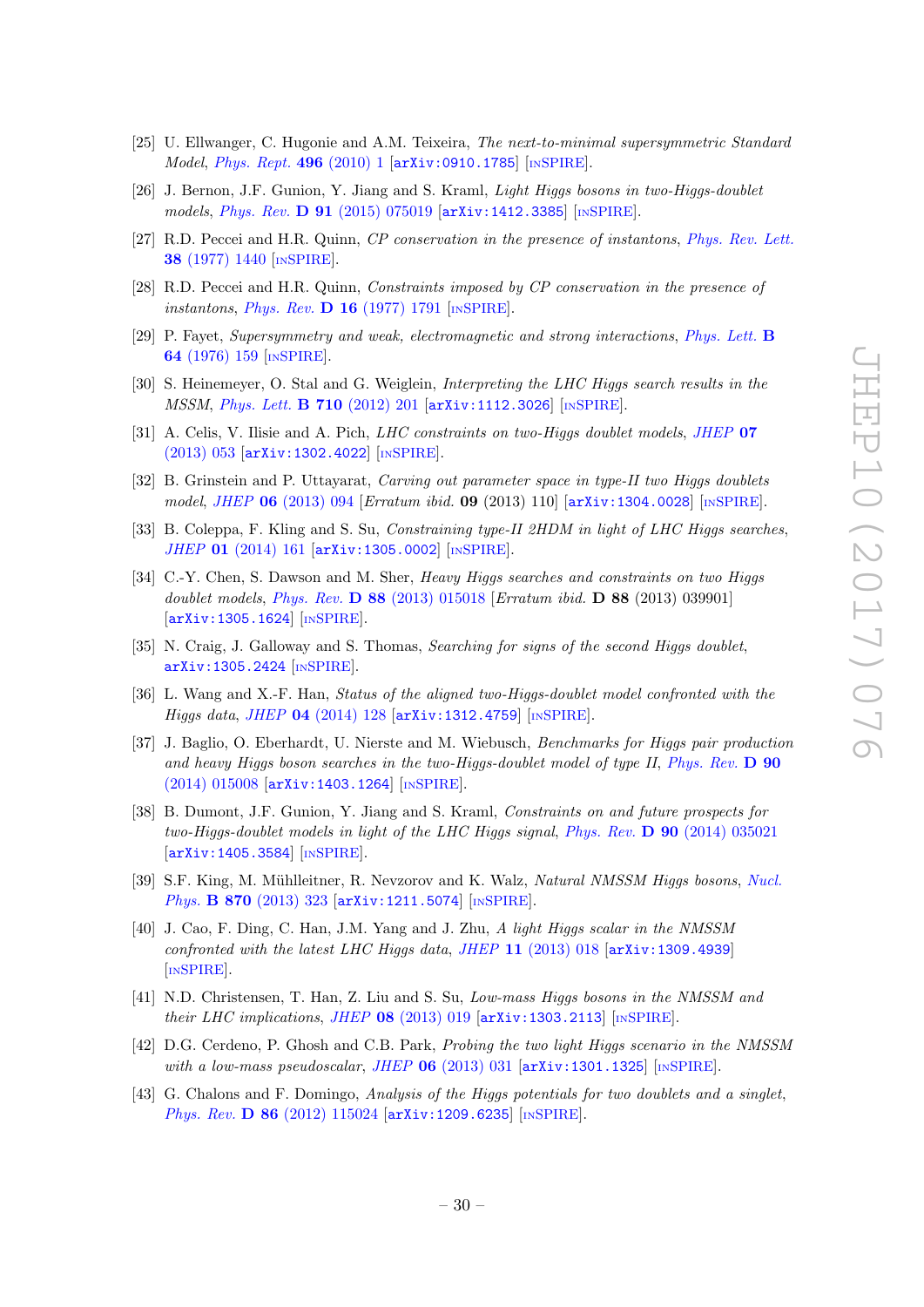- <span id="page-31-0"></span>[44] A. Ahriche, A. Arhrib and S. Nasri, *Higgs phenomenology in the two-singlet model, [JHEP](https://doi.org/10.1007/JHEP02(2014)042)* 02 [\(2014\) 042](https://doi.org/10.1007/JHEP02(2014)042) [[arXiv:1309.5615](https://arxiv.org/abs/1309.5615)] [IN[SPIRE](https://inspirehep.net/search?p=find+EPRINT+arXiv:1309.5615)].
- <span id="page-31-1"></span>[45] J. Bernon, J.F. Gunion, H.E. Haber, Y. Jiang and S. Kraml, Scrutinizing the alignment limit in two-Higgs-doublet models:  $m_h = 125 \text{ GeV}$ , Phys. Rev. **D** 92 [\(2015\) 075004](https://doi.org/10.1103/PhysRevD.92.075004) [[arXiv:1507.00933](https://arxiv.org/abs/1507.00933)] [IN[SPIRE](https://inspirehep.net/search?p=find+EPRINT+arXiv:1507.00933)].
- <span id="page-31-2"></span>[46] A. Djouadi, The anatomy of electro-weak symmetry breaking. I: the Higgs boson in the standard model, [Phys. Rept.](https://doi.org/10.1016/j.physrep.2007.10.004)  $457$  (2008) 1 [[hep-ph/0503172](https://arxiv.org/abs/hep-ph/0503172)] [IN[SPIRE](https://inspirehep.net/search?p=find+EPRINT+hep-ph/0503172)].
- <span id="page-31-3"></span>[47] CMS collaboration, A search for pair production of new light bosons decaying into muons, [Phys. Lett.](https://doi.org/10.1016/j.physletb.2015.10.067) **B 752** (2016) 146 [[arXiv:1506.00424](https://arxiv.org/abs/1506.00424)] [IN[SPIRE](https://inspirehep.net/search?p=find+EPRINT+arXiv:1506.00424)].
- <span id="page-31-4"></span>[48] CMS collaboration, Search for a very light NMSSM Higgs boson produced in decays of the 125 GeV scalar boson and decaying into  $\tau$  leptons in pp collisions at  $\sqrt{s} = 8$  TeV, [JHEP](https://doi.org/10.1007/JHEP01(2016)079) 01 [\(2016\) 079](https://doi.org/10.1007/JHEP01(2016)079) [[arXiv:1510.06534](https://arxiv.org/abs/1510.06534)] [IN[SPIRE](https://inspirehep.net/search?p=find+EPRINT+arXiv:1510.06534)].
- <span id="page-31-5"></span>[49] D0 collaboration, V.M. Abazov et al., Search for NMSSM Higgs bosons in the  $h \to aa \to \mu\mu\mu$ ,  $\mu\mu\tau\tau$  channels using  $p\bar{p}$  collisions at  $\sqrt{s} = 1.96$  TeV, [Phys. Rev. Lett.](https://doi.org/10.1103/PhysRevLett.103.061801) 103 [\(2009\) 061801](https://doi.org/10.1103/PhysRevLett.103.061801) [[arXiv:0905.3381](https://arxiv.org/abs/0905.3381)] [IN[SPIRE](https://inspirehep.net/search?p=find+EPRINT+arXiv:0905.3381)].
- <span id="page-31-6"></span>[50] ATLAS collaboration, Search for Higgs bosons decaying to aa in the  $\mu\mu\tau\tau$  final state in pp collisions at  $\sqrt{s} = 8$  TeV with the ATLAS experiment, Phys. Rev. **D** 92 [\(2015\) 052002](https://doi.org/10.1103/PhysRevD.92.052002) [[arXiv:1505.01609](https://arxiv.org/abs/1505.01609)] [IN[SPIRE](https://inspirehep.net/search?p=find+EPRINT+arXiv:1505.01609)].
- <span id="page-31-7"></span>[51] CMS collaboration, Search for a light pseudoscalar Higgs boson in the dimuon decay channel  $\mu$  pp collisions at  $\sqrt{s} = 7$  TeV, [Phys. Rev. Lett.](https://doi.org/10.1103/PhysRevLett.109.121801) 109 (2012) 121801 [[arXiv:1206.6326](https://arxiv.org/abs/1206.6326)] [IN[SPIRE](https://inspirehep.net/search?p=find+EPRINT+arXiv:1206.6326)].
- <span id="page-31-8"></span>[52] CMS collaboration, Search for a low-mass pseudoscalar Higgs boson produced in association with a  $b\bar{b}$  pair in pp collisions at  $\sqrt{s} = 8$  TeV, [Phys. Lett.](https://doi.org/10.1016/j.physletb.2016.05.003) **B** 758 (2016) 296 [[arXiv:1511.03610](https://arxiv.org/abs/1511.03610)] [IN[SPIRE](https://inspirehep.net/search?p=find+EPRINT+arXiv:1511.03610)].
- <span id="page-31-9"></span>[53] CMS collaboration, The CMS experiment at the CERN LHC, 2008 JINST 3 [S08004](https://doi.org/10.1088/1748-0221/3/08/S08004) [IN[SPIRE](https://inspirehep.net/search?p=find+J+%22JINST,3,S08004%22)].
- <span id="page-31-10"></span>[54] J. Alwall, M. Herquet, F. Maltoni, O. Mattelaer and T. Stelzer, *MadGraph 5: going beyond*, JHEP 06 [\(2011\) 128](https://doi.org/10.1007/JHEP06(2011)128) [[arXiv:1106.0522](https://arxiv.org/abs/1106.0522)] [IN[SPIRE](https://inspirehep.net/search?p=find+EPRINT+arXiv:1106.0522)].
- <span id="page-31-11"></span>[55] T. Sjöstrand, S. Mrenna and P.Z. Skands,  $PYTHIA$  6.4 physics and manual, [JHEP](https://doi.org/10.1088/1126-6708/2006/05/026) 05 [\(2006\) 026](https://doi.org/10.1088/1126-6708/2006/05/026) [[hep-ph/0603175](https://arxiv.org/abs/hep-ph/0603175)] [IN[SPIRE](https://inspirehep.net/search?p=find+EPRINT+hep-ph/0603175)].
- <span id="page-31-12"></span>[56] Z. Wąs, TAUOLA the library for  $\tau$  lepton decay and KKMC/KORALB/KORALZ/... status report, [Nucl. Phys. Proc. Suppl.](https://doi.org/10.1016/S0920-5632(01)01200-2) 98 (2001) 96 [[hep-ph/0011305](https://arxiv.org/abs/hep-ph/0011305)] [IN[SPIRE](https://inspirehep.net/search?p=find+EPRINT+hep-ph/0011305)].
- <span id="page-31-13"></span>[57] S. Alioli, P. Nason, C. Oleari and E. Re, NLO single-top production matched with shower in POWHEG: s- and t-channel contributions, JHEP 09 [\(2009\) 111](https://doi.org/10.1088/1126-6708/2009/09/111) [Erratum ibid. 02 (2010) 011] [[arXiv:0907.4076](https://arxiv.org/abs/0907.4076)] [IN[SPIRE](https://inspirehep.net/search?p=find+EPRINT+arXiv:0907.4076)].
- [58] S. Alioli, P. Nason, C. Oleari and E. Re, A general framework for implementing NLO calculations in shower Monte Carlo programs: the POWHEG BOX, JHEP  $06$  [\(2010\) 043](https://doi.org/10.1007/JHEP06(2010)043) [[arXiv:1002.2581](https://arxiv.org/abs/1002.2581)] [IN[SPIRE](https://inspirehep.net/search?p=find+EPRINT+arXiv:1002.2581)].
- [59] E. Re, Single-top Wt-channel production matched with parton showers using the POWHEG method, [Eur. Phys. J.](https://doi.org/10.1140/epjc/s10052-011-1547-z) C 71 (2011) 1547 [[arXiv:1009.2450](https://arxiv.org/abs/1009.2450)] [IN[SPIRE](https://inspirehep.net/search?p=find+EPRINT+arXiv:1009.2450)].
- <span id="page-31-14"></span>[60] S. Frixione, P. Nason and C. Oleari, Matching NLO QCD computations with Parton Shower simulations: the POWHEG method, JHEP 11 [\(2007\) 070](https://doi.org/10.1088/1126-6708/2007/11/070)  $\ar{xiv:}$  0709.2092]  $\ln$ [SPIRE](https://inspirehep.net/search?p=find+EPRINT+arXiv:0709.2092).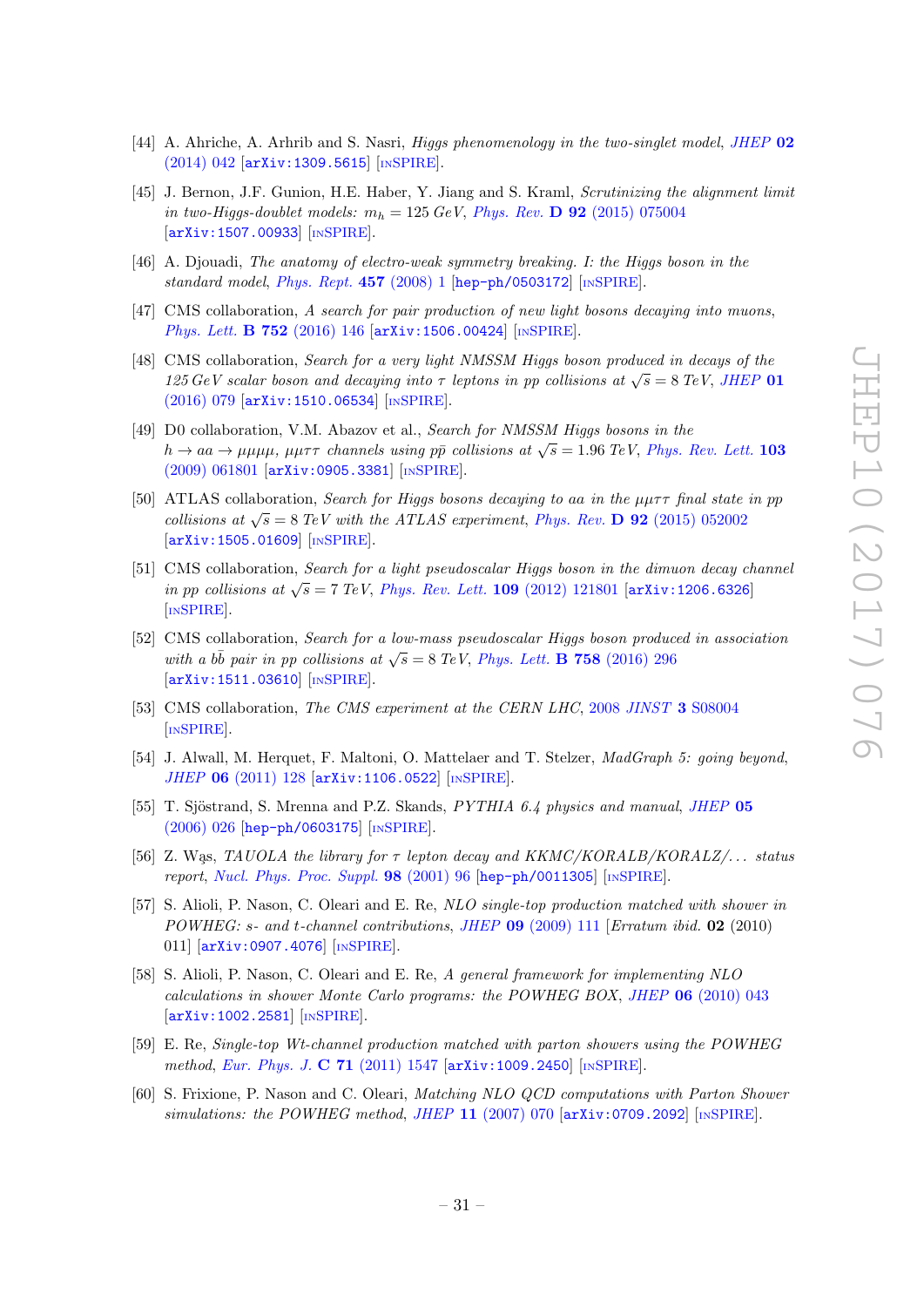- <span id="page-32-0"></span>[61] J. Pumplin, D.R. Stump, J. Huston, H.L. Lai, P.M. Nadolsky and W.K. Tung, New generation of parton distributions with uncertainties from global QCD analysis, [JHEP](https://doi.org/10.1088/1126-6708/2002/07/012) 07 [\(2002\) 012](https://doi.org/10.1088/1126-6708/2002/07/012) [[hep-ph/0201195](https://arxiv.org/abs/hep-ph/0201195)] [IN[SPIRE](https://inspirehep.net/search?p=find+EPRINT+hep-ph/0201195)].
- <span id="page-32-1"></span>[62] GEANT4 collaboration, S. Agostinelli et al., GEANT4: A simulation toolkit, [Nucl. Instrum.](https://doi.org/10.1016/S0168-9002(03)01368-8) Meth. **A 506** [\(2003\) 250](https://doi.org/10.1016/S0168-9002(03)01368-8) [IN[SPIRE](https://inspirehep.net/search?p=find+J+%22Nucl.Instrum.Meth.,A506,250%22)].
- <span id="page-32-2"></span>[63] GEANT4 collaboration, *Geant4 developments and applications, [IEEE Trans. Nucl. Sci.](https://doi.org/10.1109/TNS.2006.869826)* 53 [\(2006\) 270.](https://doi.org/10.1109/TNS.2006.869826)
- <span id="page-32-3"></span>[64] CMS collaboration, Particle-flow event reconstruction in CMS and performance for jets, taus and MET, [CMS-PAS-PFT-09-001](http://cds.cern.ch/record/1194487) (2009).
- <span id="page-32-4"></span>[65] CMS collaboration, Commissioning of the Particle-flow Event Reconstruction with the first LHC collisions recorded in the CMS detector, [CMS-PAS-PFT-10-001](http://cds.cern.ch/record/1247373) (2010).
- <span id="page-32-5"></span>[66] K. Rose, Deterministic annealing for clustering, compression, classification, regression and related optimisation problems, Proc. IEEE 86 [\(1998\) 2210.](https://doi.org/10.1109/5.726788)
- <span id="page-32-6"></span>[67] R. Frühwirth, W. Waltenberger and P. Vanlaer, Adaptive vertex fitting, [J. Phys.](https://doi.org/10.1088/0954-3899/34/12/N01) **G 34** (2007) [N343](https://doi.org/10.1088/0954-3899/34/12/N01) [IN[SPIRE](https://inspirehep.net/search?p=find+J+%22J.Phys.,G34,N343%22)].
- <span id="page-32-7"></span>[68] CMS collaboration, Performance of CMS muon reconstruction in pp collision events at  $\sqrt{s}$  = 7 TeV, 2012 JINST 7 [P10002](https://doi.org/10.1088/1748-0221/7/10/P10002) [[arXiv:1206.4071](https://arxiv.org/abs/1206.4071)] [IN[SPIRE](https://inspirehep.net/search?p=find+EPRINT+arXiv:1206.4071)].
- <span id="page-32-8"></span>[69] A. Höcker et al.,  $TMVA$  - toolkit for multivariate data analysis, [PoS\(ACAT\)040](https://pos.sissa.it/contribution?id=PoS(ACAT)040) [[physics/0703039](https://arxiv.org/abs/physics/0703039)] [IN[SPIRE](https://inspirehep.net/search?p=find+EPRINT+physics/0703039)].
- <span id="page-32-9"></span>[70] CMS collaboration, Performance of electron reconstruction and selection with the CMS  $\alpha$  detector in proton-proton collisions at  $\sqrt{s} = 8 \text{ TeV}$ , 2015 JINST 10 [P06005](https://doi.org/10.1088/1748-0221/10/06/P06005) [[arXiv:1502.02701](https://arxiv.org/abs/1502.02701)] [IN[SPIRE](https://inspirehep.net/search?p=find+EPRINT+arXiv:1502.02701)].
- <span id="page-32-10"></span>[71] M. Cacciari, G.P. Salam and G. Soyez, The anti- $k_t$  jet clustering algorithm, JHEP 04 [\(2008\)](https://doi.org/10.1088/1126-6708/2008/04/063) [063](https://doi.org/10.1088/1126-6708/2008/04/063) [[arXiv:0802.1189](https://arxiv.org/abs/0802.1189)] [IN[SPIRE](https://inspirehep.net/search?p=find+EPRINT+arXiv:0802.1189)].
- <span id="page-32-11"></span>[72] CMS collaboration, Determination of jet energy calibration and transverse momentum resolution in CMS, 2011 JINST 6 [P11002](https://doi.org/10.1088/1748-0221/6/11/P11002) [[arXiv:1107.4277](https://arxiv.org/abs/1107.4277)] [IN[SPIRE](https://inspirehep.net/search?p=find+EPRINT+arXiv:1107.4277)].
- <span id="page-32-12"></span>[73] CMS collaboration, Identification of b-quark jets with the CMS experiment, 2013 [JINST](https://doi.org/10.1088/1748-0221/8/04/P04013) 8 [P04013](https://doi.org/10.1088/1748-0221/8/04/P04013) [[arXiv:1211.4462](https://arxiv.org/abs/1211.4462)] [IN[SPIRE](https://inspirehep.net/search?p=find+EPRINT+arXiv:1211.4462)].
- <span id="page-32-13"></span>[74] CMS collaboration, Reconstruction and identification of  $\tau$  lepton decays to hadrons and  $\nu_{\tau}$ at CMS, 2016 JINST 11 [P01019](https://doi.org/10.1088/1748-0221/11/01/P01019) [[arXiv:1510.07488](https://arxiv.org/abs/1510.07488)] [IN[SPIRE](https://inspirehep.net/search?p=find+EPRINT+arXiv:1510.07488)].
- <span id="page-32-14"></span>[75] CMS collaboration, *Missing transverse energy performance of the CMS detector*, [2011](https://doi.org/10.1088/1748-0221/6/09/P09001) JINST 6 [P09001](https://doi.org/10.1088/1748-0221/6/09/P09001) [[arXiv:1106.5048](https://arxiv.org/abs/1106.5048)] [IN[SPIRE](https://inspirehep.net/search?p=find+EPRINT+arXiv:1106.5048)].
- <span id="page-32-15"></span>[76] CMS collaboration, A. Apresyan, Performance of MET reconstruction in CMS, [J. Phys.](https://doi.org/10.1088/1742-6596/587/1/012006) Conf. Ser. 587 [\(2015\) 012006](https://doi.org/10.1088/1742-6596/587/1/012006) [IN[SPIRE](https://inspirehep.net/search?p=find+J+%22J.Phys.Conf.Ser.,587,012006%22)].
- <span id="page-32-16"></span>[77] P.M. Ferreira, J.F. Gunion, H.E. Haber and R. Santos, Probing wrong-sign Yukawa couplings at the LHC and a future linear collider, Phys. Rev.  $\bf{D}$  89 [\(2014\) 115003](https://doi.org/10.1103/PhysRevD.89.115003) [[arXiv:1403.4736](https://arxiv.org/abs/1403.4736)] [IN[SPIRE](https://inspirehep.net/search?p=find+EPRINT+arXiv:1403.4736)].
- <span id="page-32-17"></span>[78] D. Curtin, R. Essig and Y.-M. Zhong, Uncovering light scalars with exotic Higgs decays to  $b\bar{b}\mu^{+}\mu^{-}$ , JHEP 06 [\(2015\) 025](https://doi.org/10.1007/JHEP06(2015)025) [[arXiv:1412.4779](https://arxiv.org/abs/1412.4779)] [IN[SPIRE](https://inspirehep.net/search?p=find+EPRINT+arXiv:1412.4779)].
- <span id="page-32-18"></span>[79] LHC HIGGS CROSS SECTION WORKING GROUP collaboration, S. Dittmaier et al., Handbook of LHC Higgs Cross sections: 1. Inclusive Observables, [arXiv:1101.0593](https://arxiv.org/abs/1101.0593) [IN[SPIRE](https://inspirehep.net/search?p=find+EPRINT+arXiv:1101.0593)].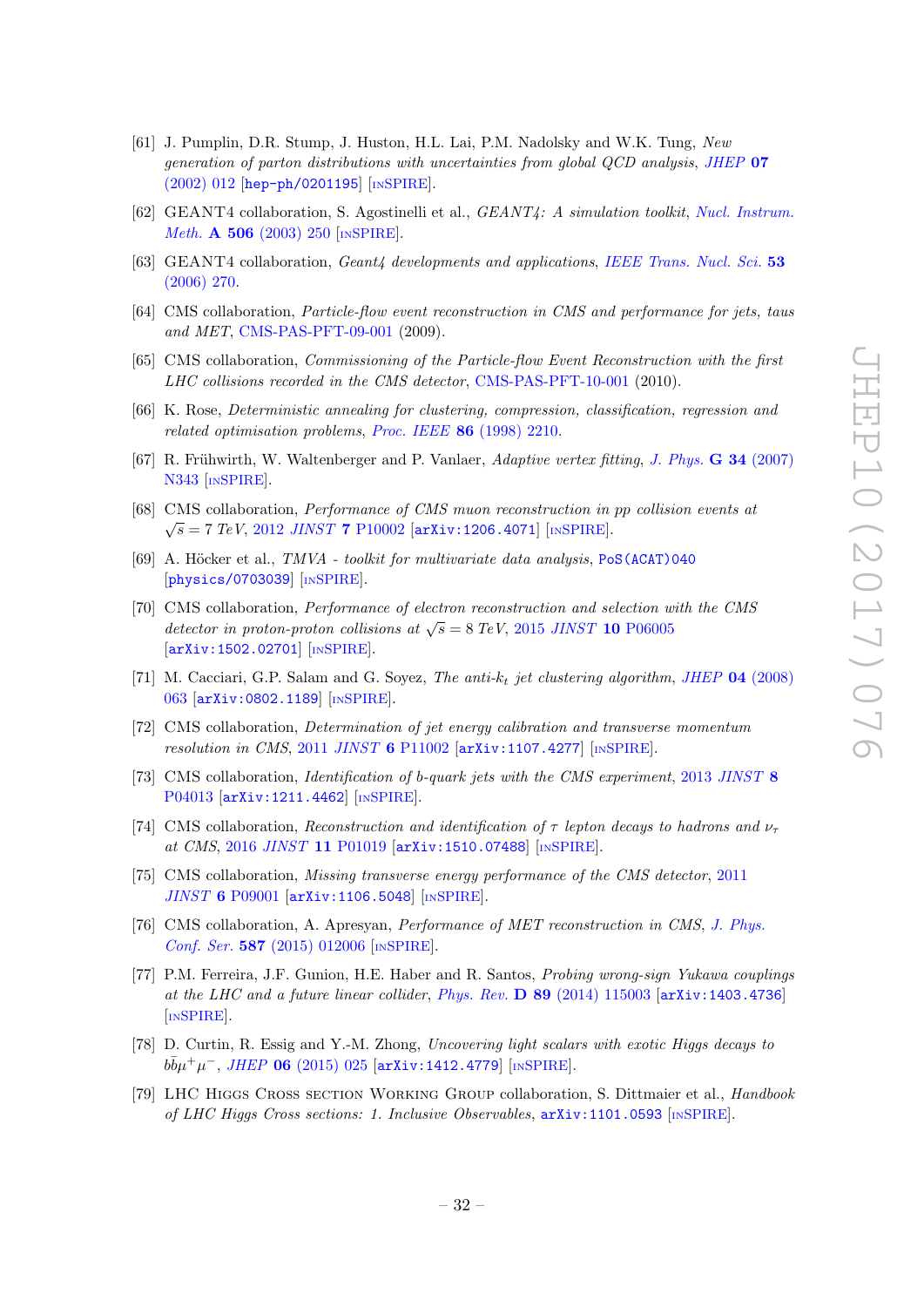- <span id="page-33-0"></span>[80] NIST Digital library of mathematical functions, [http://dlmf.nist.gov,](http://dlmf.nist.gov) Release 1.0.12 of 2016-09-09.
- <span id="page-33-1"></span>[81] M.J. Oreglia, A study of the reactions  $\psi' \rightarrow \gamma \gamma \psi$ , Ph.D. Thesis, Stanford University, U.S.A. (1980), SLAC Report SLAC-R-236, [http://www.slac.stanford.edu/cgi-wrap/getdoc/slac-r-236.pdf.](http://www.slac.stanford.edu/cgi-wrap/getdoc/slac-r-236.pdf)
- <span id="page-33-2"></span>[82] P.D. Dauncey, M. Kenzie, N. Wardle and G.J. Davies, *Handling uncertainties in background* shapes, 2015 JINST 10 [P04015](https://doi.org/10.1088/1748-0221/10/04/P04015) [[arXiv:1408.6865](https://arxiv.org/abs/1408.6865)] [IN[SPIRE](https://inspirehep.net/search?p=find+EPRINT+arXiv:1408.6865)].
- <span id="page-33-3"></span>[83] CMS collaboration, Observation of the diphoton decay of the Higgs boson and measurement of its properties, [Eur. Phys. J.](https://doi.org/10.1140/epjc/s10052-014-3076-z) C 74 (2014) 3076 [[arXiv:1407.0558](https://arxiv.org/abs/1407.0558)] [IN[SPIRE](https://inspirehep.net/search?p=find+EPRINT+arXiv:1407.0558)].
- <span id="page-33-4"></span>[84] L. Bianchini, J. Conway, E.K. Friis and C. Veelken, Reconstruction of the Higgs mass in  $H \rightarrow \tau\tau$  events by dynamical likelihood techniques, [J. Phys. Conf. Ser.](https://doi.org/10.1088/1742-6596/513/2/022035) 513 (2014) 022035 [IN[SPIRE](https://inspirehep.net/search?p=find+J+%22J.Phys.Conf.Ser.,513,022035%22)].
- <span id="page-33-5"></span>[85] J.M. Campbell, R.K. Ellis and C. Williams, Vector boson pair production at the LHC, [JHEP](https://doi.org/10.1007/JHEP07(2011)018) 07 [\(2011\) 018](https://doi.org/10.1007/JHEP07(2011)018) [[arXiv:1105.0020](https://arxiv.org/abs/1105.0020)] [IN[SPIRE](https://inspirehep.net/search?p=find+EPRINT+arXiv:1105.0020)].
- <span id="page-33-6"></span>[86] CMS collaboration, Measurements of inclusive W and Z cross sections in pp collisions at  $\sqrt{s}$  = 7 TeV, JHEP 01 [\(2011\) 080](https://doi.org/10.1007/JHEP01(2011)080) [[arXiv:1012.2466](https://arxiv.org/abs/1012.2466)] [IN[SPIRE](https://inspirehep.net/search?p=find+EPRINT+arXiv:1012.2466)].
- <span id="page-33-7"></span>[87] S. Alekhin et al., The PDF4LHC Working Group Interim Report,  $arXiv:1101.0536$ [IN[SPIRE](https://inspirehep.net/search?p=find+EPRINT+arXiv:1101.0536)].
- <span id="page-33-8"></span>[88] M. Botje et al., The PDF4LHC Working Group interim recommendations,  $arXiv:1101.0538$ [IN[SPIRE](https://inspirehep.net/search?p=find+EPRINT+arXiv:1101.0538)].
- <span id="page-33-9"></span>[89] CMS collaboration, *Measurement of the inelastic proton-proton cross section at*  $\sqrt{s} = 7 \text{ TeV}$ , [Phys. Lett.](https://doi.org/10.1016/j.physletb.2013.03.024) **B 722** (2013) 5 [[arXiv:1210.6718](https://arxiv.org/abs/1210.6718)] [IN[SPIRE](https://inspirehep.net/search?p=find+EPRINT+arXiv:1210.6718)].
- <span id="page-33-10"></span>[90] LHC Higgs Cross section Working Group collaboration, J.R. Andersen et al., Handbook of LHC Higgs Cross sections: 3. Higgs Properties, [arXiv:1307.1347](https://arxiv.org/abs/1307.1347) [IN[SPIRE](https://inspirehep.net/search?p=find+EPRINT+arXiv:1307.1347)].
- <span id="page-33-11"></span>[91] ATLAS and CMS collaborations and The LHC Higgs Combination Group, Procedure for the LHC Higgs boson search combination in Summer 2011, [CMS-NOTE-2011-005](http://cds.cern.ch/record/1379837) (2011).
- [92] G. Cowan, K. Cranmer, E. Gross and O. Vitells, Asymptotic formulae for likelihood-based tests of new physics, [Eur. Phys. J.](https://doi.org/10.1140/epjc/s10052-011-1554-0) C 71 (2011) 1554 [Erratum ibid. C 73 (2013) 2501] [[arXiv:1007.1727](https://arxiv.org/abs/1007.1727)] [IN[SPIRE](https://inspirehep.net/search?p=find+EPRINT+arXiv:1007.1727)].
- [93] T. Junk, Confidence level computation for combining searches with small statistics, [Nucl.](https://doi.org/10.1016/S0168-9002(99)00498-2) [Instrum. Meth.](https://doi.org/10.1016/S0168-9002(99)00498-2) A 434 (1999) 435 [[hep-ex/9902006](https://arxiv.org/abs/hep-ex/9902006)] [IN[SPIRE](https://inspirehep.net/search?p=find+EPRINT+hep-ex/9902006)].
- <span id="page-33-12"></span>[94] DELPHI collaboration, A search for heavy stable charged and long-lived squarks and sleptons in  $e^+e^-$  collisions at energies from 130 to 183 GeV, [CERN-OPEN-2000-005](http://cds.cern.ch/record/420245) (1998).
- <span id="page-33-13"></span>[95] E. Gross and O. Vitells, Trial factors or the look elsewhere effect in high energy physics, [Eur.](https://doi.org/10.1140/epjc/s10052-010-1470-8) *Phys. J.* **C** 70 [\(2010\) 525](https://doi.org/10.1140/epjc/s10052-010-1470-8)  $\left[ \text{arXiv:1005.1891} \right]$  $\left[ \text{arXiv:1005.1891} \right]$  $\left[ \text{arXiv:1005.1891} \right]$   $\left[ \text{INSPIRE} \right]$  $\left[ \text{INSPIRE} \right]$  $\left[ \text{INSPIRE} \right]$ .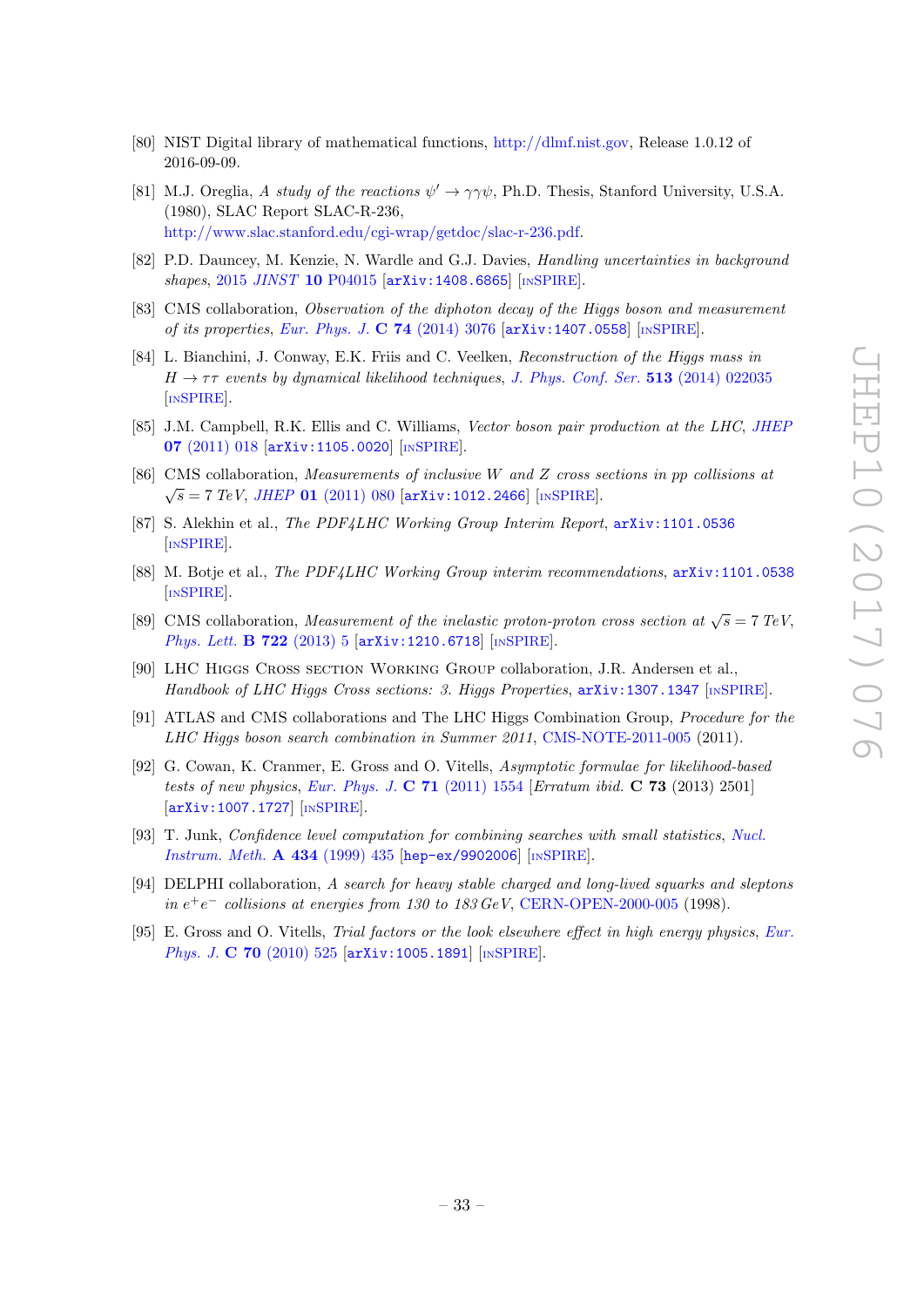# The CMS collaboration

### <span id="page-34-0"></span>Yerevan Physics Institute, Yerevan, Armenia

V. Khachatryan, A.M. Sirunyan, A. Tumasyan

#### Institut für Hochenergiephysik, Wien, Austria

W. Adam, E. Asilar, T. Bergauer, J. Brandstetter, E. Brondolin, M. Dragicevic, J. Erö, M. Flechl, M. Friedl, R. Frühwirth<sup>1</sup>, V.M. Ghete, C. Hartl, N. Hörmann, J. Hrubec, M. Jeitler<sup>1</sup>, A. König, I. Krätschmer, D. Liko, T. Matsushita, I. Mikulec, D. Rabady, N. Rad, B. Rahbaran, H. Rohringer, J. Schieck<sup>1</sup>, J. Strauss, W. Waltenberger, C.-E. Wulz<sup>1</sup>

#### Institute for Nuclear Problems, Minsk, Belarus

O. Dvornikov, V. Makarenko, V. Zykunov

#### National Centre for Particle and High Energy Physics, Minsk, Belarus

V. Mossolov, N. Shumeiko, J. Suarez Gonzalez

### Universiteit Antwerpen, Antwerpen, Belgium

S. Alderweireldt, E.A. De Wolf, X. Janssen, J. Lauwers, M. Van De Klundert, H. Van Haevermaet, P. Van Mechelen, N. Van Remortel, A. Van Spilbeeck

### Vrije Universiteit Brussel, Brussel, Belgium

S. Abu Zeid, F. Blekman, J. D'Hondt, N. Daci, I. De Bruyn, K. Deroover, S. Lowette, S. Moortgat, L. Moreels, A. Olbrechts, Q. Python, S. Tavernier, W. Van Doninck, P. Van Mulders, I. Van Parijs

### Universit´e Libre de Bruxelles, Bruxelles, Belgium

H. Brun, B. Clerbaux, G. De Lentdecker, H. Delannoy, G. Fasanella, L. Favart, R. Goldouzian, A. Grebenyuk, G. Karapostoli, T. Lenzi, A. Léonard, J. Luetic, T. Maerschalk, A. Marinov, A. Randle-conde, T. Seva, C. Vander Velde, P. Vanlaer, D. Vannerom, R. Yonamine, F. Zenoni, F. Zhang<sup>2</sup>

### Ghent University, Ghent, Belgium

A. Cimmino, T. Cornelis, D. Dobur, A. Fagot, G. Garcia, M. Gul, I. Khvastunov, D. Poyraz, S. Salva, R. Schöfbeck, A. Sharma, M. Tytgat, W. Van Driessche, E. Yazgan, N. Zaganidis

### Université Catholique de Louvain, Louvain-la-Neuve, Belgium

H. Bakhshiansohi, C. Beluffi<sup>3</sup>, O. Bondu, S. Brochet, G. Bruno, A. Caudron, S. De Visscher, C. Delaere, M. Delcourt, B. Francois, A. Giammanco, A. Jafari, P. Jez, M. Komm, G. Krintiras, V. Lemaitre, A. Magitteri, A. Mertens, M. Musich, C. Nuttens, K. Piotrzkowski, L. Quertenmont, M. Selvaggi, M. Vidal Marono, S. Wertz

### Université de Mons, Mons, Belgium

N. Beliy

### Centro Brasileiro de Pesquisas Fisicas, Rio de Janeiro, Brazil

W.L. Aldá Júnior, F.L. Alves, G.A. Alves, L. Brito, C. Hensel, A. Moraes, M.E. Pol, P. Rebello Teles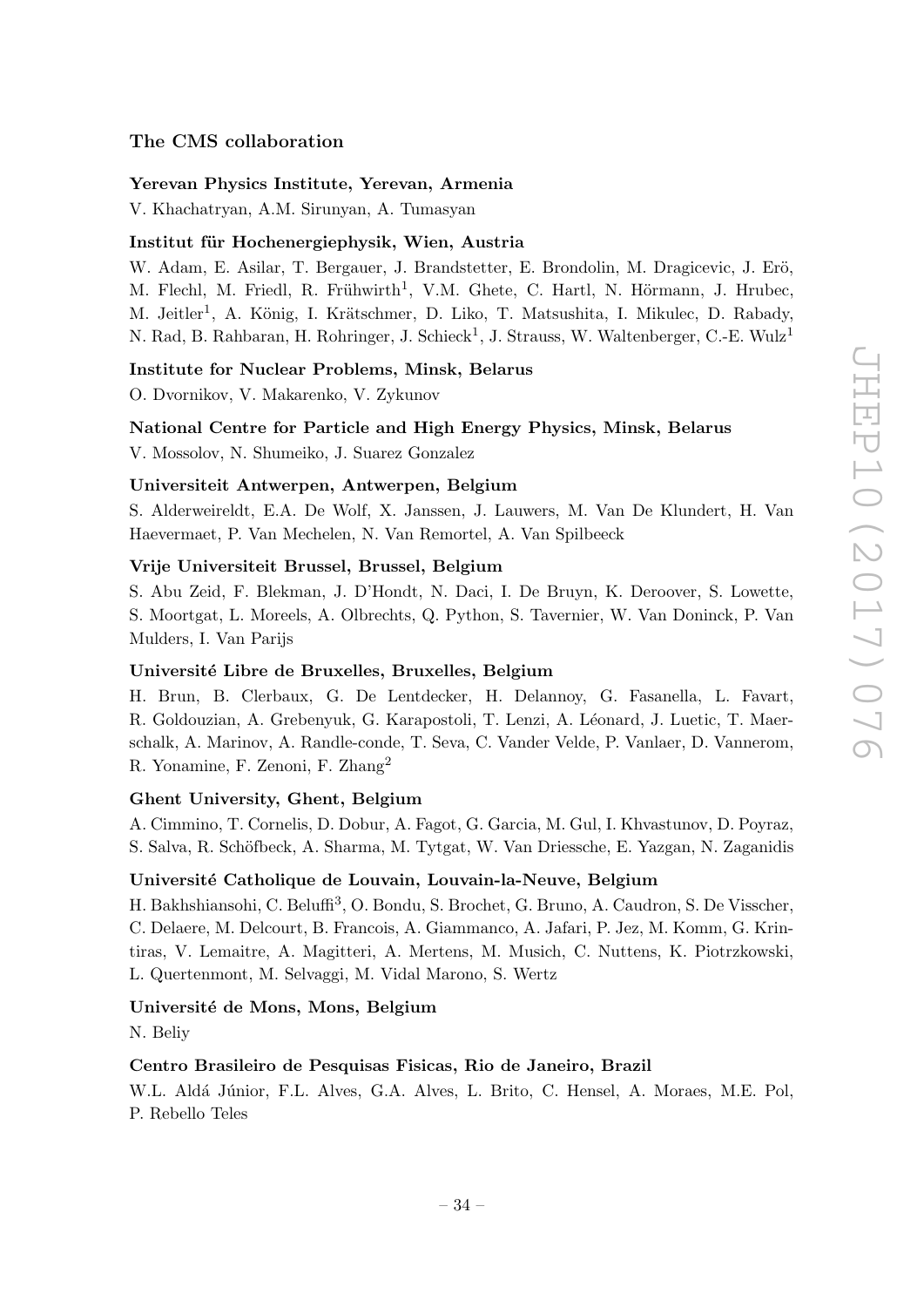### Universidade do Estado do Rio de Janeiro, Rio de Janeiro, Brazil

E. Belchior Batista Das Chagas, W. Carvalho, J. Chinellato<sup>4</sup>, A. Custódio, E.M. Da Costa, G.G. Da Silveira<sup>5</sup>, D. De Jesus Damiao, C. De Oliveira Martins, S. Fonseca De Souza, L.M. Huertas Guativa, H. Malbouisson, D. Matos Figueiredo, C. Mora Herrera, L. Mundim, H. Nogima, W.L. Prado Da Silva, A. Santoro, A. Sznajder, E.J. Tonelli Manganote<sup>4</sup>, A. Vilela Pereira

# Universidade Estadual Paulista <sup>a</sup>, Universidade Federal do ABC  $^b$ , São Paulo, Brazil

S. Ahuja<sup>a</sup>, C.A. Bernardes<sup>b</sup>, S. Dogra<sup>a</sup>, T.R. Fernandez Perez Tomei<sup>a</sup>, E.M. Gregores<sup>b</sup>, P.G. Mercadante<sup>b</sup>, C.S. Moon<sup>a</sup>, S.F. Novaes<sup>a</sup>, Sandra S. Padula<sup>a</sup>, D. Romero Abad<sup>b</sup>, J.C. Ruiz Vargas

### Institute for Nuclear Research and Nuclear Energy, Sofia, Bulgaria

A. Aleksandrov, R. Hadjiiska, P. Iaydjiev, M. Rodozov, S. Stoykova, G. Sultanov, M. Vutova

#### University of Sofia, Sofia, Bulgaria

A. Dimitrov, I. Glushkov, L. Litov, B. Pavlov, P. Petkov

# Beihang University, Beijing, China

W. Fang<sup>6</sup>

# Institute of High Energy Physics, Beijing, China

M. Ahmad, J.G. Bian, G.M. Chen, H.S. Chen, M. Chen, Y. Chen<sup>7</sup>, T. Cheng, C.H. Jiang, D. Leggat, Z. Liu, F. Romeo, S.M. Shaheen, A. Spiezia, J. Tao, C. Wang, Z. Wang, H. Zhang, J. Zhao

# State Key Laboratory of Nuclear Physics and Technology, Peking University, Beijing, China

Y. Ban, G. Chen, Q. Li, S. Liu, Y. Mao, S.J. Qian, D. Wang, Z. Xu

### Universidad de Los Andes, Bogota, Colombia

C. Avila, A. Cabrera, L.F. Chaparro Sierra, C. Florez, J.P. Gomez, C.F. González Hernández, J.D. Ruiz Alvarez, J.C. Sanabria

# University of Split, Faculty of Electrical Engineering, Mechanical Engineering and Naval Architecture, Split, Croatia

N. Godinovic, D. Lelas, I. Puljak, P.M. Ribeiro Cipriano, T. Sculac

#### University of Split, Faculty of Science, Split, Croatia

Z. Antunovic, M. Kovac

### Institute Rudjer Boskovic, Zagreb, Croatia

V. Brigljevic, D. Ferencek, K. Kadija, B. Mesic, S. Micanovic, L. Sudic, T. Susa

#### University of Cyprus, Nicosia, Cyprus

A. Attikis, G. Mavromanolakis, J. Mousa, C. Nicolaou, F. Ptochos, P.A. Razis, H. Rykaczewski, D. Tsiakkouri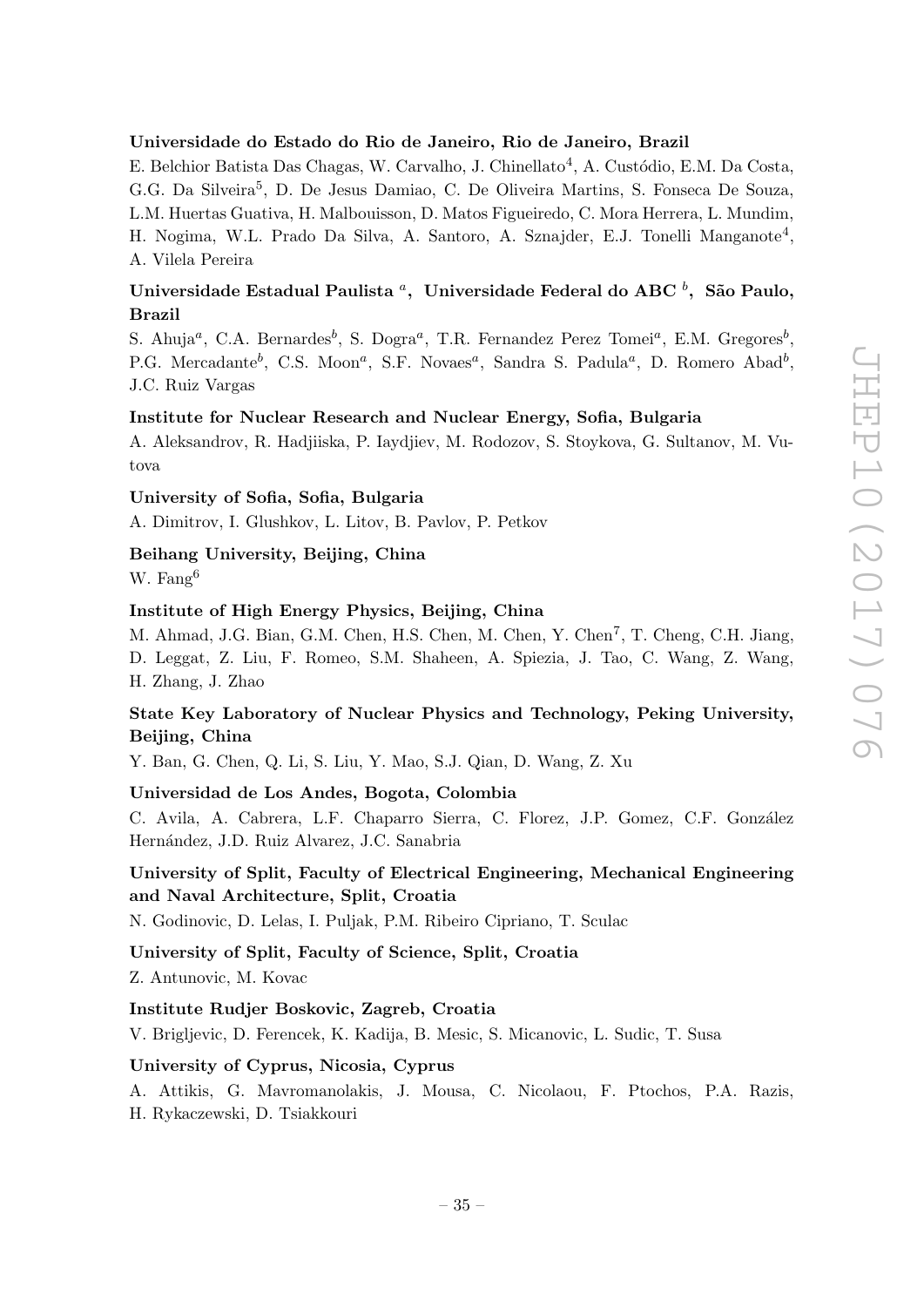# Charles University, Prague, Czech Republic

M. Finger<sup>8</sup>, M. Finger  $Jr.^8$ 

Universidad San Francisco de Quito, Quito, Ecuador E. Carrera Jarrin

Academy of Scientific Research and Technology of the Arab Republic of Egypt, Egyptian Network of High Energy Physics, Cairo, Egypt A. Ellithi Kamel<sup>9</sup>, M.A. Mahmoud<sup>10,11</sup>, A. Radi<sup>11,12</sup>

National Institute of Chemical Physics and Biophysics, Tallinn, Estonia M. Kadastik, L. Perrini, M. Raidal, A. Tiko, C. Veelken

Department of Physics, University of Helsinki, Helsinki, Finland

P. Eerola, J. Pekkanen, M. Voutilainen

# Helsinki Institute of Physics, Helsinki, Finland

J. Härkönen, T. Järvinen, V. Karimäki, R. Kinnunen, T. Lampén, K. Lassila-Perini, S. Lehti, T. Lind´en, P. Luukka, J. Tuominiemi, E. Tuovinen, L. Wendland

Lappeenranta University of Technology, Lappeenranta, Finland J. Talvitie, T. Tuuva

### IRFU, CEA, Université Paris-Saclay, Gif-sur-Yvette, France

M. Besancon, F. Couderc, M. Dejardin, D. Denegri, B. Fabbro, J.L. Faure, C. Favaro, F. Ferri, S. Ganjour, S. Ghosh, A. Givernaud, P. Gras, G. Hamel de Monchenault, P. Jarry, I. Kucher, E. Locci, M. Machet, J. Malcles, J. Rander, A. Rosowsky, M. Titov, A. Zghiche

# Laboratoire Leprince-Ringuet, Ecole Polytechnique, IN2P3-CNRS, Palaiseau, France

A. Abdulsalam, I. Antropov, S. Baffioni, F. Beaudette, P. Busson, L. Cadamuro, E. Chapon, C. Charlot, O. Davignon, R. Granier de Cassagnac, M. Jo, S. Lisniak, P. Miné, M. Nguyen, C. Ochando, G. Ortona, P. Paganini, P. Pigard, S. Regnard, R. Salerno, Y. Sirois, T. Strebler, Y. Yilmaz, A. Zabi

# Institut Pluridisciplinaire Hubert Curien (IPHC), Université de Strasbourg, CNRS-IN2P3

J.-L. Agram13, J. Andrea, A. Aubin, D. Bloch, J.-M. Brom, M. Buttignol, E.C. Chabert, N. Chanon, C. Collard, E. Conte<sup>13</sup>, X. Coubez, J.-C. Fontaine<sup>13</sup>, D. Gelé, U. Goerlach, A.-C. Le Bihan, K. Skovpen, P. Van Hove

# Centre de Calcul de l'Institut National de Physique Nucleaire et de Physique des Particules, CNRS/IN2P3, Villeurbanne, France S. Gadrat

# Université de Lyon, Université Claude Bernard Lyon 1, CNRS-IN2P3, Institut de Physique Nucléaire de Lyon, Villeurbanne, France

S. Beauceron, C. Bernet, G. Boudoul, E. Bouvier, C.A. Carrillo Montoya, R. Chierici, D. Contardo, B. Courbon, P. Depasse, H. El Mamouni, J. Fan, J. Fay, S. Gascon,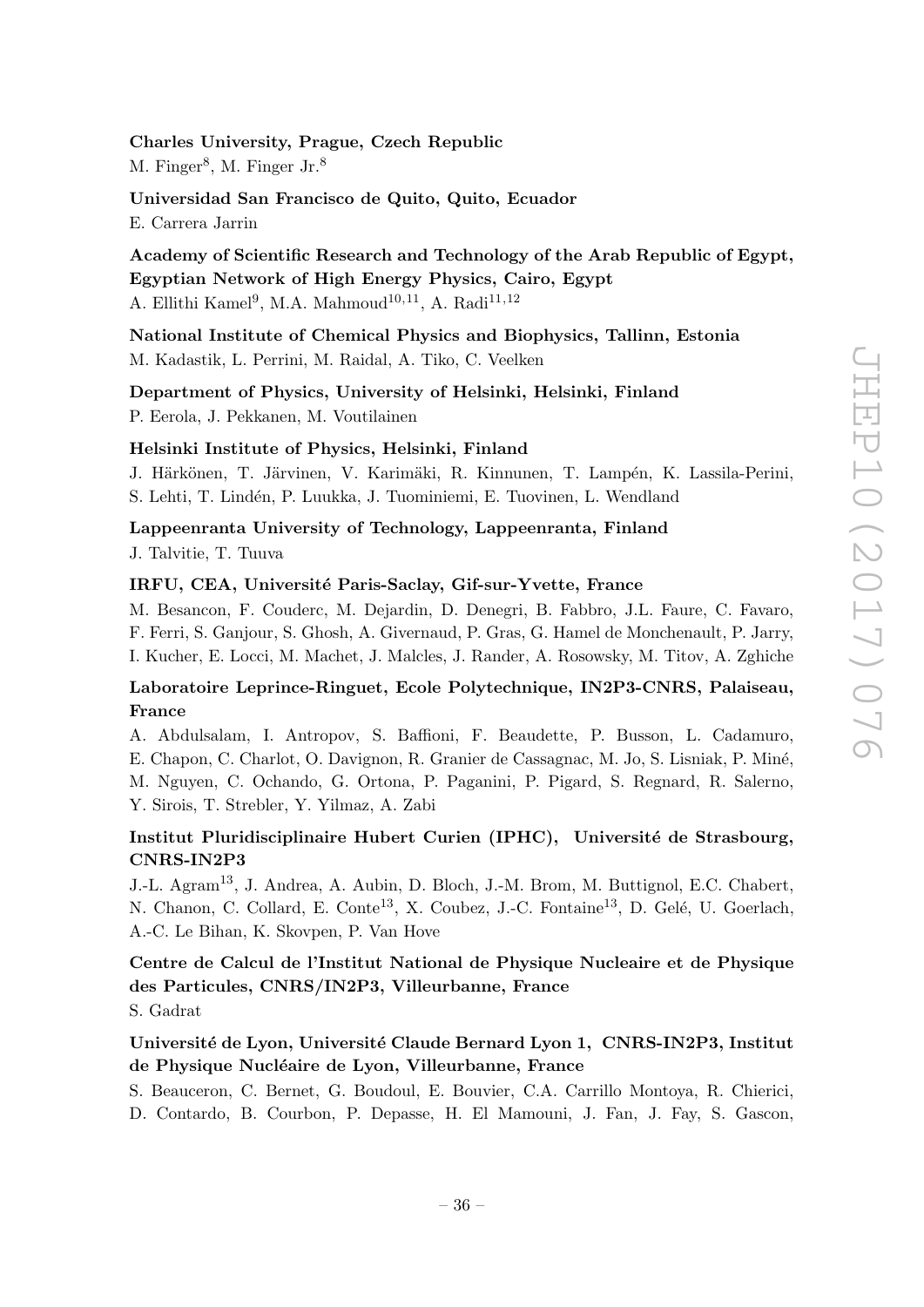M. Gouzevitch, G. Grenier, B. Ille, F. Lagarde, I.B. Laktineh, M. Lethuillier, L. Mirabito, A.L. Pequegnot, S. Perries, A. Popov<sup>14</sup>, D. Sabes, V. Sordini, M. Vander Donckt, P. Verdier, S. Viret

### Georgian Technical University, Tbilisi, Georgia

T. Toriashvili<sup>15</sup>

### Tbilisi State University, Tbilisi, Georgia

Z. Tsamalaidze<sup>8</sup>

# RWTH Aachen University, I. Physikalisches Institut, Aachen, Germany

C. Autermann, S. Beranek, L. Feld, A. Heister, M.K. Kiesel, K. Klein, M. Lipinski, A. Ostapchuk, M. Preuten, F. Raupach, S. Schael, C. Schomakers, J. Schulz, T. Verlage, H. Weber

### RWTH Aachen University, III. Physikalisches Institut A, Aachen, Germany

A. Albert, M. Brodski, E. Dietz-Laursonn, D. Duchardt, M. Endres, M. Erdmann, S. Erdweg, T. Esch, R. Fischer, A. Güth, M. Hamer, T. Hebbeker, C. Heidemann, K. Hoepfner, S. Knutzen, M. Merschmeyer, A. Meyer, P. Millet, S. Mukherjee, M. Olschewski, K. Padeken, T. Pook, M. Radziej, H. Reithler, M. Rieger, F. Scheuch, L. Sonnenschein, D. Teyssier, S. Thüer

#### RWTH Aachen University, III. Physikalisches Institut B, Aachen, Germany

V. Cherepanov, G. Flügge, B. Kargoll, T. Kress, A. Künsken, J. Lingemann, T. Müller, A. Nehrkorn, A. Nowack, C. Pistone, O. Pooth, A. Stahl<sup>16</sup>

### Deutsches Elektronen-Synchrotron, Hamburg, Germany

M. Aldaya Martin, T. Arndt, C. Asawatangtrakuldee, K. Beernaert, O. Behnke, U. Behrens, A.A. Bin Anuar, K. Borras<sup>17</sup>, A. Campbell, P. Connor, C. Contreras-Campana, F. Costanza, C. Diez Pardos, G. Dolinska, G. Eckerlin, D. Eckstein, T. Eichhorn, E. Eren, E. Gallo<sup>18</sup>, J. Garay Garcia, A. Geiser, A. Gizhko, J.M. Grados Luyando, P. Gunnellini, A. Harb, J. Hauk, M. Hempel<sup>19</sup>, H. Jung, A. Kalogeropoulos, O. Karacheban<sup>19</sup>, M. Kasemann, J. Keaveney, C. Kleinwort, I. Korol, D. Krücker, W. Lange, A. Lelek, J. Leonard, K. Lipka, A. Lobanov, W. Lohmann<sup>19</sup>, R. Mankel, I.-A. Melzer-Pellmann, A.B. Meyer, G. Mittag, J. Mnich, A. Mussgiller, E. Ntomari, D. Pitzl, R. Placakyte, A. Raspereza, B. Roland, M.O. Sahin, P. Saxena, T. Schoerner-Sadenius, C. Seitz, S. Spannagel, ¨ N. Stefaniuk, G.P. Van Onsem, R. Walsh, C. Wissing

### University of Hamburg, Hamburg, Germany

V. Blobel, M. Centis Vignali, A.R. Draeger, T. Dreyer, E. Garutti, D. Gonzalez, J. Haller, M. Hoffmann, A. Junkes, R. Klanner, R. Kogler, N. Kovalchuk, T. Lapsien, T. Lenz, I. Marchesini, D. Marconi, M. Meyer, M. Niedziela, D. Nowatschin, F. Pantaleo<sup>16</sup>, T. Peiffer, A. Perieanu, J. Poehlsen, C. Sander, C. Scharf, P. Schleper, A. Schmidt, S. Schumann, J. Schwandt, H. Stadie, G. Steinbrück, F.M. Stober, M. Stöver, H. Tholen, D. Troendle, E. Usai, L. Vanelderen, A. Vanhoefer, B. Vormwald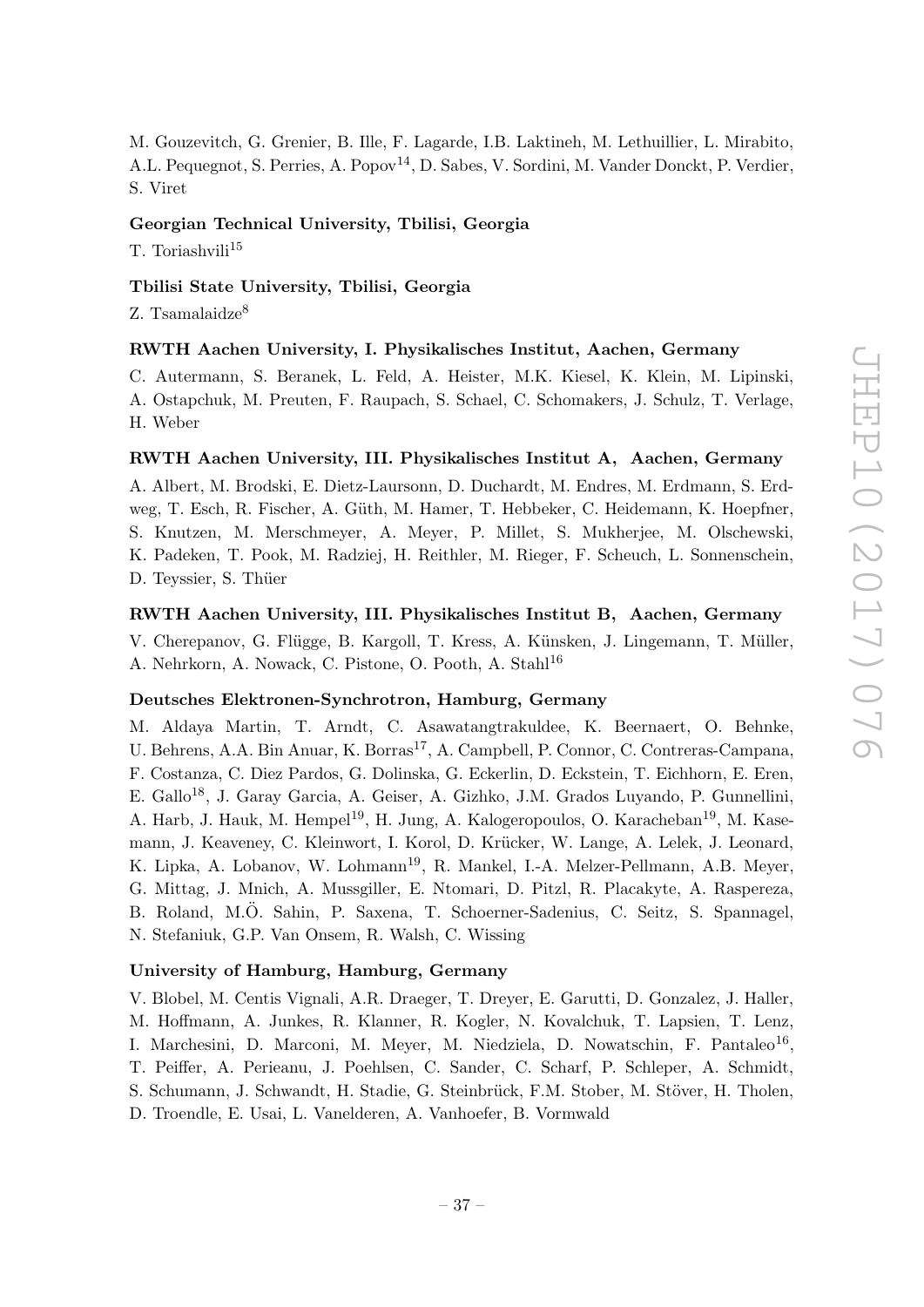### Institut für Experimentelle Kernphysik, Karlsruhe, Germany

M. Akbiyik, C. Barth, S. Baur, C. Baus, J. Berger, E. Butz, R. Caspart, T. Chwalek, F. Colombo, W. De Boer, A. Dierlamm, S. Fink, B. Freund, R. Friese, M. Giffels, A. Gilbert, P. Goldenzweig, D. Haitz, F. Hartmann<sup>16</sup>, S.M. Heindl, U. Husemann, I. Katkov<sup>14</sup>, S. Kudella, H. Mildner, M.U. Mozer, Th. Müller, M. Plagge, G. Quast, K. Rabbertz, S. Röcker, F. Roscher, M. Schröder, I. Shvetsov, G. Sieber, H.J. Simonis, R. Ulrich, S. Wayand, M. Weber, T. Weiler, S. Williamson, C. Wöhrmann, R. Wolf

# Institute of Nuclear and Particle Physics (INPP), NCSR Demokritos, Aghia Paraskevi, Greece

G. Anagnostou, G. Daskalakis, T. Geralis, V.A. Giakoumopoulou, A. Kyriakis, D. Loukas, I. Topsis-Giotis

### National and Kapodistrian University of Athens, Athens, Greece

S. Kesisoglou, A. Panagiotou, N. Saoulidou, E. Tziaferi

#### University of Ioánnina, Ioánnina, Greece

I. Evangelou, G. Flouris, C. Foudas, P. Kokkas, N. Loukas, N. Manthos, I. Papadopoulos, E. Paradas

# MTA-ELTE Lendület CMS Particle and Nuclear Physics Group, Eötvös Loránd University, Budapest, Hungary

N. Filipovic

### Wigner Research Centre for Physics, Budapest, Hungary

G. Bencze, C. Hajdu, D. Horvath<sup>20</sup>, F. Sikler, V. Veszpremi, G. Vesztergombi<sup>21</sup>, A.J. Zsigmond

# Institute of Nuclear Research ATOMKI, Debrecen, Hungary

N. Beni, S. Czellar, J. Karancsi<sup>22</sup>, A. Makovec, J. Molnar, Z. Szillasi

### Institute of Physics, University of Debrecen

M. Bartók<sup>21</sup>, P. Raics, Z.L. Trocsanyi, B. Ujvari

### National Institute of Science Education and Research, Bhubaneswar, India

S. Bahinipati, S. Choudhury<sup>23</sup>, P. Mal, K. Mandal, A. Nayak<sup>24</sup>, D.K. Sahoo, N. Sahoo, S.K. Swain

### Panjab University, Chandigarh, India

S. Bansal, S.B. Beri, V. Bhatnagar, R. Chawla, U.Bhawandeep, A.K. Kalsi, A. Kaur, M. Kaur, R. Kumar, P. Kumari, A. Mehta, M. Mittal, J.B. Singh, G. Walia

### University of Delhi, Delhi, India

Ashok Kumar, A. Bhardwaj, B.C. Choudhary, R.B. Garg, S. Keshri, S. Malhotra, M. Naimuddin, N. Nishu, K. Ranjan, R. Sharma, V. Sharma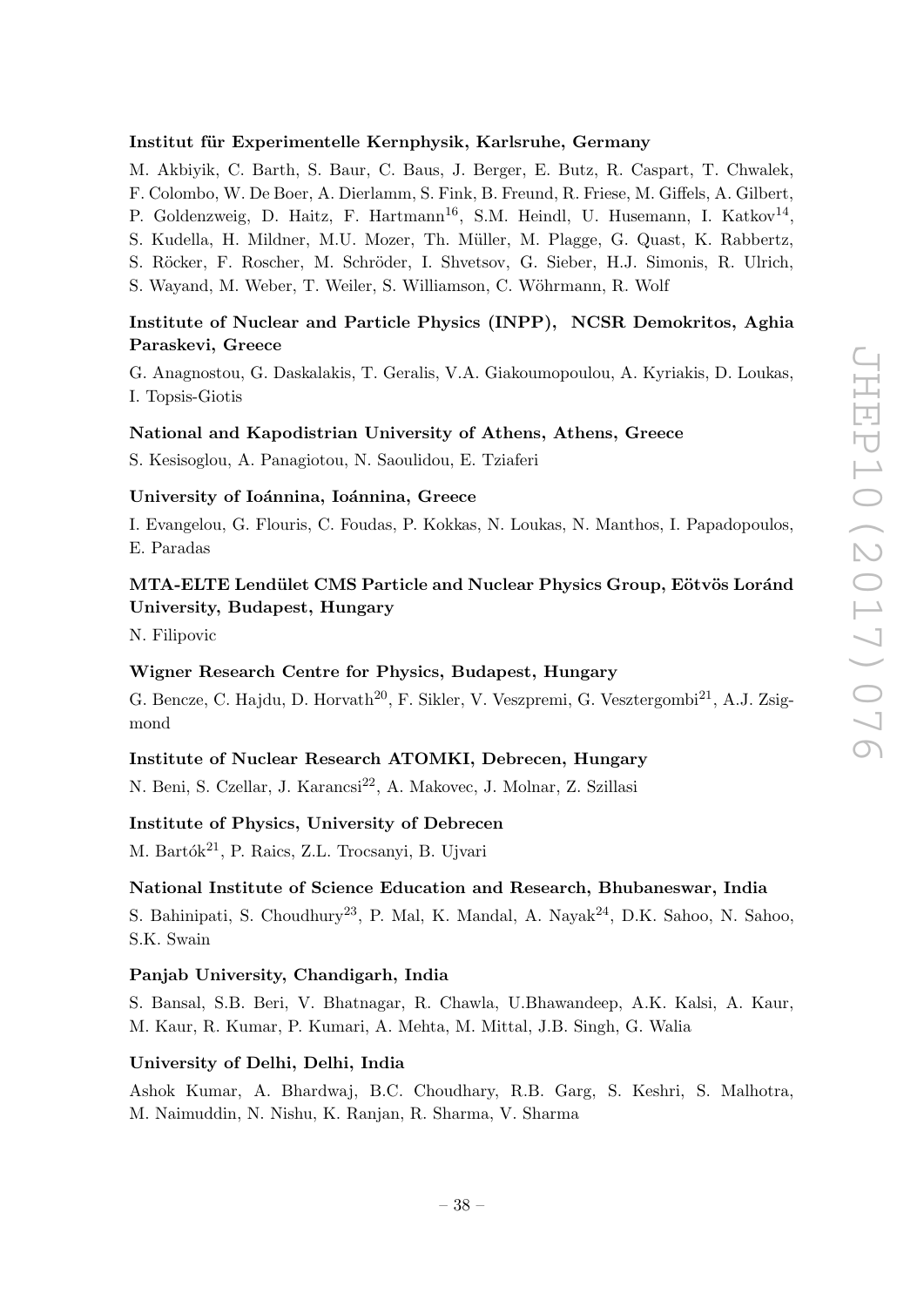### Saha Institute of Nuclear Physics, Kolkata, India

R. Bhattacharya, S. Bhattacharya, K. Chatterjee, S. Dey, S. Dutt, S. Dutta, S. Ghosh, N. Majumdar, A. Modak, K. Mondal, S. Mukhopadhyay, S. Nandan, A. Purohit, A. Roy, D. Roy, S. Roy Chowdhury, S. Sarkar, M. Sharan, S. Thakur

### Indian Institute of Technology Madras, Madras, India

P.K. Behera

#### Bhabha Atomic Research Centre, Mumbai, India

R. Chudasama, D. Dutta, V. Jha, V. Kumar, A.K. Mohanty16, P.K. Netrakanti, L.M. Pant, P. Shukla, A. Topkar

#### Tata Institute of Fundamental Research-A, Mumbai, India

T. Aziz, S. Dugad, G. Kole, B. Mahakud, S. Mitra, G.B. Mohanty, B. Parida, N. Sur, B. Sutar

### Tata Institute of Fundamental Research-B, Mumbai, India

S. Banerjee, S. Bhowmik25, R.K. Dewanjee, S. Ganguly, M. Guchait, Sa. Jain, S. Kumar, M. Maity<sup>25</sup>, G. Majumder, K. Mazumdar, T. Sarkar<sup>25</sup>, N. Wickramage<sup>26</sup>

### Indian Institute of Science Education and Research (IISER), Pune, India

S. Chauhan, S. Dube, V. Hegde, A. Kapoor, K. Kothekar, S. Pandey, A. Rane, S. Sharma

### Institute for Research in Fundamental Sciences (IPM), Tehran, Iran

S. Chenarani<sup>27</sup>, E. Eskandari Tadavani, S.M. Etesami<sup>27</sup>, A. Fahim<sup>28</sup>, M. Khakzad, M. Mohammadi Najafabadi, M. Naseri, S. Paktinat Mehdiabadi<sup>29</sup>, F. Rezaei Hosseinabadi, B. Safarzadeh<sup>30</sup>, M. Zeinali

### University College Dublin, Dublin, Ireland

M. Felcini, M. Grunewald

INFN Sezione di Bari <sup>a</sup>, Università di Bari  $^b$ , Politecnico di Bari  $^c$ , Bari, Italy M. Abbrescia<sup>a,b</sup>, C. Calabria<sup>a,b</sup>, C. Caputo<sup>a,b</sup>, A. Colaleo<sup>a</sup>, D. Creanza<sup>a,c</sup>, L. Cristella<sup>a,b</sup>, N. De Filippis<sup>a,c</sup>, M. De Palma<sup>a,b</sup>, L. Fiore<sup>a</sup>, G. Iaselli<sup>a,c</sup>, G. Maggi<sup>a,c</sup>, M. Maggi<sup>a</sup>, G. Miniello<sup>a,b</sup>, S. My<sup>a,b</sup>, S. Nuzzo<sup>a,b</sup>, A. Pompili<sup>a,b</sup>, G. Pugliese<sup>a,c</sup>, R. Radogna<sup>a,b</sup>, A. Ranieri<sup>a</sup>, G. Selvaggi<sup>a,b</sup>, L. Silvestris<sup>a, 16</sup>, R. Venditti<sup>a,b</sup>, P. Verwilligen<sup>a</sup>

# INFN Sezione di Bologna <sup>a</sup>, Università di Bologna  $^b$ , Bologna, Italy

G. Abbiendi<sup>a</sup>, C. Battilana, D. Bonacorsi<sup>a,b</sup>, S. Braibant-Giacomelli<sup>a,b</sup>, L. Brigliadori<sup>a,b</sup>, R. Campanini<sup>a,b</sup>, P. Capiluppi<sup>a,b</sup>, A. Castro<sup>a,b</sup>, F.R. Cavallo<sup>a</sup>, S.S. Chhibra<sup>a,b</sup>, G. Codispoti<sup>a,b</sup>, M. Cuffiani<sup>a,b</sup>, G.M. Dallavalle<sup>a</sup>, F. Fabbri<sup>a</sup>, A. Fanfani<sup>a,b</sup>, D. Fasanella<sup>a,b</sup>, P. Giacomelli<sup>a</sup>, C. Grandi<sup>a</sup>, L. Guiducci<sup>a,b</sup>, S. Marcellini<sup>a</sup>, G. Masetti<sup>a</sup>, A. Montanari<sup>a</sup>, F.L. Navarria<sup>a,b</sup>, A. Perrotta<sup>a</sup>, A.M. Rossi<sup>a,b</sup>, T. Rovelli<sup>a,b</sup>, G.P. Siroli<sup>a,b</sup>, N. Tosi<sup>a,b,16</sup>

# INFN Sezione di Catania <sup>a</sup>, Università di Catania  $^b$ , Catania, Italy

S. Albergo<sup>a,b</sup>, S. Costa<sup>a,b</sup>, A. Di Mattia<sup>a</sup>, F. Giordano<sup>a,b</sup>, R. Potenza<sup>a,b</sup>, A. Tricomi<sup>a,b</sup>, C. Tuve<sup> $a,b$ </sup>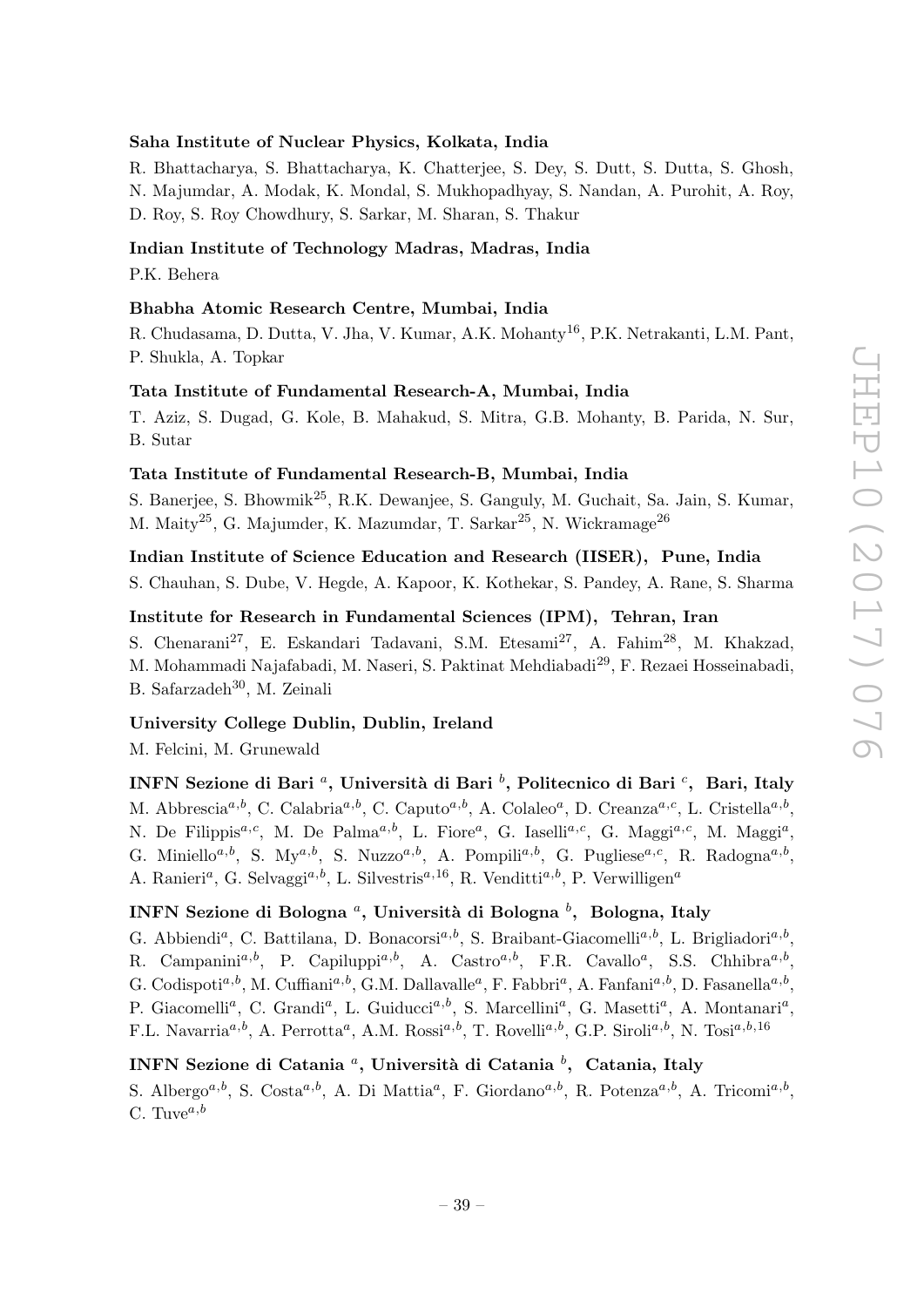# INFN Sezione di Firenze  $^a,$  Università di Firenze  $^b, \,$  Firenze, Italy

G. Barbagli<sup>a</sup>, V. Ciulli<sup>a,b</sup>, C. Civinini<sup>a</sup>, R. D'Alessandro<sup>a,b</sup>, E. Focardi<sup>a,b</sup>, P. Lenzi<sup>a,b</sup>, M. Meschini<sup>a</sup>, S. Paoletti<sup>a</sup>, G. Sguazzoni<sup>a</sup>, L. Viliani<sup>a,b,16</sup>

# INFN Laboratori Nazionali di Frascati, Frascati, Italy

L. Benussi, S. Bianco, F. Fabbri, D. Piccolo, F. Primavera<sup>16</sup>

# INFN Sezione di Genova  $^a,$  Università di Genova  $^b, \,$  Genova, Italy

V. Calvelli<sup>a,b</sup>, F. Ferro<sup>a</sup>, M. Lo Vetere<sup>a,b</sup>, M.R. Monge<sup>a,b</sup>, E. Robutti<sup>a</sup>, S. Tosi<sup>a,b</sup>

# INFN Sezione di Milano-Bicocca <sup>a</sup>, Università di Milano-Bicocca <sup>b</sup>, Milano, Italy

L. Brianza<sup>16</sup>, M.E. Dinardo<sup>a,b</sup>, S. Fiorendi<sup>a,b,16</sup>, S. Gennai<sup>a</sup>, A. Ghezzi<sup>a,b</sup>, P. Govoni<sup>a,b</sup>, M. Malberti, S. Malvezzi<sup>a</sup>, R.A. Manzoni<sup>a,b,16</sup>, D. Menasce<sup>a</sup>, L. Moroni<sup>a</sup>, M. Paganoni<sup>a,b</sup>, D. Pedrini<sup>a</sup>, S. Pigazzini, S. Ragazzi<sup>a,b</sup>, T. Tabarelli de Fatis<sup>a,b</sup>

# INFN Sezione di Napoli <sup>a</sup>, Università di Napoli 'Federico II'  $^b$ , Napoli, Italy, Università della Basilicata  $^c$ , Potenza, Italy, Università G. Marconi  $^d$ , Roma, Italy

S. Buontempo<sup>a</sup>, N. Cavallo<sup>a,c</sup>, G. De Nardo, S. Di Guida<sup>a,d,16</sup>, M. Esposito<sup>a,b</sup>, F. Fabozzi<sup>a,c</sup>, F. Fienga<sup>a,b</sup>, A.O.M. Iorio<sup>a,b</sup>, G. Lanza<sup>a</sup>, L. Lista<sup>a</sup>, S. Meola<sup>a,d,16</sup>, P. Paolucci<sup>a, 16</sup>, C. Sciacca<sup>a,b</sup>, F. Thyssen

# INFN Sezione di Padova <sup>a</sup>, Università di Padova  $^b$ , Padova, Italy, Università di  $Trento<sup>c</sup>$ , Trento, Italy

P. Azzi<sup>a, 16</sup>, N. Bacchetta<sup>a</sup>, L. Benato<sup>a,b</sup>, D. Bisello<sup>a,b</sup>, A. Boletti<sup>a,b</sup>, R. Carlin<sup>a,b</sup>, A. Carvalho Antunes De Oliveira<sup>a,b</sup>, P. Checchia<sup>a</sup>, M. Dall'Osso<sup>a,b</sup>, P. De Castro Manzano<sup>a</sup>, T. Dorigo<sup>a</sup>, U. Dosselli<sup>a</sup>, F. Gasparini<sup>a,b</sup>, U. Gasparini<sup>a,b</sup>, A. Gozzelino<sup>a</sup>, S. Lacaprara<sup>a</sup>, M. Margoni<sup>a,b</sup>, A.T. Meneguzzo<sup>a,b</sup>, J. Pazzini<sup>a,b</sup>, N. Pozzobon<sup>a,b</sup>, P. Ronchese<sup>a,b</sup>, F. Simonetto<sup>a,b</sup>, E. Torassa<sup>a</sup>, M. Zanetti, P. Zotto<sup>a,b</sup>, G. Zumerle<sup>a,b</sup>

# INFN Sezione di Pavia <sup>a</sup>, Università di Pavia  $^b$ , Pavia, Italy

A. Braghieri<sup>a</sup>, A. Magnani<sup>a,b</sup>, P. Montagna<sup>a,b</sup>, S.P. Ratti<sup>a,b</sup>, V. Re<sup>a</sup>, C. Riccardi<sup>a,b</sup>, P. Salvini<sup>a</sup>, I. Vai<sup> $a,b$ </sup>, P. Vitulo $a,b$ 

# INFN Sezione di Perugia  $^a,$  Università di Perugia  $^b, \,$  Perugia, Italy

L. Alunni Solestizi<sup>a,b</sup>, G.M. Bilei<sup>a</sup>, D. Ciangottini<sup>a,b</sup>, L. Fanò<sup>a,b</sup>, P. Lariccia<sup>a,b</sup>, R. Leonardi<sup>a, b</sup>, G. Mantovani<sup>a, b</sup>, M. Menichelli<sup>a</sup>, A. Saha<sup>a</sup>, A. Santocchia<sup>a, b</sup>

# INFN Sezione di Pisa <sup>a</sup>, Università di Pisa <sup>b</sup>, Scuola Normale Superiore di Pisa<sup>c</sup>, Pisa, Italy

K. Androsov<sup>a, 31</sup>, P. Azzurri<sup>a, 16</sup>, G. Bagliesi<sup>a</sup>, J. Bernardini<sup>a</sup>, T. Boccali<sup>a</sup>, R. Castaldi<sup>a</sup>, M.A. Ciocci<sup>a,31</sup>, R. Dell'Orso<sup>a</sup>, S. Donato<sup>a,c</sup>, G. Fedi, A. Giassi<sup>a</sup>, M.T. Grippo<sup>a,31</sup>, F. Ligabue<sup>a, c</sup>, T. Lomtadze<sup>a</sup>, L. Martini<sup>a, b</sup>, A. Messineo<sup>a, b</sup>, F. Palla<sup>a</sup>, A. Rizzi<sup>a, b</sup>, A. Savoy-Navarro<sup>a, 32</sup>, P. Spagnolo<sup>a</sup>, R. Tenchini<sup>a</sup>, G. Tonelli<sup>a, b</sup>, A. Venturi<sup>a</sup>, P.G. Verdini<sup>a</sup>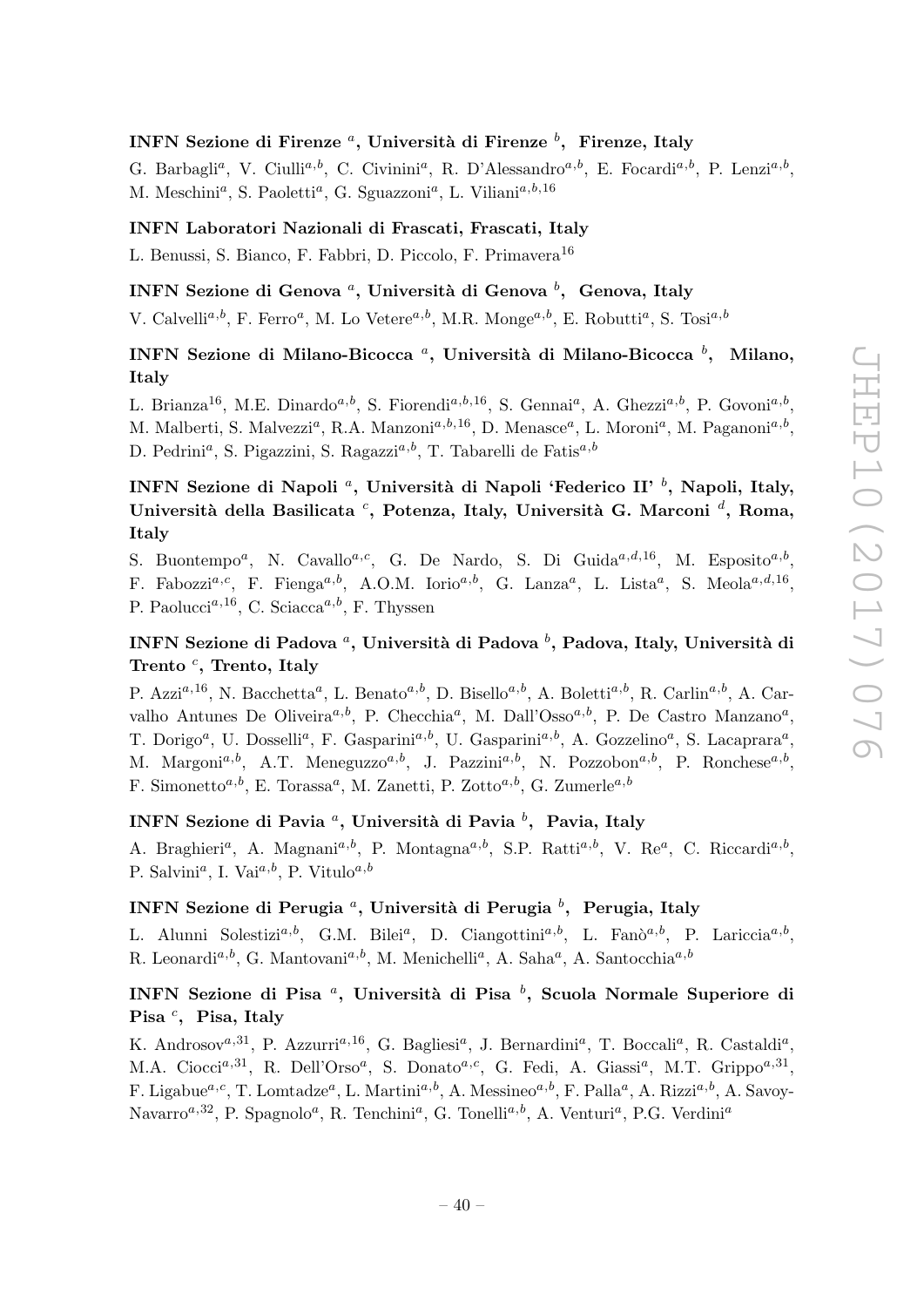# INFN Sezione di Roma  $^a,$  Università di Roma  $^b, \, \,$  Roma, Italy

L. Barone<sup>a,b</sup>, F. Cavallari<sup>a</sup>, M. Cipriani<sup>a,b</sup>, D. Del Re<sup>a,b,16</sup>, M. Diemoz<sup>a</sup>, S. Gelli<sup>a,b</sup>, E. Longo<sup>a,b</sup>, F. Margaroli<sup>a,b</sup>, B. Marzocchi<sup>a,b</sup>, P. Meridiani<sup>a</sup>, G. Organtini<sup>a,b</sup>, R. Paramatti<sup>a</sup>, F. Preiato<sup>a,b</sup>, S. Rahatlou<sup>a,b</sup>, C. Rovelli<sup>a</sup>, F. Santanastasio<sup>a,b</sup>

# INFN Sezione di Torino <sup>a</sup>, Università di Torino  $^b,$  Torino, Italy, Università del Piemonte Orientale  $^c$ , Novara, Italy

N. Amapane<sup>a,b</sup>, R. Arcidiacono<sup>a,c,16</sup>, S. Argiro<sup>a,b</sup>, M. Arneodo<sup>a,c</sup>, N. Bartosik<sup>a</sup>, R. Bellan<sup>a,b</sup>, C. Biino<sup>a</sup>, N. Cartiglia<sup>a</sup>, F. Cenna<sup>a,b</sup>, M. Costa<sup>a,b</sup>, R. Covarelli<sup>a,b</sup>, A. Degano<sup>a,b</sup>, N. Demaria<sup>a</sup>, L. Finco<sup>a,b</sup>, B. Kiani<sup>a,b</sup>, C. Mariotti<sup>a</sup>, S. Maselli<sup>a</sup>, E. Migliore<sup>a,b</sup>, V. Monaco<sup>a,b</sup>, E. Monteil<sup>a,b</sup>, M. Monteno<sup>a</sup>, M.M. Obertino<sup>a,b</sup>, L. Pacher<sup>a,b</sup>, N. Pastrone<sup>a</sup>, M. Pelliccioni<sup>a</sup>, G.L. Pinna Angioni<sup>a,b</sup>, F. Ravera<sup>a,b</sup>, A. Romero<sup>a,b</sup>, M. Ruspa<sup>a,c</sup>, R. Sacchi<sup>a,b</sup>, K. Shchelina<sup>a,b</sup>, V. Sola<sup>a</sup>, A. Solano<sup>a,b</sup>, A. Staiano<sup>a</sup>, P. Traczyk $a,b$ 

# INFN Sezione di Trieste <sup>a</sup>, Università di Trieste  $^b$ , Trieste, Italy

S. Belforte<sup>a</sup>, M. Casarsa<sup>a</sup>, F. Cossutti<sup>a</sup>, G. Della Ricca<sup>a,b</sup>, A. Zanetti<sup>a</sup>

# Kyungpook National University, Daegu, Korea

D.H. Kim, G.N. Kim, M.S. Kim, S. Lee, S.W. Lee, Y.D. Oh, S. Sekmen, D.C. Son, Y.C. Yang

Chonbuk National University, Jeonju, Korea

A. Lee

# Chonnam National University, Institute for Universe and Elementary Particles, Kwangju, Korea

H. Kim

# Hanyang University, Seoul, Korea

J.A. Brochero Cifuentes, T.J. Kim

### Korea University, Seoul, Korea

S. Cho, S. Choi, Y. Go, D. Gyun, S. Ha, B. Hong, Y. Jo, Y. Kim, B. Lee, K. Lee, K.S. Lee, S. Lee, J. Lim, S.K. Park, Y. Roh

### Seoul National University, Seoul, Korea

J. Almond, J. Kim, H. Lee, S.B. Oh, B.C. Radburn-Smith, S.h. Seo, U.K. Yang, H.D. Yoo, G.B. Yu

University of Seoul, Seoul, Korea M. Choi, H. Kim, J.H. Kim, J.S.H. Lee, I.C. Park, G. Ryu, M.S. Ryu

#### Sungkyunkwan University, Suwon, Korea

Y. Choi, J. Goh, C. Hwang, J. Lee, I. Yu

### Vilnius University, Vilnius, Lithuania

V. Dudenas, A. Juodagalvis, J. Vaitkus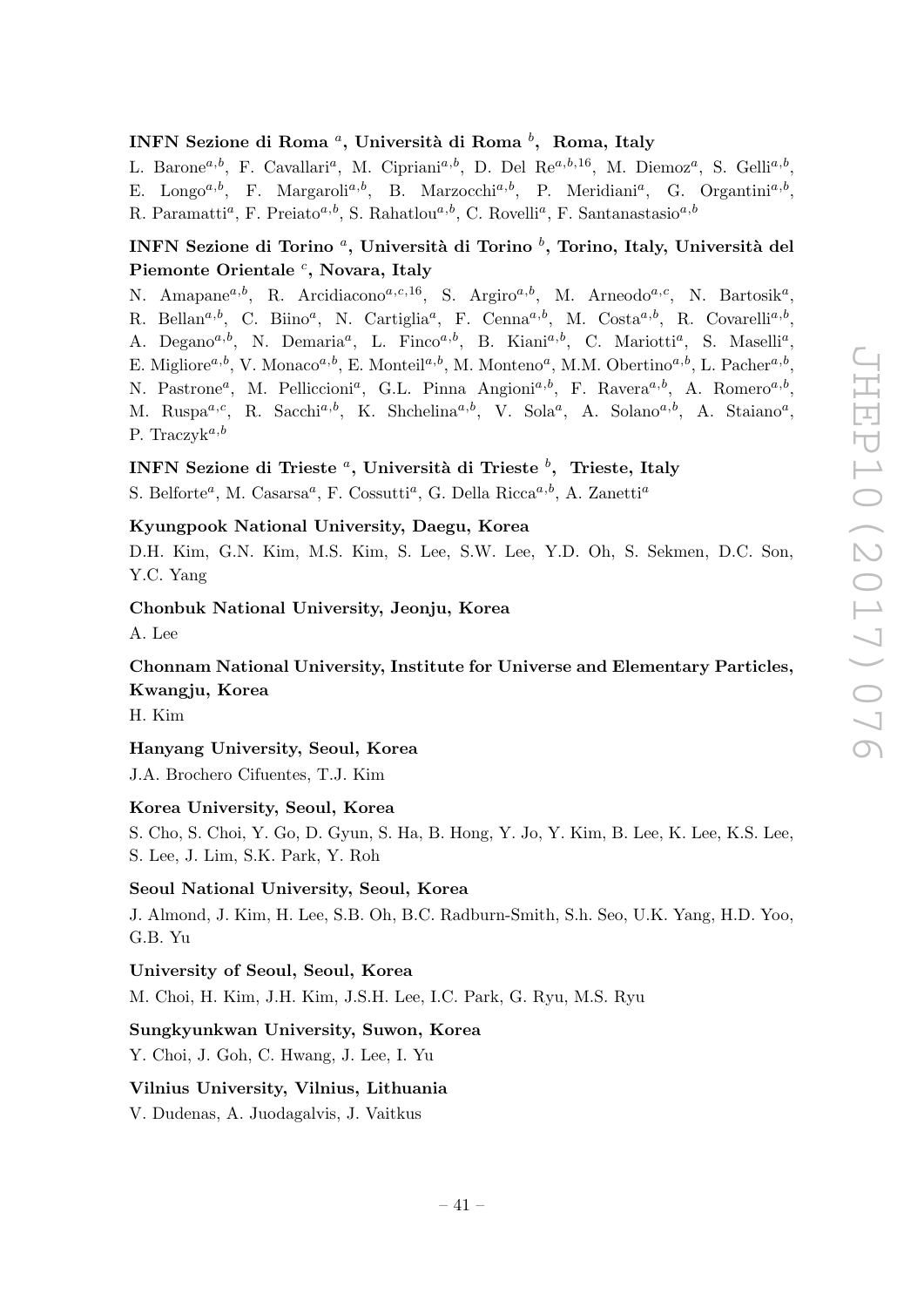# National Centre for Particle Physics, Universiti Malaya, Kuala Lumpur, Malaysia

I. Ahmed, Z.A. Ibrahim, J.R. Komaragiri, M.A.B. Md Ali<sup>33</sup>, F. Mohamad Idris<sup>34</sup>, W.A.T. Wan Abdullah, M.N. Yusli, Z. Zolkapli

Centro de Investigacion y de Estudios Avanzados del IPN, Mexico City, Mexico

H. Castilla-Valdez, E. De La Cruz-Burelo, I. Heredia-De La Cruz<sup>35</sup>, A. Hernandez-Almada, R. Lopez-Fernandez, R. Magaña Villalba, J. Mejia Guisao, A. Sanchez-Hernandez

### Universidad Iberoamericana, Mexico City, Mexico

S. Carrillo Moreno, C. Oropeza Barrera, F. Vazquez Valencia

#### Benemerita Universidad Autonoma de Puebla, Puebla, Mexico

S. Carpinteyro, I. Pedraza, H.A. Salazar Ibarguen, C. Uribe Estrada

### Universidad Autónoma de San Luis Potosí, San Luis Potosí, Mexico

A. Morelos Pineda

# University of Auckland, Auckland, New Zealand

D. Krofcheck

# University of Canterbury, Christchurch, New Zealand P.H. Butler

#### National Centre for Physics, Quaid-I-Azam University, Islamabad, Pakistan

A. Ahmad, M. Ahmad, Q. Hassan, H.R. Hoorani, W.A. Khan, A. Saddique, M.A. Shah, M. Shoaib, M. Waqas

### National Centre for Nuclear Research, Swierk, Poland

H. Bialkowska, M. Bluj, B. Boimska, T. Frueboes, M. G´orski, M. Kazana, K. Nawrocki, K. Romanowska-Rybinska, M. Szleper, P. Zalewski

# Institute of Experimental Physics, Faculty of Physics, University of Warsaw, Warsaw, Poland

K. Bunkowski, A. Byszuk36, K. Doroba, A. Kalinowski, M. Konecki, J. Krolikowski, M. Misiura, M. Olszewski, M. Walczak

# Laboratório de Instrumentação e Física Experimental de Partículas, Lisboa, Portugal

P. Bargassa, C. Beirão Da Cruz E Silva, B. Calpas, A. Di Francesco, P. Faccioli, P.G. Ferreira Parracho, M. Gallinaro, J. Hollar, N. Leonardo, L. Lloret Iglesias, M.V. Nemallapudi, J. Rodrigues Antunes, J. Seixas, O. Toldaiev, D. Vadruccio, J. Varela, P. Vischia

### Joint Institute for Nuclear Research, Dubna, Russia

S. Afanasiev, P. Bunin, M. Gavrilenko, I. Golutvin, I. Gorbunov, V. Karjavin, A. Lanev,

A. Malakhov, V. Matveev<sup>37,38</sup>, V. Palichik, V. Perelygin, M. Savina, S. Shmatov, S. Shulha,

N. Skatchkov, V. Smirnov, N. Voytishin, A. Zarubin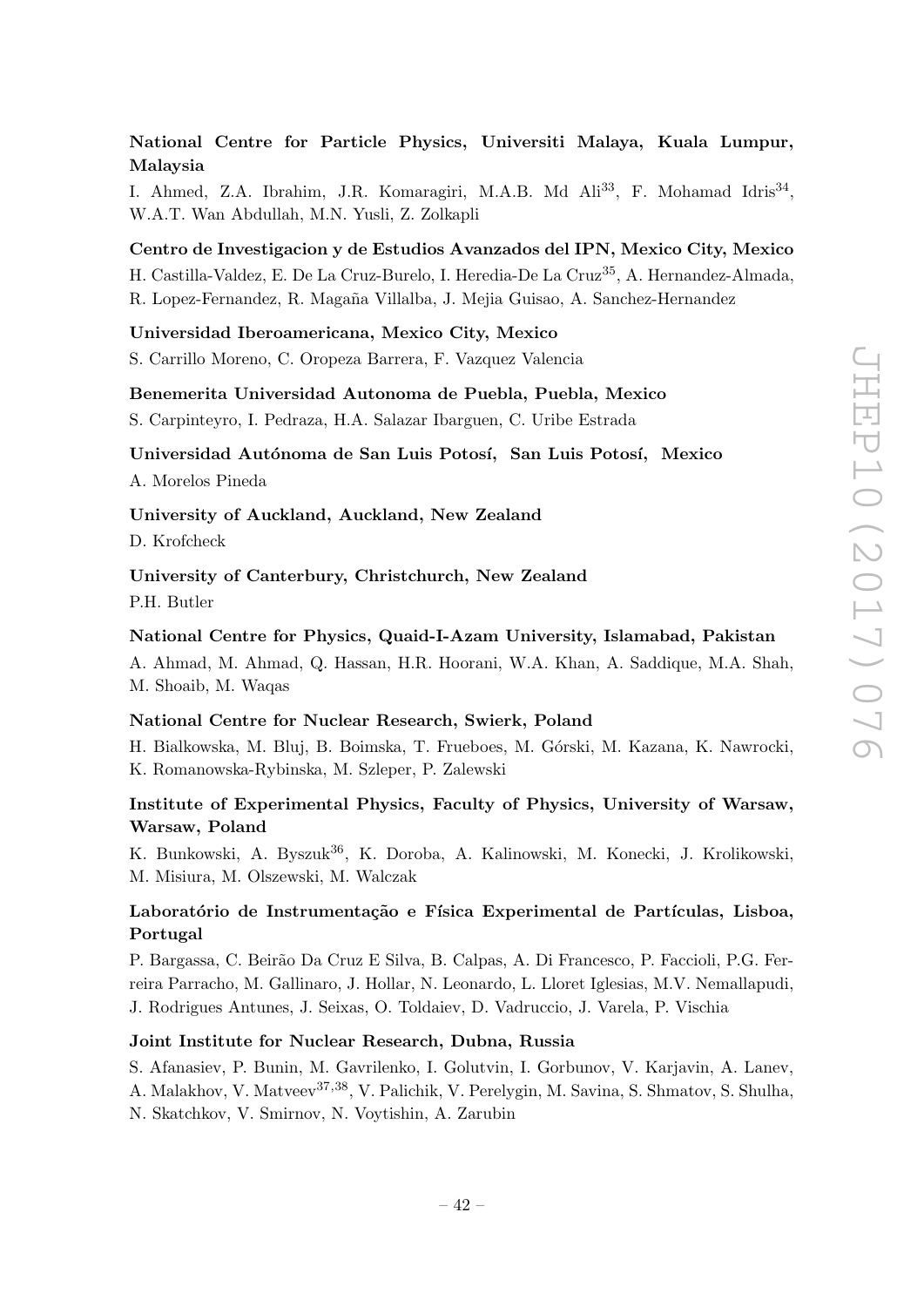### Petersburg Nuclear Physics Institute, Gatchina (St. Petersburg), Russia

L. Chtchipounov, V. Golovtsov, Y. Ivanov, V. Kim<sup>39</sup>, E. Kuznetsova<sup>40</sup>, V. Murzin, V. Oreshkin, V. Sulimov, A. Vorobyev

### Institute for Nuclear Research, Moscow, Russia

Yu. Andreev, A. Dermenev, S. Gninenko, N. Golubev, A. Karneyeu, M. Kirsanov, N. Krasnikov, A. Pashenkov, D. Tlisov, A. Toropin

#### Institute for Theoretical and Experimental Physics, Moscow, Russia

V. Epshteyn, V. Gavrilov, N. Lychkovskaya, V. Popov, I. Pozdnyakov, G. Safronov, A. Spiridonov, M. Toms, E. Vlasov, A. Zhokin

Moscow Institute of Physics and Technology, Moscow, Russia A. Bylinkin<sup>38</sup>

# National Research Nuclear University 'Moscow Engineering Physics Institute' (MEPhI), Moscow, Russia

R. Chistov<sup>41</sup>, M. Danilov<sup>41</sup>, S. Polikarpov

P.N. Lebedev Physical Institute, Moscow, Russia

V. Andreev, M. Azarkin<sup>38</sup>, I. Dremin<sup>38</sup>, M. Kirakosyan, A. Leonidov<sup>38</sup>, A. Terkulov

Skobeltsyn Institute of Nuclear Physics, Lomonosov Moscow State University, Moscow, Russia

A. Baskakov, A. Belyaev, E. Boos, V. Bunichev, M. Dubinin<sup>42</sup>, L. Dudko, A. Ershov, A. Gribushin, V. Klyukhin, O. Kodolova, I. Lokhtin, I. Miagkov, S. Obraztsov, S. Petrushanko, V. Savrin

Novosibirsk State University (NSU), Novosibirsk, Russia V. Blinov<sup>43</sup>, Y.Skovpen<sup>43</sup>, D. Shtol<sup>43</sup>

# State Research Center of Russian Federation, Institute for High Energy Physics, Protvino, Russia

I. Azhgirey, I. Bayshev, S. Bitioukov, D. Elumakhov, V. Kachanov, A. Kalinin, D. Konstantinov, V. Krychkine, V. Petrov, R. Ryutin, A. Sobol, S. Troshin, N. Tyurin, A. Uzunian, A. Volkov

# University of Belgrade, Faculty of Physics and Vinca Institute of Nuclear Sciences, Belgrade, Serbia

P. Adzic<sup>44</sup>, P. Cirkovic, D. Devetak, M. Dordevic, J. Milosevic, V. Rekovic

# Centro de Investigaciones Energéticas Medioambientales y Tecnológicas (CIEMAT), Madrid, Spain

J. Alcaraz Maestre, M. Barrio Luna, E. Calvo, M. Cerrada, M. Chamizo Llatas, N. Colino, B. De La Cruz, A. Delgado Peris, A. Escalante Del Valle, C. Fernandez Bedoya, J.P. Fern´andez Ramos, J. Flix, M.C. Fouz, P. Garcia-Abia, O. Gonzalez Lopez, S. Goy Lopez, J.M. Hernandez, M.I. Josa, E. Navarro De Martino, A. Pérez-Calero Yzquierdo, J. Puerta Pelayo, A. Quintario Olmeda, I. Redondo, L. Romero, M.S. Soares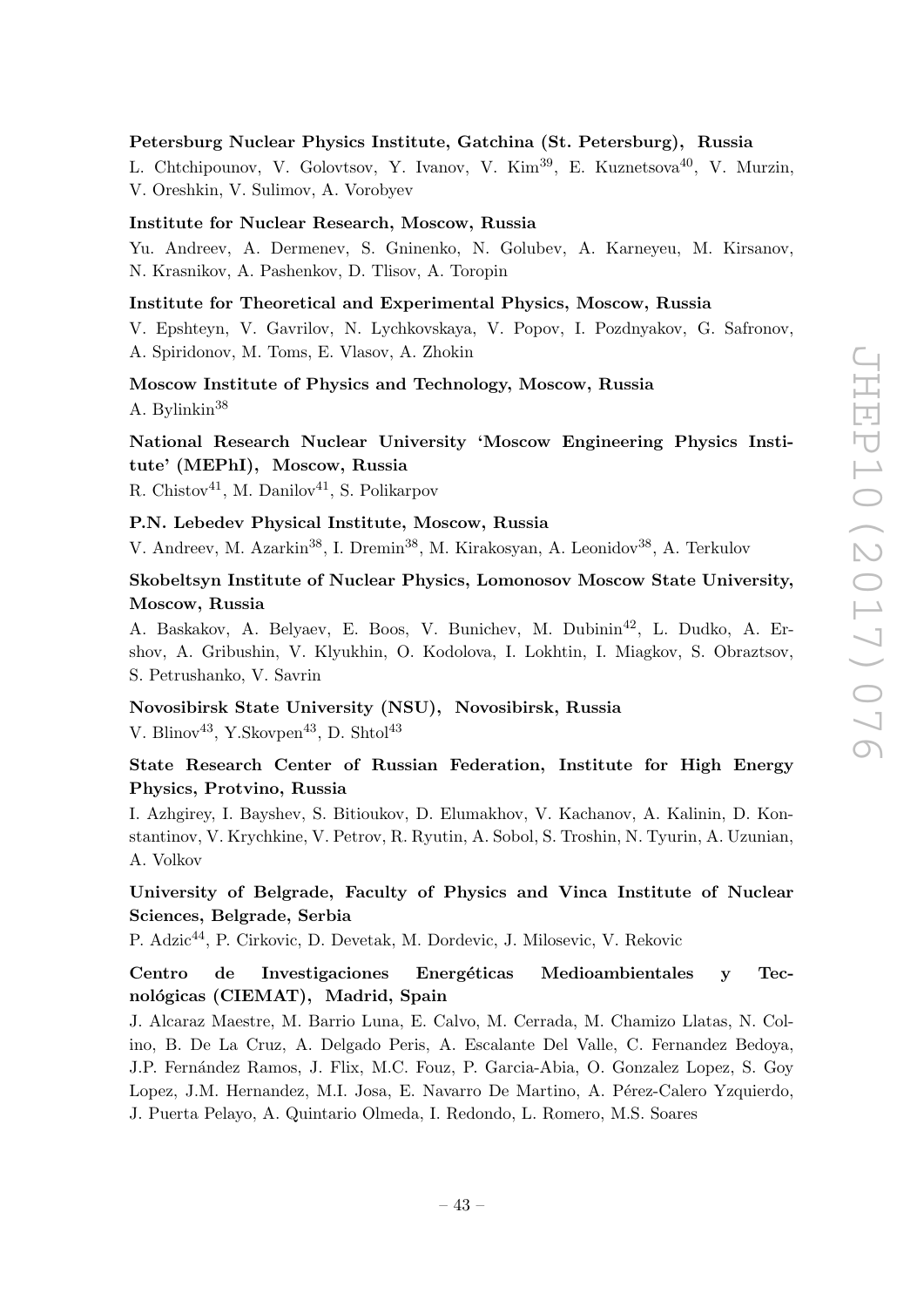### Universidad Autónoma de Madrid, Madrid, Spain

J.F. de Trocóniz, M. Missiroli, D. Moran

### Universidad de Oviedo, Oviedo, Spain

J. Cuevas, J. Fernandez Menendez, I. Gonzalez Caballero, J.R. González Fernández, E. Palencia Cortezon, S. Sanchez Cruz, I. Suárez Andrés, J.M. Vizan Garcia

# Instituto de Física de Cantabria (IFCA), CSIC-Universidad de Cantabria, Santander, Spain

I.J. Cabrillo, A. Calderon, J.R. Castiñeiras De Saa, E. Curras, M. Fernandez, J. Garcia-Ferrero, G. Gomez, A. Lopez Virto, J. Marco, C. Martinez Rivero, F. Matorras, J. Piedra Gomez, T. Rodrigo, A. Ruiz-Jimeno, L. Scodellaro, N. Trevisani, I. Vila, R. Vilar Cortabitarte

#### CERN, European Organization for Nuclear Research, Geneva, Switzerland

D. Abbaneo, E. Auffray, G. Auzinger, M. Bachtis, P. Baillon, A.H. Ball, D. Barney, P. Bloch, A. Bocci, A. Bonato, C. Botta, T. Camporesi, R. Castello, M. Cepeda, G. Cerminara, M. D'Alfonso, D. d'Enterria, A. Dabrowski, V. Daponte, A. David, M. De Gruttola, A. De Roeck, E. Di Marco<sup>45</sup>, M. Dobson, B. Dorney, T. du Pree, D. Duggan, M. Dünser, N. Dupont, A. Elliott-Peisert, S. Fartoukh, G. Franzoni, J. Fulcher, W. Funk, D. Gigi, K. Gill, M. Girone, F. Glege, D. Gulhan, S. Gundacker, M. Guthoff, J. Hammer, P. Harris, J. Hegeman, V. Innocente, P. Janot, J. Kieseler, H. Kirschenmann, V. Knünz, A. Kornmayer<sup>16</sup>, M.J. Kortelainen, K. Kousouris, M. Krammer<sup>1</sup>, C. Lange, P. Lecoq, C. Lourenço, M.T. Lucchini, L. Malgeri, M. Mannelli, A. Martelli, F. Meijers, J.A. Merlin, S. Mersi, E. Meschi, P. Milenovic46, F. Moortgat, S. Morovic, M. Mulders, H. Neugebauer, S. Orfanelli, L. Orsini, L. Pape, E. Perez, M. Peruzzi, A. Petrilli, G. Petrucciani, A. Pfeiffer, M. Pierini, A. Racz, T. Reis, G. Rolandi<sup>47</sup>, M. Rovere, M. Ruan, H. Sakulin, J.B. Sauvan, C. Schäfer, C. Schwick, M. Seidel, A. Sharma, P. Silva, P. Sphicas<sup>48</sup>, J. Steggemann, M. Stoye, Y. Takahashi, M. Tosi, D. Treille, A. Triossi, A. Tsirou, V. Veckalns<sup>49</sup>, G.I. Veres<sup>21</sup>, M. Verweij, N. Wardle, A. Zagozdzinska<sup>36</sup>, W.D. Zeuner

### Paul Scherrer Institut, Villigen, Switzerland

W. Bertl, K. Deiters, W. Erdmann, R. Horisberger, Q. Ingram, H.C. Kaestli, D. Kotlinski, U. Langenegger, T. Rohe

### Institute for Particle Physics, ETH Zurich, Zurich, Switzerland

F. Bachmair, L. Bäni, L. Bianchini, B. Casal, G. Dissertori, M. Dittmar, M. Donegà, C. Grab, C. Heidegger, D. Hits, J. Hoss, G. Kasieczka, P. Lecomte† , W. Lustermann, B. Mangano, M. Marionneau, P. Martinez Ruiz del Arbol, M. Masciovecchio, M.T. Meinhard, D. Meister, F. Micheli, P. Musella, F. Nessi-Tedaldi, F. Pandolfi, J. Pata, F. Pauss, G. Perrin, L. Perrozzi, M. Quittnat, M. Rossini, M. Schönenberger, A. Starodumov<sup>50</sup>, V.R. Tavolaro, K. Theofilatos, R. Wallny

#### Universität Zürich, Zurich, Switzerland

T.K. Aarrestad, C. Amsler<sup>51</sup>, L. Caminada, M.F. Canelli, A. De Cosa, C. Galloni, A. Hinzmann, T. Hreus, B. Kilminster, J. Ngadiuba, D. Pinna, G. Rauco, P. Robmann, D. Salerno, Y. Yang, A. Zucchetta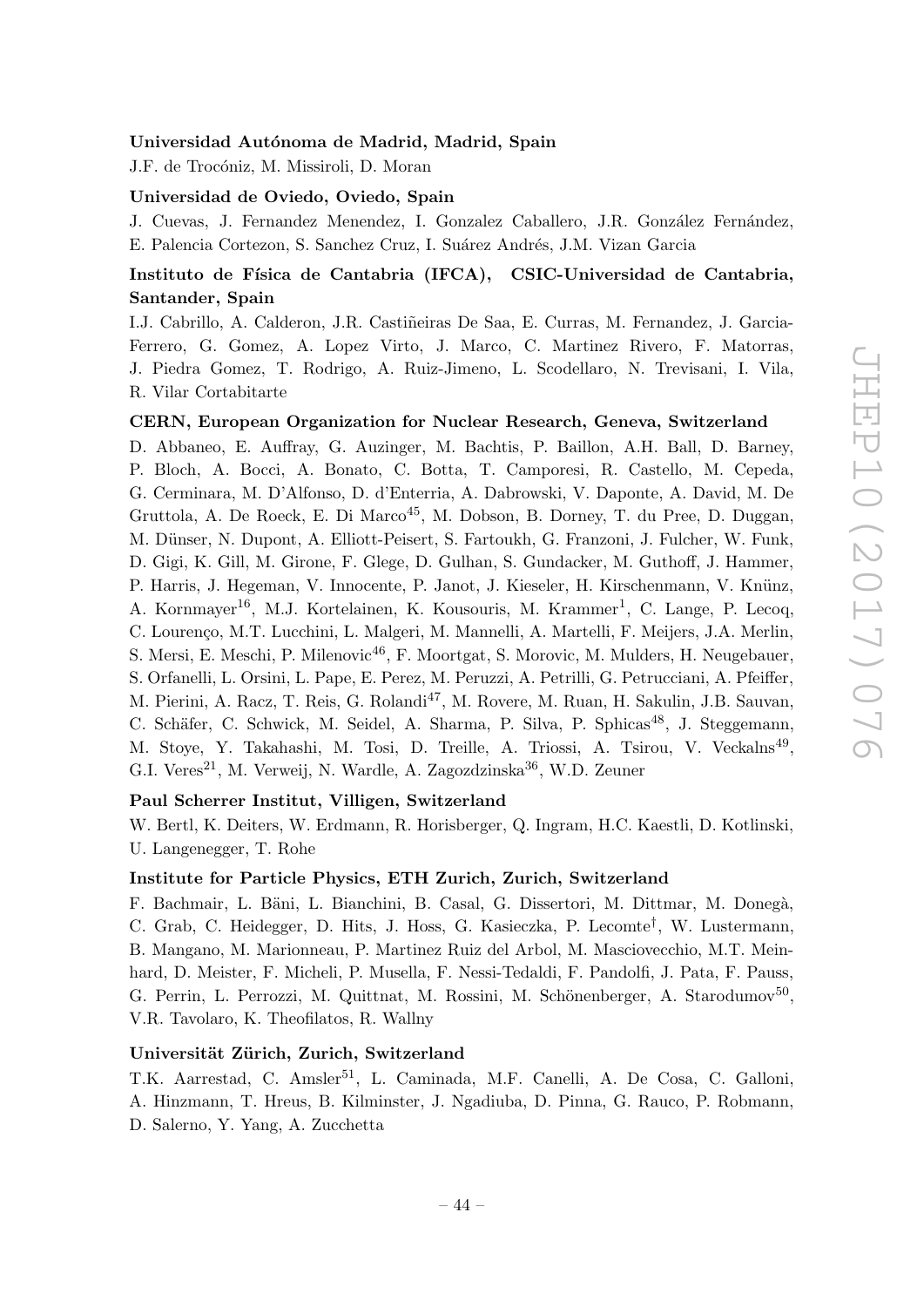### National Central University, Chung-Li, Taiwan

V. Candelise, T.H. Doan, Sh. Jain, R. Khurana, M. Konyushikhin, C.M. Kuo, W. Lin, Y.J. Lu, A. Pozdnyakov, S.S. Yu

### National Taiwan University (NTU), Taipei, Taiwan

Arun Kumar, P. Chang, Y.H. Chang, Y.W. Chang, Y. Chao, K.F. Chen, P.H. Chen, C. Dietz, F. Fiori, W.-S. Hou, Y. Hsiung, Y.F. Liu, R.-S. Lu, M. Miñano Moya, E. Paganis, A. Psallidas, J.f. Tsai, Y.M. Tzeng

# Chulalongkorn University, Faculty of Science, Department of Physics, Bangkok, Thailand

B. Asavapibhop, G. Singh, N. Srimanobhas, N. Suwonjandee

### Cukurova University - Physics Department, Science and Art Faculty

A. Adiguzel, S. Cerci<sup>52</sup>, S. Damarseckin, Z.S. Demiroglu, C. Dozen, I. Dumanoglu, S. Girgis, G. Gokbulut, Y. Guler, I. Hos<sup>53</sup>, E.E. Kangal<sup>54</sup>, O. Kara, A. Kayis Topaksu, U. Kiminsu, M. Oglakci, G. Onengut<sup>55</sup>, K. Ozdemir<sup>56</sup>, D. Sunar Cerci<sup>52</sup>, H. Topakli<sup>57</sup>, S. Turkcapar, I.S. Zorbakir, C. Zorbilmez

### Middle East Technical University, Physics Department, Ankara, Turkey

B. Bilin, S. Bilmis, B. Isildak<sup>58</sup>, G. Karapinar<sup>59</sup>, M. Yalvac, M. Zeyrek

### Bogazici University, Istanbul, Turkey

E. Gülmez, M. Kaya<sup>60</sup>, O. Kaya<sup>61</sup>, E.A. Yetkin<sup>62</sup>, T. Yetkin<sup>63</sup>

### Istanbul Technical University, Istanbul, Turkey

A. Cakir, K. Cankocak, S. Sen<sup>64</sup>

# Institute for Scintillation Materials of National Academy of Science of Ukraine, Kharkov, Ukraine

B. Grynyov

# National Scientific Center, Kharkov Institute of Physics and Technology, Kharkov, Ukraine

L. Levchuk, P. Sorokin

# University of Bristol, Bristol, United Kingdom

R. Aggleton, F. Ball, L. Beck, J.J. Brooke, D. Burns, E. Clement, D. Cussans, H. Flacher, J. Goldstein, M. Grimes, G.P. Heath, H.F. Heath, J. Jacob, L. Kreczko, C. Lucas, D.M. Newbold<sup>65</sup>, S. Paramesvaran, A. Poll, T. Sakuma, S. Seif El Nasr-storey, D. Smith, V.J. Smith

### Rutherford Appleton Laboratory, Didcot, United Kingdom

K.W. Bell, A. Belyaev<sup>66</sup>, C. Brew, R.M. Brown, L. Calligaris, D. Cieri, D.J.A. Cockerill, J.A. Coughlan, K. Harder, S. Harper, E. Olaiya, D. Petyt, C.H. Shepherd-Themistocleous, A. Thea, I.R. Tomalin, T. Williams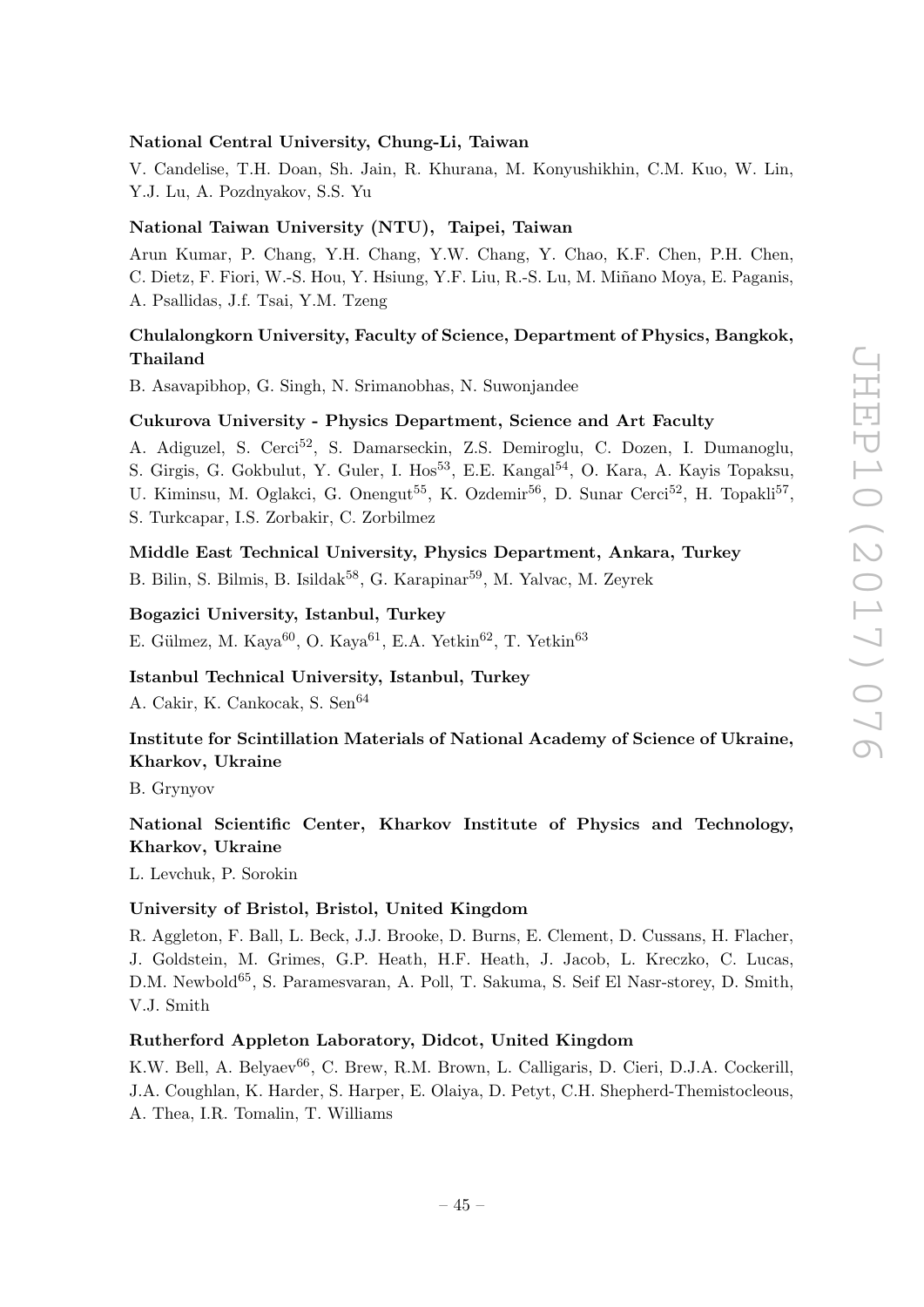### Imperial College, London, United Kingdom

M. Baber, R. Bainbridge, O. Buchmuller, A. Bundock, D. Burton, S. Casasso, M. Citron, D. Colling, L. Corpe, P. Dauncey, G. Davies, A. De Wit, M. Della Negra, R. Di Maria, P. Dunne, A. Elwood, D. Futyan, Y. Haddad, G. Hall, G. Iles, T. James, R. Lane, C. Laner, R. Lucas<sup>65</sup>, L. Lyons, A.-M. Magnan, S. Malik, L. Mastrolorenzo, J. Nash, A. Nikitenko<sup>50</sup>, J. Pela, B. Penning, M. Pesaresi, D.M. Raymond, A. Richards, A. Rose, C. Seez, S. Summers, A. Tapper, K. Uchida, M. Vazquez Acosta<sup>67</sup>, T. Virdee<sup>16</sup>, J. Wright, S.C. Zenz

### Brunel University, Uxbridge, United Kingdom

J.E. Cole, P.R. Hobson, A. Khan, P. Kyberd, D. Leslie, I.D. Reid, P. Symonds, L. Teodorescu, M. Turner

### Baylor University, Waco, U.S.A.

A. Borzou, K. Call, J. Dittmann, K. Hatakeyama, H. Liu, N. Pastika

#### The University of Alabama, Tuscaloosa, U.S.A.

S.I. Cooper, C. Henderson, P. Rumerio, C. West

#### Boston University, Boston, U.S.A.

D. Arcaro, A. Avetisyan, T. Bose, D. Gastler, D. Rankin, C. Richardson, J. Rohlf, L. Sulak, D. Zou

#### Brown University, Providence, U.S.A.

G. Benelli, E. Berry, D. Cutts, A. Garabedian, J. Hakala, U. Heintz, J.M. Hogan, O. Jesus, K.H.M. Kwok, E. Laird, G. Landsberg, Z. Mao, M. Narain, S. Piperov, S. Sagir, E. Spencer, R. Syarif

### University of California, Davis, Davis, U.S.A.

R. Breedon, G. Breto, D. Burns, M. Calderon De La Barca Sanchez, S. Chauhan, M. Chertok, J. Conway, R. Conway, P.T. Cox, R. Erbacher, C. Flores, G. Funk, M. Gardner, J. Gunion, W. Ko, R. Lander, C. Mclean, M. Mulhearn, D. Pellett, J. Pilot, S. Shalhout, J. Smith, M. Squires, D. Stolp, M. Tripathi

### University of California, Los Angeles, U.S.A.

C. Bravo, R. Cousins, A. Dasgupta, P. Everaerts, A. Florent, J. Hauser, M. Ignatenko, N. Mccoll, D. Saltzberg, C. Schnaible, E. Takasugi, V. Valuev, M. Weber

#### University of California, Riverside, Riverside, U.S.A.

K. Burt, R. Clare, J. Ellison, J.W. Gary, S.M.A. Ghiasi Shirazi, G. Hanson, J. Heilman, P. Jandir, E. Kennedy, F. Lacroix, O.R. Long, M. Olmedo Negrete, M.I. Paneva, A. Shrinivas, W. Si, H. Wei, S. Wimpenny, B. R. Yates

### University of California, San Diego, La Jolla, U.S.A.

J.G. Branson, G.B. Cerati, S. Cittolin, M. Derdzinski, R. Gerosa, A. Holzner, D. Klein, V. Krutelyov, J. Letts, I. Macneill, D. Olivito, S. Padhi, M. Pieri, M. Sani, V. Sharma, S. Simon, M. Tadel, A. Vartak, S. Wasserbaech<sup>68</sup>, C. Welke, J. Wood, F. Würthwein, A. Yagil, G. Zevi Della Porta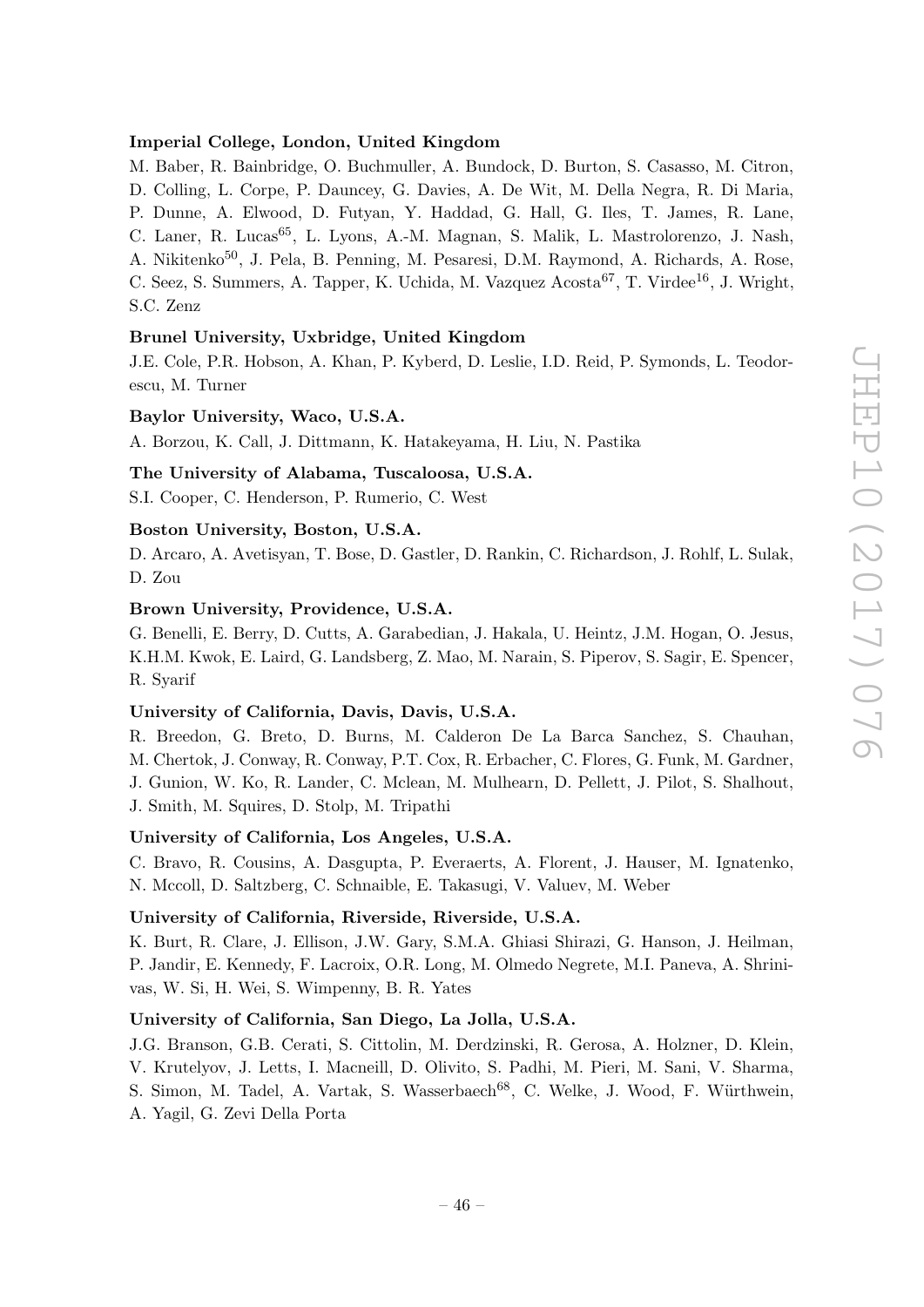# University of California, Santa Barbara - Department of Physics, Santa Barbara, U.S.A.

N. Amin, R. Bhandari, J. Bradmiller-Feld, C. Campagnari, A. Dishaw, V. Dutta, M. Franco Sevilla, C. George, F. Golf, L. Gouskos, J. Gran, R. Heller, J. Incandela, S.D. Mullin, A. Ovcharova, H. Qu, J. Richman, D. Stuart, I. Suarez, J. Yoo

### California Institute of Technology, Pasadena, U.S.A.

D. Anderson, A. Apresyan, J. Bendavid, A. Bornheim, J. Bunn, Y. Chen, J. Duarte, J.M. Lawhorn, A. Mott, H.B. Newman, C. Pena, M. Spiropulu, J.R. Vlimant, S. Xie, R.Y. Zhu

# Carnegie Mellon University, Pittsburgh, U.S.A.

M.B. Andrews, V. Azzolini, T. Ferguson, M. Paulini, J. Russ, M. Sun, H. Vogel, I. Vorobiev, M. Weinberg

### University of Colorado Boulder, Boulder, U.S.A.

J.P. Cumalat, W.T. Ford, F. Jensen, A. Johnson, M. Krohn, T. Mulholland, K. Stenson, S.R. Wagner

# Cornell University, Ithaca, U.S.A.

J. Alexander, J. Chaves, J. Chu, S. Dittmer, K. Mcdermott, N. Mirman, G. Nicolas Kaufman, J.R. Patterson, A. Rinkevicius, A. Ryd, L. Skinnari, L. Soffi, S.M. Tan, Z. Tao, J. Thom, J. Tucker, P. Wittich, M. Zientek

### Fairfield University, Fairfield, U.S.A.

D. Winn

### Fermi National Accelerator Laboratory, Batavia, U.S.A.

S. Abdullin, M. Albrow, G. Apollinari, S. Banerjee, L.A.T. Bauerdick, A. Beretvas, J. Berryhill, P.C. Bhat, G. Bolla, K. Burkett, J.N. Butler, H.W.K. Cheung, F. Chlebana, S. Cihangir† , M. Cremonesi, V.D. Elvira, I. Fisk, J. Freeman, E. Gottschalk, L. Gray, D. Green, S. Grünendahl, O. Gutsche, D. Hare, R.M. Harris, S. Hasegawa, J. Hirschauer, Z. Hu, B. Jayatilaka, S. Jindariani, M. Johnson, U. Joshi, B. Klima, B. Kreis, S. Lammel, J. Linacre, D. Lincoln, R. Lipton, T. Liu, R. Lopes De S´a, J. Lykken, K. Maeshima, N. Magini, J.M. Marraffino, S. Maruyama, D. Mason, P. McBride, P. Merkel, S. Mrenna, S. Nahn, V. O'Dell, K. Pedro, O. Prokofyev, G. Rakness, L. Ristori, E. Sexton-Kennedy, A. Soha, W.J. Spalding, L. Spiegel, S. Stoynev, N. Strobbe, L. Taylor, S. Tkaczyk, N.V. Tran, L. Uplegger, E.W. Vaandering, C. Vernieri, M. Verzocchi, R. Vidal, M. Wang, H.A. Weber, A. Whitbeck, Y. Wu

### University of Florida, Gainesville, U.S.A.

D. Acosta, P. Avery, P. Bortignon, D. Bourilkov, A. Brinkerhoff, A. Carnes, M. Carver, D. Curry, S. Das, R.D. Field, I.K. Furic, J. Konigsberg, A. Korytov, J.F. Low, P. Ma, K. Matchev, H. Mei, G. Mitselmakher, D. Rank, L. Shchutska, D. Sperka, L. Thomas, J. Wang, S. Wang, J. Yelton

### Florida International University, Miami, U.S.A.

S. Linn, P. Markowitz, G. Martinez, J.L. Rodriguez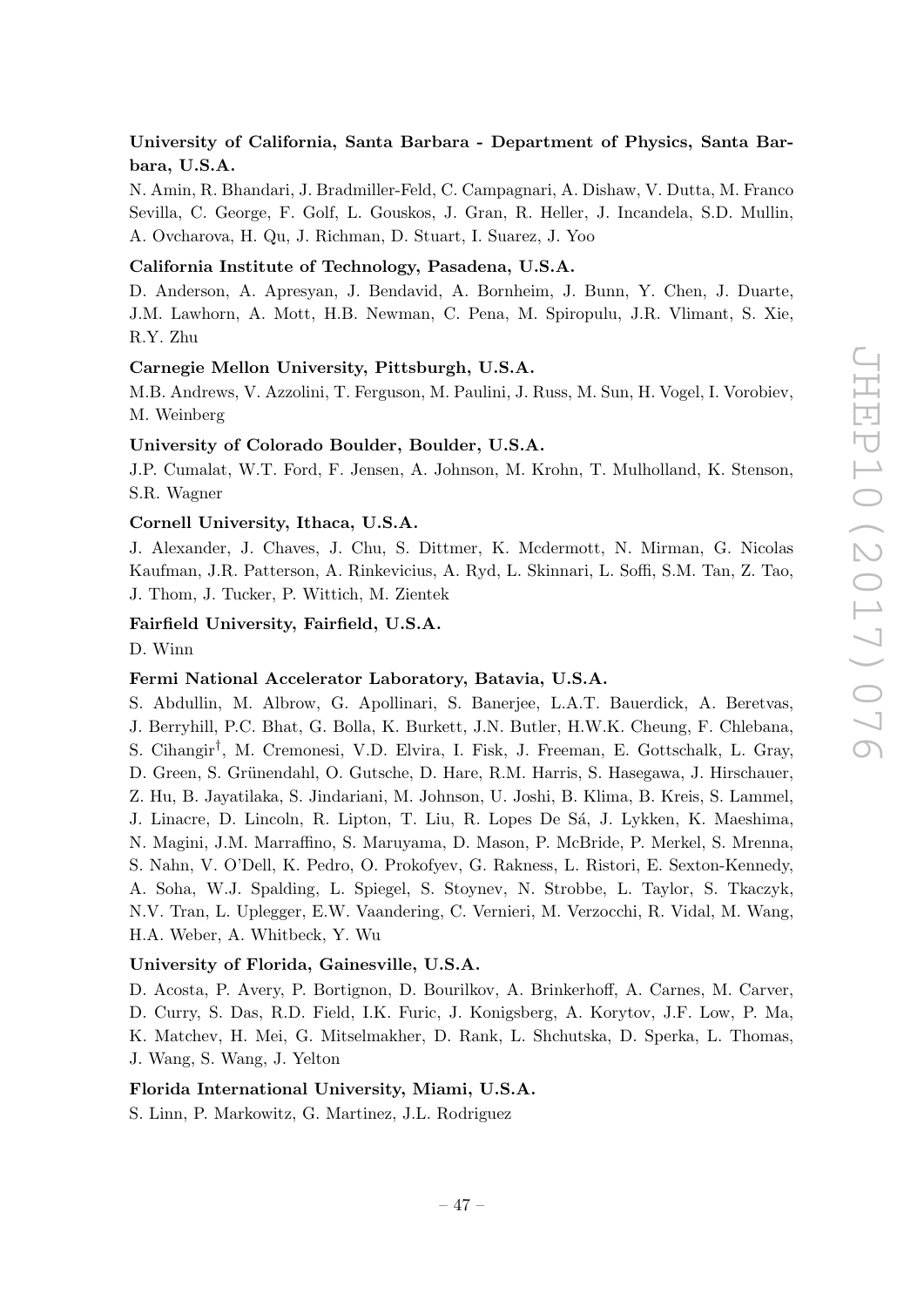### Florida State University, Tallahassee, U.S.A.

A. Ackert, J.R. Adams, T. Adams, A. Askew, S. Bein, B. Diamond, S. Hagopian, V. Hagopian, K.F. Johnson, H. Prosper, A. Santra, R. Yohay

### Florida Institute of Technology, Melbourne, U.S.A.

M.M. Baarmand, V. Bhopatkar, S. Colafranceschi, M. Hohlmann, D. Noonan, T. Roy, F. Yumiceva

### University of Illinois at Chicago (UIC), Chicago, U.S.A.

M.R. Adams, L. Apanasevich, D. Berry, R.R. Betts, I. Bucinskaite, R. Cavanaugh, O. Evdokimov, L. Gauthier, C.E. Gerber, D.J. Hofman, K. Jung, P. Kurt, C. O'Brien, I.D. Sandoval Gonzalez, P. Turner, N. Varelas, H. Wang, Z. Wu, M. Zakaria, J. Zhang

### The University of Iowa, Iowa City, U.S.A.

B. Bilki<sup>69</sup>, W. Clarida, K. Dilsiz, S. Durgut, R.P. Gandrajula, M. Haytmyradov, V. Khristenko, J.-P. Merlo, H. Mermerkaya<sup>70</sup>, A. Mestvirishvili, A. Moeller, J. Nachtman, H. Ogul, Y. Onel, F. Ozok<sup>71</sup>, A. Penzo, C. Snyder, E. Tiras, J. Wetzel, K. Yi

### Johns Hopkins University, Baltimore, U.S.A.

I. Anderson, B. Blumenfeld, A. Cocoros, N. Eminizer, D. Fehling, L. Feng, A.V. Gritsan, P. Maksimovic, C. Martin, M. Osherson, J. Roskes, U. Sarica, M. Swartz, M. Xiao, Y. Xin, C. You

### The University of Kansas, Lawrence, U.S.A.

A. Al-bataineh, P. Baringer, A. Bean, S. Boren, J. Bowen, C. Bruner, J. Castle, L. Forthomme, R.P. Kenny III, S. Khalil, A. Kropivnitskaya, D. Majumder, W. Mcbrayer, M. Murray, S. Sanders, R. Stringer, J.D. Tapia Takaki, Q. Wang

#### Kansas State University, Manhattan, U.S.A.

A. Ivanov, K. Kaadze, Y. Maravin, A. Mohammadi, L.K. Saini, N. Skhirtladze, S. Toda

#### Lawrence Livermore National Laboratory, Livermore, U.S.A.

F. Rebassoo, D. Wright

### University of Maryland, College Park, U.S.A.

C. Anelli, A. Baden, O. Baron, A. Belloni, B. Calvert, S.C. Eno, C. Ferraioli, J.A. Gomez, N.J. Hadley, S. Jabeen, R.G. Kellogg, T. Kolberg, J. Kunkle, Y. Lu, A.C. Mignerey, F. Ricci-Tam, Y.H. Shin, A. Skuja, M.B. Tonjes, S.C. Tonwar

#### Massachusetts Institute of Technology, Cambridge, U.S.A.

D. Abercrombie, B. Allen, A. Apyan, R. Barbieri, A. Baty, R. Bi, K. Bierwagen, S. Brandt, W. Busza, I.A. Cali, Z. Demiragli, L. Di Matteo, G. Gomez Ceballos, M. Goncharov, D. Hsu, Y. Iiyama, G.M. Innocenti, M. Klute, D. Kovalskyi, K. Krajczar, Y.S. Lai, Y.-J. Lee, A. Levin, P.D. Luckey, B. Maier, A.C. Marini, C. Mcginn, C. Mironov, S. Narayanan, X. Niu, C. Paus, C. Roland, G. Roland, J. Salfeld-Nebgen, G.S.F. Stephans, K. Sumorok, K. Tatar, M. Varma, D. Velicanu, J. Veverka, J. Wang, T.W. Wang, B. Wyslouch, M. Yang, V. Zhukova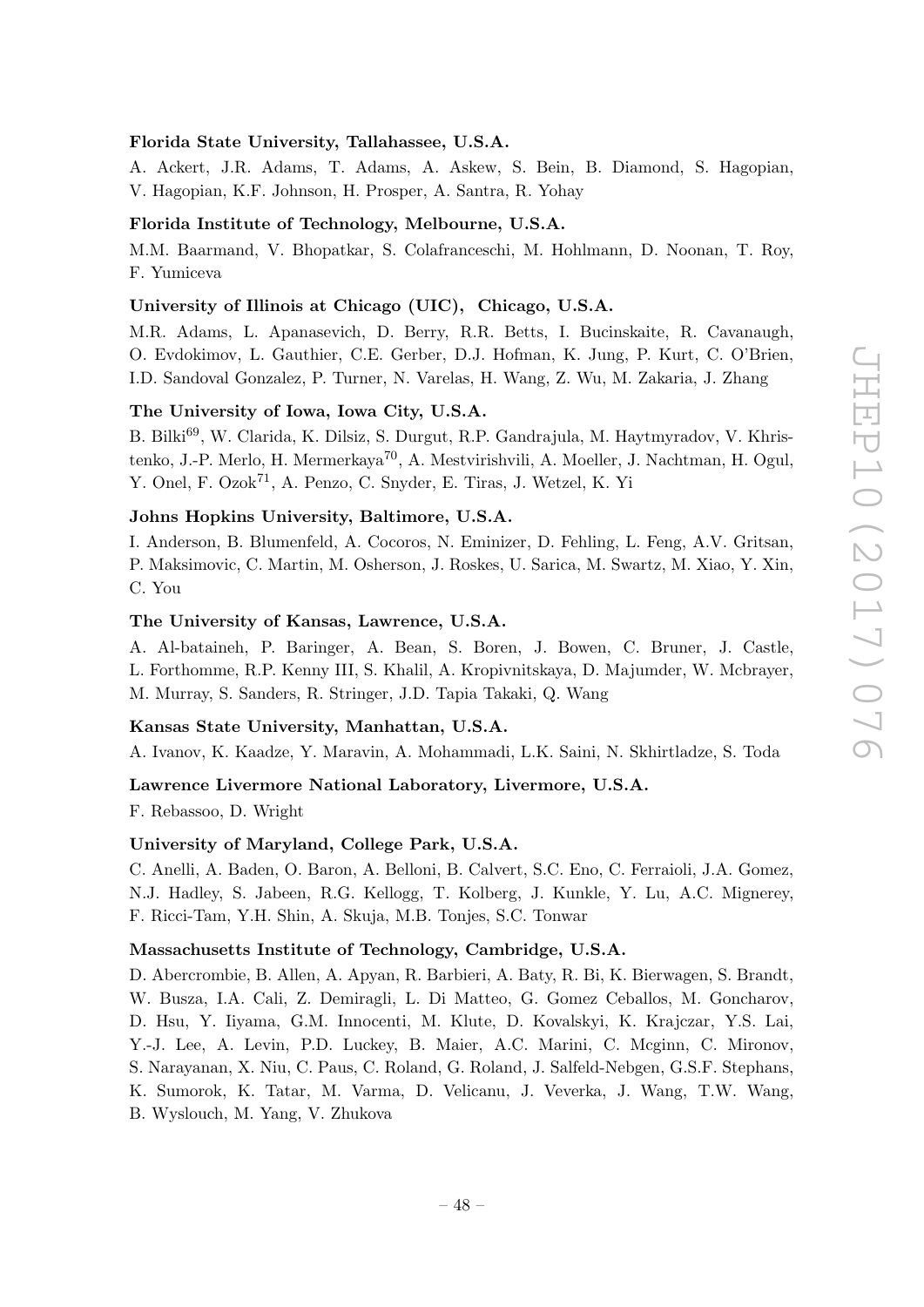### University of Minnesota, Minneapolis, U.S.A.

A.C. Benvenuti, R.M. Chatterjee, A. Evans, A. Finkel, A. Gude, P. Hansen, S. Kalafut, S.C. Kao, Y. Kubota, Z. Lesko, J. Mans, S. Nourbakhsh, N. Ruckstuhl, R. Rusack, N. Tambe, J. Turkewitz

### University of Mississippi, Oxford, U.S.A.

J.G. Acosta, S. Oliveros

### University of Nebraska-Lincoln, Lincoln, U.S.A.

E. Avdeeva, R. Bartek<sup>72</sup>, K. Bloom, D.R. Claes, A. Dominguez<sup>72</sup>, C. Fangmeier, R. Gonzalez Suarez, R. Kamalieddin, I. Kravchenko, A. Malta Rodrigues, F. Meier, J. Monroy, J.E. Siado, G.R. Snow, B. Stieger

#### State University of New York at Buffalo, Buffalo, U.S.A.

M. Alyari, J. Dolen, J. George, A. Godshalk, C. Harrington, I. Iashvili, J. Kaisen, A. Kharchilava, A. Kumar, A. Parker, S. Rappoccio, B. Roozbahani

### Northeastern University, Boston, U.S.A.

G. Alverson, E. Barberis, A. Hortiangtham, A. Massironi, D.M. Morse, D. Nash, T. Orimoto, R. Teixeira De Lima, D. Trocino, R.-J. Wang, D. Wood

### Northwestern University, Evanston, U.S.A.

S. Bhattacharya, O. Charaf, K.A. Hahn, A. Kubik, A. Kumar, N. Mucia, N. Odell, B. Pollack, M.H. Schmitt, K. Sung, M. Trovato, M. Velasco

### University of Notre Dame, Notre Dame, U.S.A.

N. Dev, M. Hildreth, K. Hurtado Anampa, C. Jessop, D.J. Karmgard, N. Kellams, K. Lannon, N. Marinelli, F. Meng, C. Mueller, Y. Musienko<sup>37</sup>, M. Planer, A. Reinsvold, R. Ruchti, G. Smith, S. Taroni, M. Wayne, M. Wolf, A. Woodard

### The Ohio State University, Columbus, U.S.A.

J. Alimena, L. Antonelli, B. Bylsma, L.S. Durkin, S. Flowers, B. Francis, A. Hart, C. Hill, R. Hughes, W. Ji, B. Liu, W. Luo, D. Puigh, B.L. Winer, H.W. Wulsin

### Princeton University, Princeton, U.S.A.

S. Cooperstein, O. Driga, P. Elmer, J. Hardenbrook, P. Hebda, D. Lange, J. Luo, D. Marlow, J. Mc Donald, T. Medvedeva, K. Mei, M. Mooney, J. Olsen, C. Palmer, P. Piroué, D. Stickland, A. Svyatkovskiy, C. Tully, A. Zuranski

### University of Puerto Rico, Mayaguez, U.S.A.

S. Malik

# Purdue University, West Lafayette, U.S.A.

A. Barker, V.E. Barnes, S. Folgueras, L. Gutay, M.K. Jha, M. Jones, A.W. Jung, A. Khatiwada, D.H. Miller, N. Neumeister, J.F. Schulte, X. Shi, J. Sun, F. Wang, W. Xie

#### Purdue University Calumet, Hammond, U.S.A.

N. Parashar, J. Stupak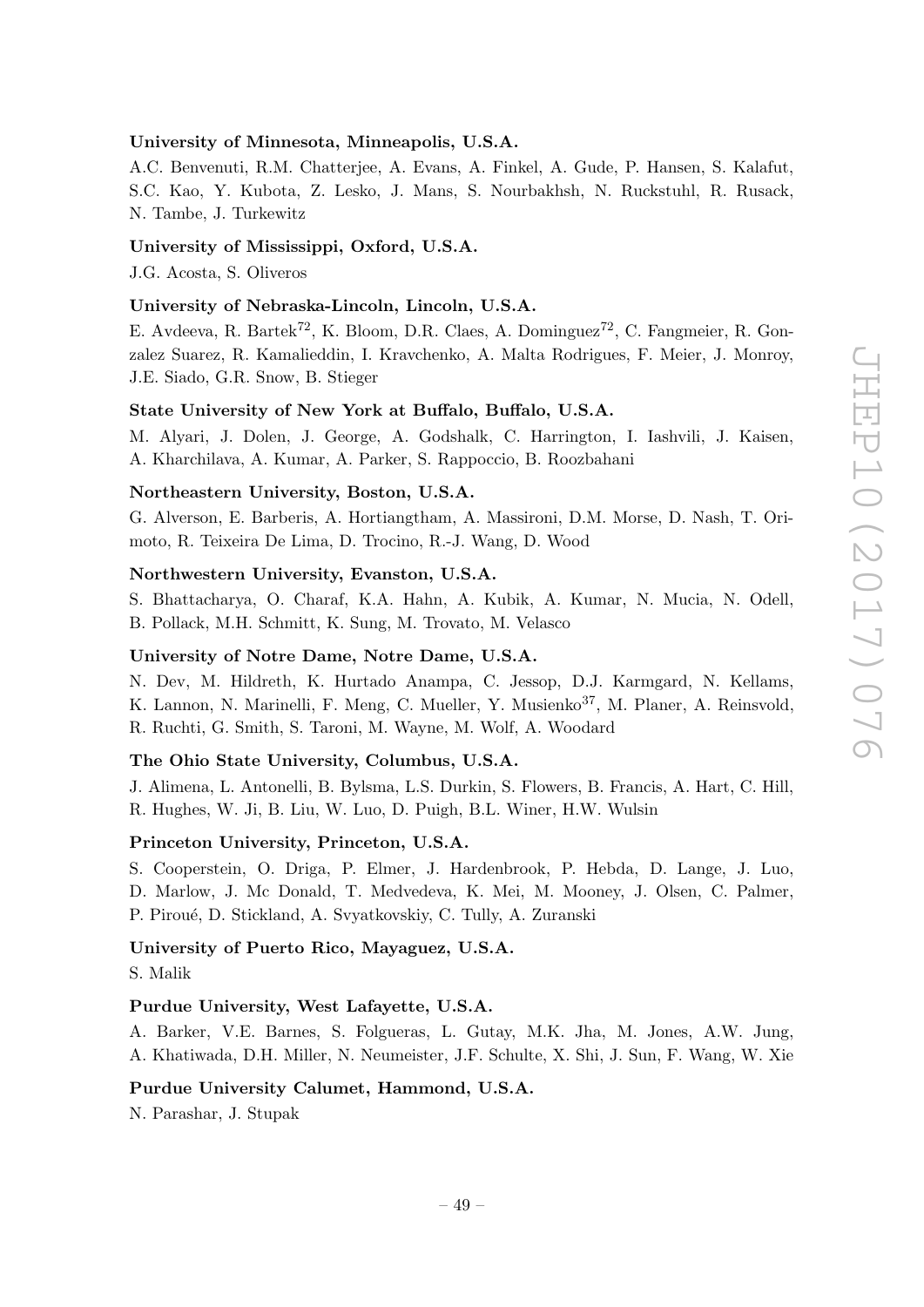### Rice University, Houston, U.S.A.

A. Adair, B. Akgun, Z. Chen, K.M. Ecklund, F.J.M. Geurts, M. Guilbaud, W. Li, B. Michlin, M. Northup, B.P. Padley, R. Redjimi, J. Roberts, J. Rorie, Z. Tu, J. Zabel

#### University of Rochester, Rochester, U.S.A.

B. Betchart, A. Bodek, P. de Barbaro, R. Demina, Y.t. Duh, T. Ferbel, M. Galanti, A. Garcia-Bellido, J. Han, O. Hindrichs, A. Khukhunaishvili, K.H. Lo, P. Tan, M. Verzetti

### Rutgers, The State University of New Jersey, Piscataway, U.S.A.

A. Agapitos, J.P. Chou, E. Contreras-Campana, Y. Gershtein, T.A. Gómez Espinosa, E. Halkiadakis, M. Heindl, D. Hidas, E. Hughes, S. Kaplan, R. Kunnawalkam Elayavalli, S. Kyriacou, A. Lath, K. Nash, H. Saka, S. Salur, S. Schnetzer, D. Sheffield, S. Somalwar, R. Stone, S. Thomas, P. Thomassen, M. Walker

# University of Tennessee, Knoxville, U.S.A.

A.G. Delannoy, M. Foerster, J. Heideman, G. Riley, K. Rose, S. Spanier, K. Thapa

### Texas A&M University, College Station, U.S.A.

O. Bouhali73, A. Celik, M. Dalchenko, M. De Mattia, A. Delgado, S. Dildick, R. Eusebi, J. Gilmore, T. Huang, E. Juska, T. Kamon<sup>74</sup>, R. Mueller, Y. Pakhotin, R. Patel, A. Perloff, L. Perniè, D. Rathjens, A. Rose, A. Safonov, A. Tatarinov, K.A. Ulmer

### Texas Tech University, Lubbock, U.S.A.

N. Akchurin, C. Cowden, J. Damgov, F. De Guio, C. Dragoiu, P.R. Dudero, J. Faulkner, E. Gurpinar, S. Kunori, K. Lamichhane, S.W. Lee, T. Libeiro, T. Peltola, S. Undleeb, I. Volobouev, Z. Wang

### Vanderbilt University, Nashville, U.S.A.

S. Greene, A. Gurrola, R. Janjam, W. Johns, C. Maguire, A. Melo, H. Ni, P. Sheldon, S. Tuo, J. Velkovska, Q. Xu

### University of Virginia, Charlottesville, U.S.A.

M.W. Arenton, P. Barria, B. Cox, J. Goodell, R. Hirosky, A. Ledovskoy, H. Li, C. Neu, T. Sinthuprasith, X. Sun, Y. Wang, E. Wolfe, F. Xia

#### Wayne State University, Detroit, U.S.A.

C. Clarke, R. Harr, P.E. Karchin, J. Sturdy

#### University of Wisconsin - Madison, Madison, WI, U.S.A.

D.A. Belknap, J. Buchanan, C. Caillol, S. Dasu, L. Dodd, S. Duric, B. Gomber, M. Grothe, M. Herndon, A. Hervé, P. Klabbers, A. Lanaro, A. Levine, K. Long, R. Loveless, I. Ojalvo, T. Perry, G.A. Pierro, G. Polese, T. Ruggles, A. Savin, N. Smith, W.H. Smith, D. Taylor, N. Woods

- †: Deceased
- 1: Also at Vienna University of Technology, Vienna, Austria
- 2: Also at State Key Laboratory of Nuclear Physics and Technology, Peking University, Beijing, China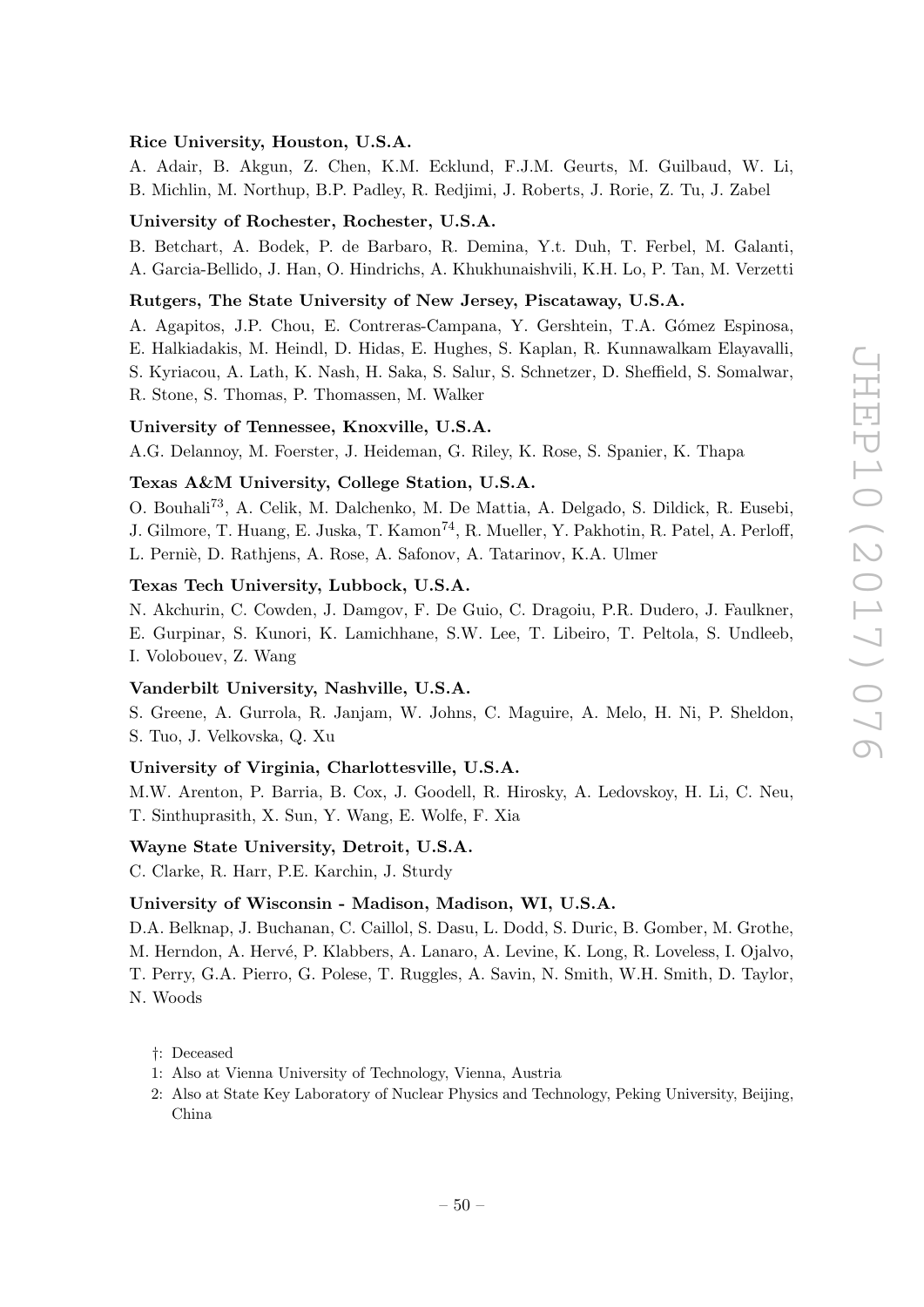- 3: Also at Institut Pluridisciplinaire Hubert Curien (IPHC), Université de Strasbourg, CNRS/IN2P3, Strasbourg, France
- 4: Also at Universidade Estadual de Campinas, Campinas, Brazil
- 5: Also at Universidade Federal de Pelotas, Pelotas, Brazil
- 6: Also at Université Libre de Bruxelles, Bruxelles, Belgium
- 7: Also at Deutsches Elektronen-Synchrotron, Hamburg, Germany
- 8: Also at Joint Institute for Nuclear Research, Dubna, Russia
- 9: Now at Cairo University, Cairo, Egypt
- 10: Also at Fayoum University, El-Fayoum, Egypt
- 11: Now at British University in Egypt, Cairo, Egypt
- 12: Now at Ain Shams University, Cairo, Egypt
- 13: Also at Université de Haute Alsace, Mulhouse, France
- 14: Also at Skobeltsyn Institute of Nuclear Physics, Lomonosov Moscow State University, Moscow, Russia
- 15: Also at Tbilisi State University, Tbilisi, Georgia
- 16: Also at CERN, European Organization for Nuclear Research, Geneva, Switzerland
- 17: Also at RWTH Aachen University, III. Physikalisches Institut A, Aachen, Germany
- 18: Also at University of Hamburg, Hamburg, Germany
- 19: Also at Brandenburg University of Technology, Cottbus, Germany
- 20: Also at Institute of Nuclear Research ATOMKI, Debrecen, Hungary
- 21: Also at MTA-ELTE Lendület CMS Particle and Nuclear Physics Group, Eötvös Loránd University, Budapest, Hungary
- 22: Also at Institute of Physics, University of Debrecen, Debrecen, Hungary
- 23: Also at Indian Institute of Science Education and Research, Bhopal, India
- 24: Also at Institute of Physics, Bhubaneswar, India
- 25: Also at University of Visva-Bharati, Santiniketan, India
- 26: Also at University of Ruhuna, Matara, Sri Lanka
- 27: Also at Isfahan University of Technology, Isfahan, Iran
- 28: Also at University of Tehran, Department of Engineering Science, Tehran, Iran
- 29: Also at Yazd University, Yazd, Iran
- 30: Also at Plasma Physics Research Center, Science and Research Branch, Islamic Azad University, Tehran, Iran
- 31: Also at Università degli Studi di Siena, Siena, Italy
- 32: Also at Purdue University, West Lafayette, U.S.A.
- 33: Also at International Islamic University of Malaysia, Kuala Lumpur, Malaysia
- 34: Also at Malaysian Nuclear Agency, MOSTI, Kajang, Malaysia
- 35: Also at Consejo Nacional de Ciencia y Tecnología, Mexico city, Mexico
- 36: Also at Warsaw University of Technology, Institute of Electronic Systems, Warsaw, Poland
- 37: Also at Institute for Nuclear Research, Moscow, Russia
- 38: Now at National Research Nuclear University 'Moscow Engineering Physics Institute' (MEPhI), Moscow, Russia
- 39: Also at St. Petersburg State Polytechnical University, St. Petersburg, Russia
- 40: Also at University of Florida, Gainesville, U.S.A.
- 41: Also at P.N. Lebedev Physical Institute, Moscow, Russia
- 42: Also at California Institute of Technology, Pasadena, U.S.A.
- 43: Also at Budker Institute of Nuclear Physics, Novosibirsk, Russia
- 44: Also at Faculty of Physics, University of Belgrade, Belgrade, Serbia
- 45: Also at INFN Sezione di Roma; Università di Roma, Roma, Italy